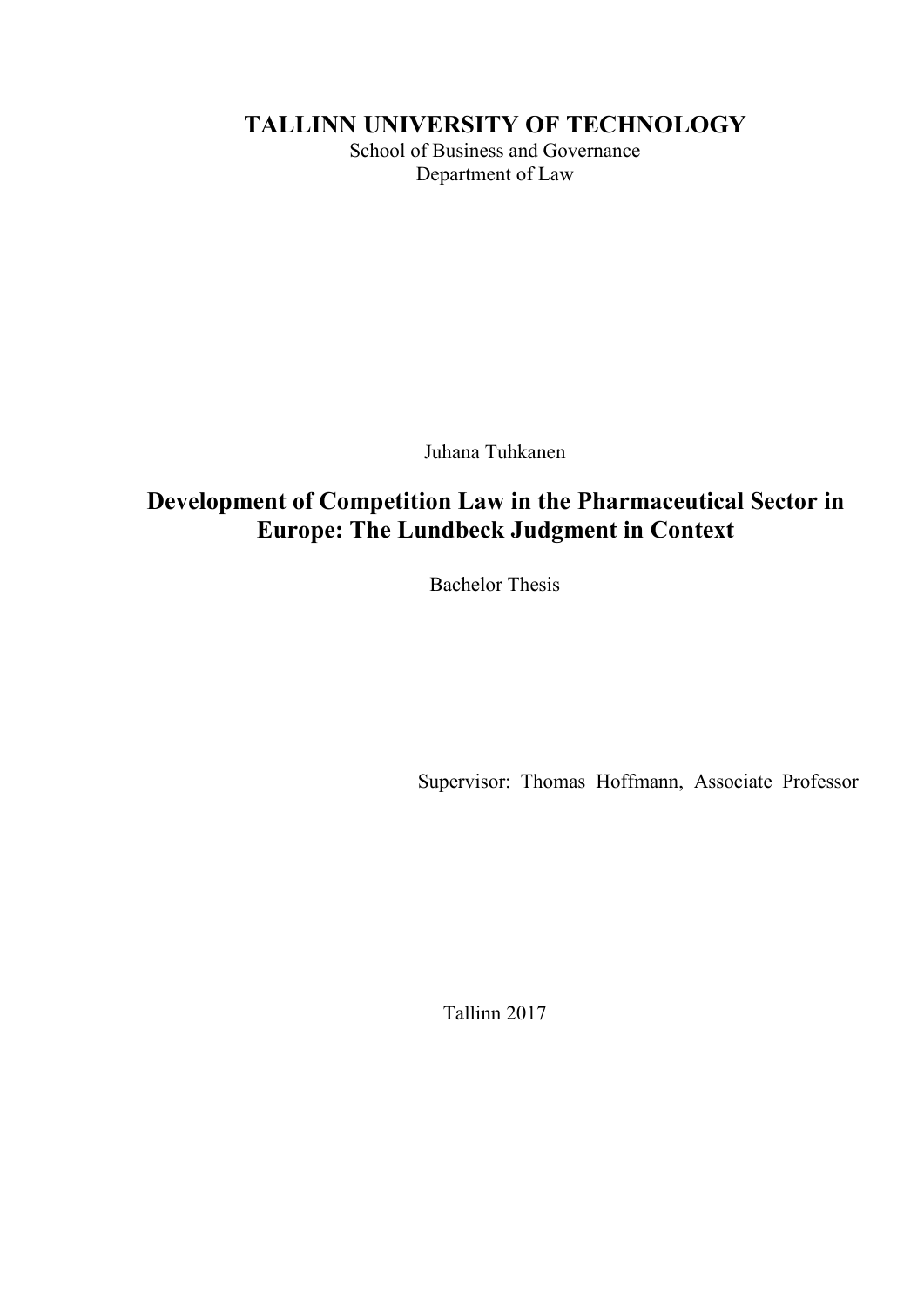I hereby declare that I am the sole author<br>of this Bachelor Thesis and it has<br>not been presented to any other<br>university of examination. I hereby declare that I am the sole author<br>of this Bachelor Thesis and it has<br>not been presented to any other<br>university of examination. I hereby declare that I am the sole author<br>of this Bachelor Thesis and it has<br>not been presented to any other<br>university of examination. I hereby declare that I am the sole author<br>of this Bachelor Thesis and it has<br>not been presented to any other<br>university of examination. Juhana Tuhkanen ".....".............................. 2017 Thereby declare that I am the sole author<br>of this Bachelor Thesis and it has<br>not been presented to any other<br>miversity of examination.<br><br>Tuhana Tuhkanen<br> $\ldots$ <br>The Bachelor Thesis meets the established requirements<br>Superviso

".....".............................. 2017 Accepted for Examination "....." ........................ 2017

Board of Examiners of Bachelor's Theses \_\_\_\_\_\_\_\_\_\_\_\_\_\_\_\_\_\_\_\_\_\_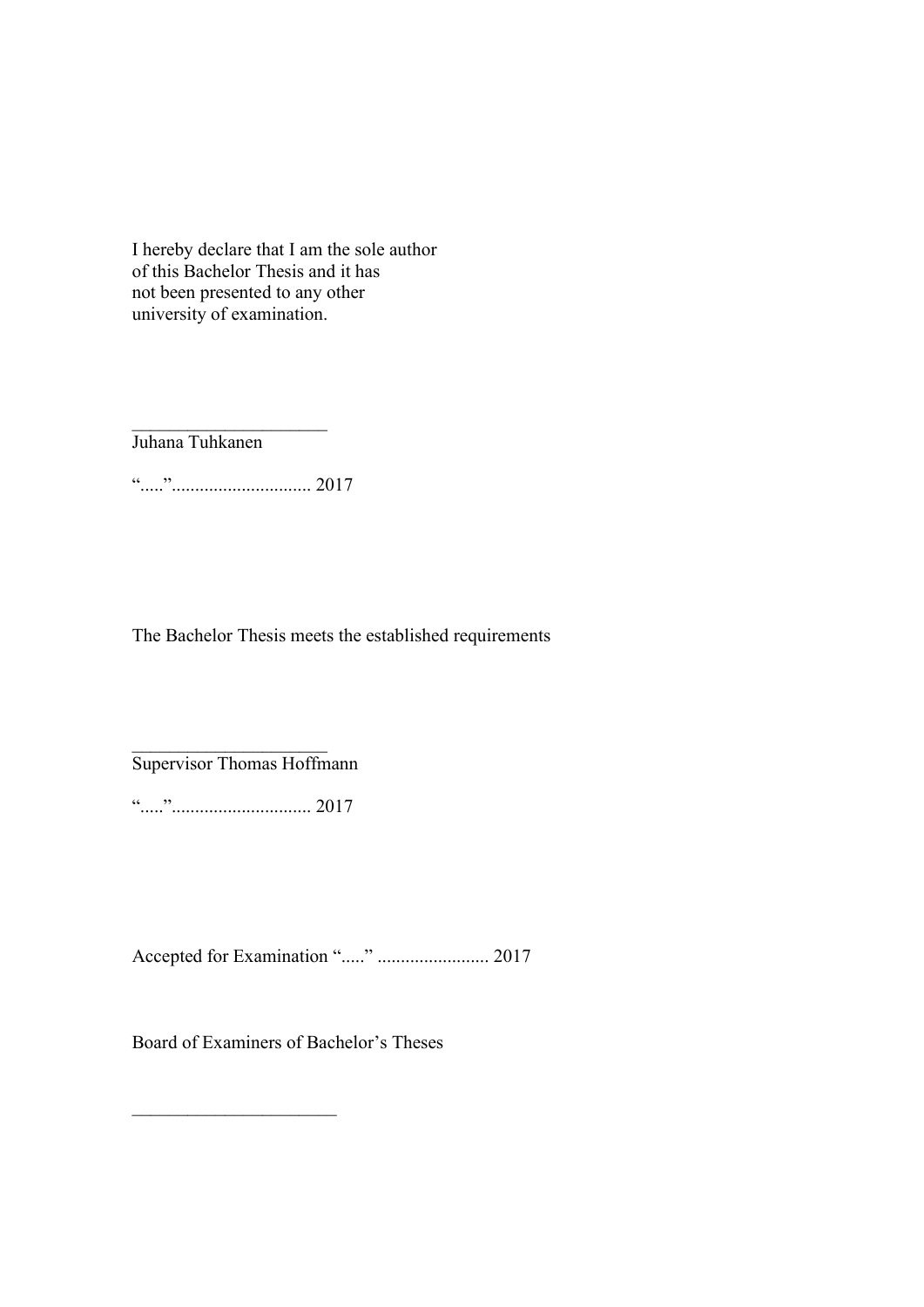# **Table of Contents**

| 1.2 Other Legal Context for Analysis Regarding Pay-For-Delay Settlements 8 |  |
|----------------------------------------------------------------------------|--|
|                                                                            |  |
|                                                                            |  |
|                                                                            |  |
|                                                                            |  |
| 2.2 Competition Law Perspective According to the Commission's Decision 15  |  |
|                                                                            |  |
|                                                                            |  |
|                                                                            |  |
|                                                                            |  |
| 3.1.3. Other "By Object" Restriction of Competition Considerations 27      |  |
|                                                                            |  |
|                                                                            |  |
|                                                                            |  |
|                                                                            |  |
|                                                                            |  |
|                                                                            |  |
|                                                                            |  |
|                                                                            |  |
|                                                                            |  |
|                                                                            |  |
|                                                                            |  |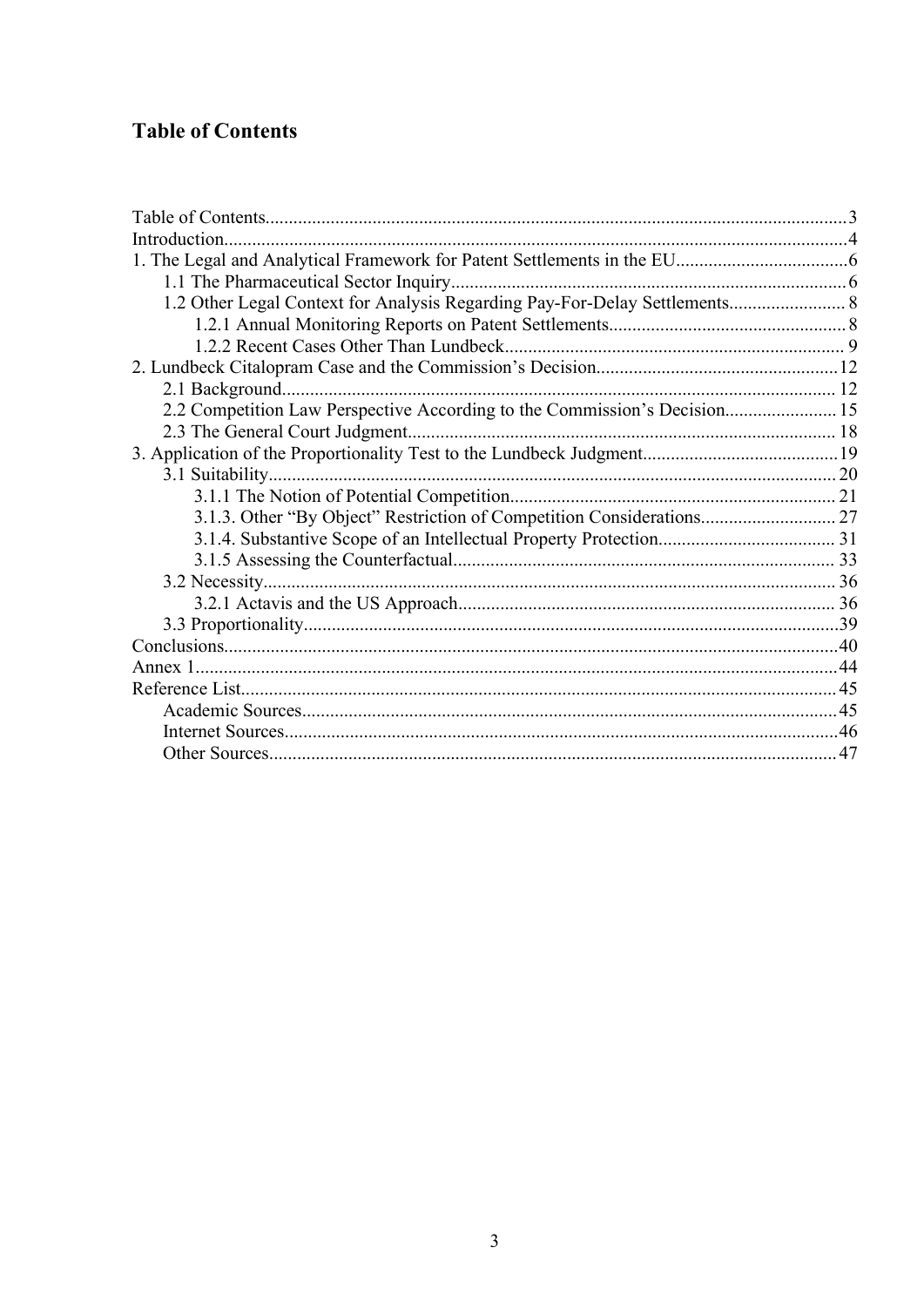## Introduction

**Introduction**<br>
On 19 June 2013 the European Commission gave its decision on the Lundbeck citalopram case,<br>
its very first decision concerning reverse patent settlement agreements within the European<br>
Union. Almost 500 pag Introduction<br>
On 19 June 2013 the European Commission gave its decision on the Lundbeck citalopram case,<br>
its very first decision concerning reverse patent settlement agreements within the European<br>
Union. Almost 500 pages Introduction<br>
On 19 June 2013 the European Commission gave its decision on the Lundbeck citalopram case,<br>
its very first decision concerning reverse patent settlement agreements within the European<br>
Union. Almost 500 pages **Introduction**<br>
On 19 June 2013 the European Commission gave its decision on the Lundbeck citalopram case,<br>
its very first decision concerning reverse patent settlement agreements within the European<br>
Union. Almost 500 pag Introduction<br>
On 19 June 2013 the European Commission gave its decision on the Lundbeck citalopram case,<br>
its very first decision concerning reverse patent settlement agreements within the European<br>
Union. Almost 500 pages Introduction<br>On 19 June 2013 the European Commission gave its decision on the Lundbeck citalopram case,<br>its very first decision concerning reverse patent settlement agreements within the European<br>Union. Almost 500 pages in **Introduction**<br>
On 19 June 2013 the European Commission gave its decision on the Lundbeck citalopram case,<br>
its very first decision concerning reverse patent settlement agreements within the European<br>
Union. Almost 500 pag Introduction<br>
On 19 June 2013 the European Commission gave its decision on the Lundbeck citalopram case,<br>
its very first decision concerning reverse patent settlement agreements within the European<br>
Union. Almost 500 pages Introduction<br>
On 19 June 2013 the European Commission gave its decision on the Lundbeck citalopram case,<br>
its very first decision concerning reverse patent settlement agreements within the European<br>
Union. Almost 500 pages Introduction<br>
On 19 June 2013 the European Commission gave its decision on the Lundbeck citalopram case,<br>
its very first decision concerning reverse patent settlement agreements within the European<br>
Union. Almost 500 pages Introduction<br>
On 19 June 2013 the European Commission gave its decision on the Lundbeck citalopram case,<br>
its very first decision concerning reverse patent settlement agreements within the European<br>
Union. Almost 500 pages On 19 June 2013 the European Commission gave its decision on the Lundbeck citalopram case,<br>its very first decision concerning reverse patent settlement agreements within the European<br>Union. Almost 500 pages in size, it is On 19 June 2013 the European Commission gave its decision on the Lundbeck cits<br>very first decision concerning reverse patent settlement agreements within<br>Union. Almost 500 pages in size, it is truly a landmark decision, sh very first decision concerning reverse patent settlement agreements within the European<br>on. Almost 500 pages in size, it is truly a landmark decision, showing for the first time the<br>roach by the European Commission to thes Union. Almost 500 pages in size, it is truly a landmark decision, showing for the first time the approach by the European Commission to these so-called "pay-for-delay" settlements in the European Union.<sup>1</sup> The Commission's approach by the European Commission to these so-called "pay-for-delay" settlements in the European Union.<sup>1</sup> The Commission's decision, or rather the legal basis for the decision was widely accused of using vague definitio European Union.<sup>1</sup> The Commission's decision, or rather the legal basis for the decision was widely accused of using vague definitions as well as of disregarding some potentially relevant case law and other legal context.<sup></sup> widely accused of using vague definitions as well as of disregarding some potentially relevant<br>case law and other legal context.<sup>2</sup> This decision was nevertheless later confirmed by the General<br>Court on 8 September 2016, a e law and other legal context.<sup>2</sup> This decision was nevertheless later confirmed by the General<br>tron 8 September 2016, a judgment that is merely months old at the time of writing of this<br>is.<sup>3</sup> As the first judgment to tou Court on 8 September 2016, a judgment that is merely months old at the time of writing of this thesis.<sup>3</sup> As the first judgment to touch upon the subject of reverse payment patent settlements it will be of great significan

thesis.<sup>3</sup> As the first judgment to touch upon the subject of reverse payment patent settlements it<br>will be of great significance in terms of it working as the first concrete policy guideline for<br>European pharmaceutical co will be of great significance in terms of it working as the first concrete policy guideline for European pharmaceutical companies. The judgment was both a confirmation of most of the content of the commission's decision an European pharmaceutical companies. The judgment was both a confirmation of most of the content of the commission's decision and an examination of and answer to the critique on the Commission's decision.<br>The Lundbeck judgme content of the commission's decision and an examination of and answer to the critique on the Commission's decision.<br>The Lundbeck judgment represents the beginning of new area of ease law on the EU level.<br>There have been se Commission's decision.<br>
The Lundbeck judgment represents the beginning of new area of ease law on the EU level.<br>
There have been several cases on more or less similar circumstances, where there is a clear<br>
balancing test b The Lundbeck judgment represents the beginning of new area of ease law on the EU level.<br>There have been several cases on more or less similar circumstances, where there is a clear<br>balancing test between an intellectual pr concerned for instance, but never on patent settlements which include reverse payments. These<br>are the types of agreements in which the pharmaceutical industry is at the forefront.<sup>4</sup><br>The research question of this thesis is are the types of agreements in which the pharmaceutical industry is at the forefront.<sup>4</sup><br>The research question of this thesis is: Is the Lundbeck judgment a suitable, necessary and<br>proportional instrument to protect compet are the types of agreements in which the pharmaceutical industry is at the forefront.<sup>4</sup><br>The research question of this thesis is: Is the Lundbeck judgment a suitable, necessary and<br>proportional instrument to protect compet The research question or uns theses is: Is the Lutitocek judgment a stutatole, necessary and<br>proportional instrument to protect competitionality test, is centered especially around the critique<br>that the Commission's Lundb proportional instrument to protect competition law interests in Europe? The analysis, that utilizes<br>the very standard European Union proportionality test, is centered especially around the critique<br>that the Commission's Lu

http://europa.eu/rapid/press-release\_IP-13-563\_en.htm (12.12.2016)<br><sup>2</sup> Nagy C.I. The Concept of Anti-Competitive Object Under EU Competition Law: Comparative Perspectives and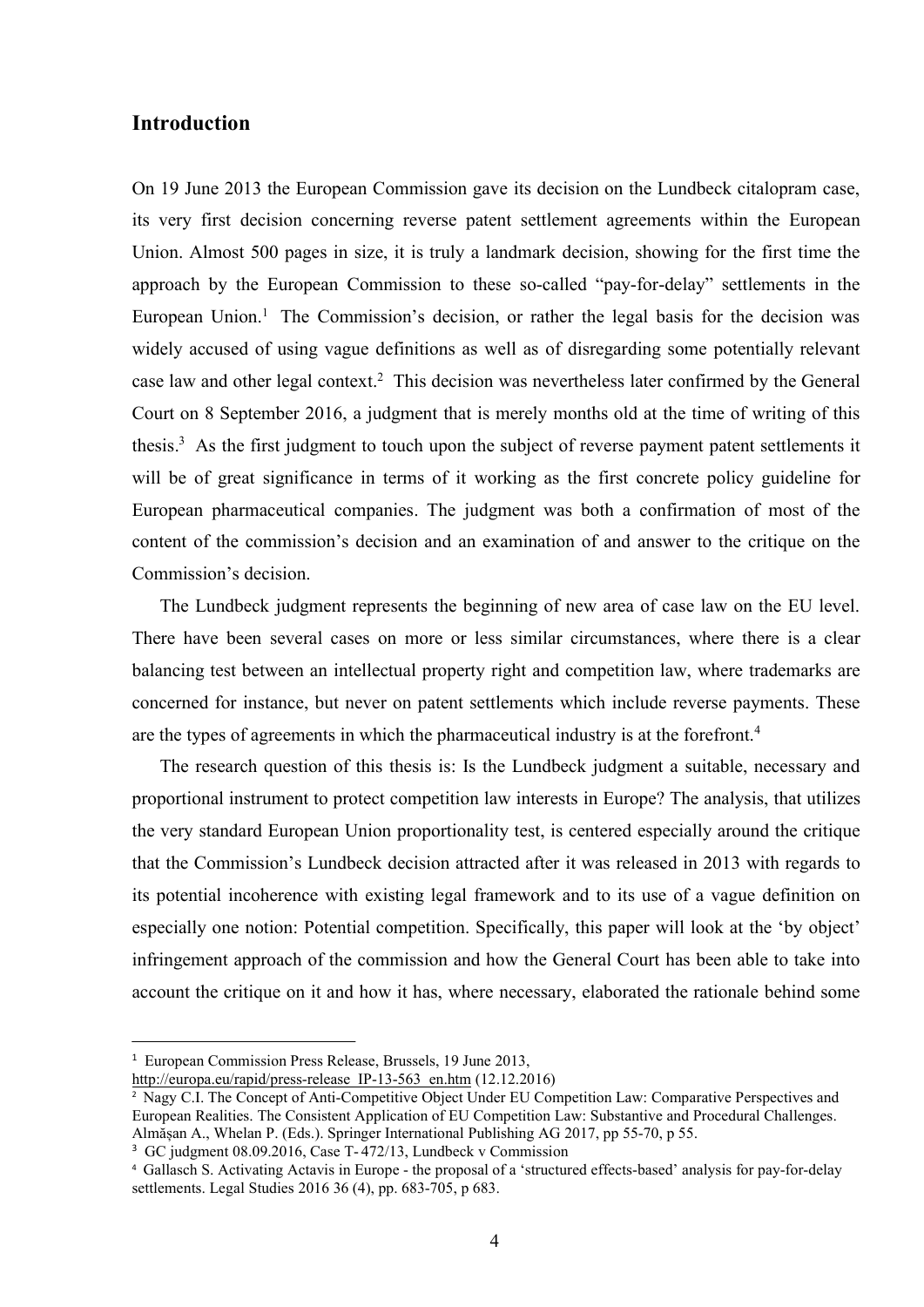of the challenged arguments. This paper has a neutral stance as to the successful passing of the<br>Lundbeck judgment of the proportionality test, which is the central tool of analysis of this thesis.<br>This thesis therefore, d of the challenged arguments. This paper has a neutral stance as to the successful passing of the<br>Lundbeck judgment of the proportionality test, which is the central tool of analysis of this thesis.<br>This thesis therefore, d of the challenged arguments. This paper has a neutral stance as to the successful passing of the Lundbeck judgment of the proportionality test, which is the central tool of analysis of this thesis.<br>This thesis therefore, d

the challenged arguments. This paper has a neutral stance as to the successful passing of the<br>dbeck judgment of the proportionality test, which is the central tool of analysis of this thesis.<br>s thesis therefore, does not h of the challenged arguments. This paper has a neutral stance as to the successful passing of the<br>Lundbeck judgment of the proportionality test, which is the central tool of analysis of this thesis.<br>This thesis therefore, d of the challenged arguments. This paper has a neutral stance as to the successful passing of the Lundbeck judgment of the proportionality test, which is the central tool of analysis of this thesis.<br>This thesis therefore, d of the challenged arguments. This paper has a neutral stance as to the successful passing of the Lundbeck judgment of the proportionality test, which is the central tool of analysis of this thesis. This thesis therefore, d of the challenged arguments. This paper has a neutral stance as to the successful passing of the Lundbeck judgment of the proportionality test, which is the central tool of analysis of this thesis. This thesis therefore, d of the challenged arguments. This paper has a neutral stance as to the successful passing of the Lundbcck judgment of the proportionality test, which is the central tool of analysis of this thesis.<br>This thesis therefore, d for the challenged arguments. This paper has a neutral stance as to the successful passing of the Lundbeck judgment of the proportionality test, which is the central tool of analysis of this thesis.<br>This thesis therefore, of the challenged arguments. This paper has a neutral stance as to the successful pas<br>Lundbeck judgment of the proportionality test, which is the central tool of analysis of<br>This thesis therefore, does not have a hypothesi the challenged arguments. This paper has a neutral stance as to the successful passing of the dood dock judgment of the proportionality test, which is the central tool of analysis of this thesis. The problem for European p of the challenged arguments. This paper has a neutral stance as to the successful passing of the Lundbeck judgment of the proportionality test, which is the central tool of analysis of this thesis.<br>This thesis therefore, d Lundbeck judgment of the proportionality test, which is the central tool of analysis of this thesis.<br>This thesis therefore, does not have a hypothesis.<br>The problem for European pharmaceutical companies and national courts This thesis therefore, does not have a hypothesis.<br>
The problem for European pharmaceutical companies and national courts alike has been the<br>
absence of a meaningful legal framework for patent settlement agreements, in pa The problem for European pharmaceutical companies and national courts alike has been the<br>absence of a meaningful legal framework for patent settlement agreements, in particular those<br>with reverse payments. It has been kno

absence of a meaningful legal framework for patent settlement agreements, in particular those<br>with reverse payments. It has been known for quite a while, that reverse payment patent<br>settlements lay on a legally gray area, with reverse payments. It has been known for quite a while, that reverse payment patent<br>settlements lay on a legally gray area, but the criteria for determining whether a particular<br>settlement fiell into a legally black ar settlements lay on a legally gray area, but the criteria for determining whether a particular settlement fell into a legally black area has been less than concrete.<sup>5</sup> Lundbeck has been, from the very start a big part of t settlement fell into a legally black area has been less than concrete.<sup>5</sup> Lundbeck has been, from<br>the very start a big part of that conversation and the development of better European Union level<br>guidelines for patent sett the very start a big part of that conversation and the development of better European Union level<br>guidelines for patent settlements has been the definitive factor in Lundbeck, really a point that<br>makes the case so signific guidelines for patent settlements has been the definitive factor in Lundbeck, really a point that makes the case so significant.<sup>6</sup> For the sake of clarity, the purpose of this thesis is by no means to propose, or evaluate itself. Framework it is more relevant to locus on what the juagment emails for the trutte of that legal<br>framework than it is to focus on its accurateness as a separate case. The purpose of this thesis<br>therefore, is to analyze the framework than it is to focus on its accurateness as a separate case. The purpose of this theis<br>therefore, is to analyze the legal basis of an application of a legal norm, not to analyze the norm<br>itself.<br><br> $\pm$  Clancy M. e Framework than it is to focals on its attenuateless as a separate case. The plapose of this ulcantil therefore, is to analyze the legal basis of an application of a legal norm, not to analyze the norm itself.<br>
Law and EU Mason Legal Studies Research Paper No. LS 15-22, p 16-17.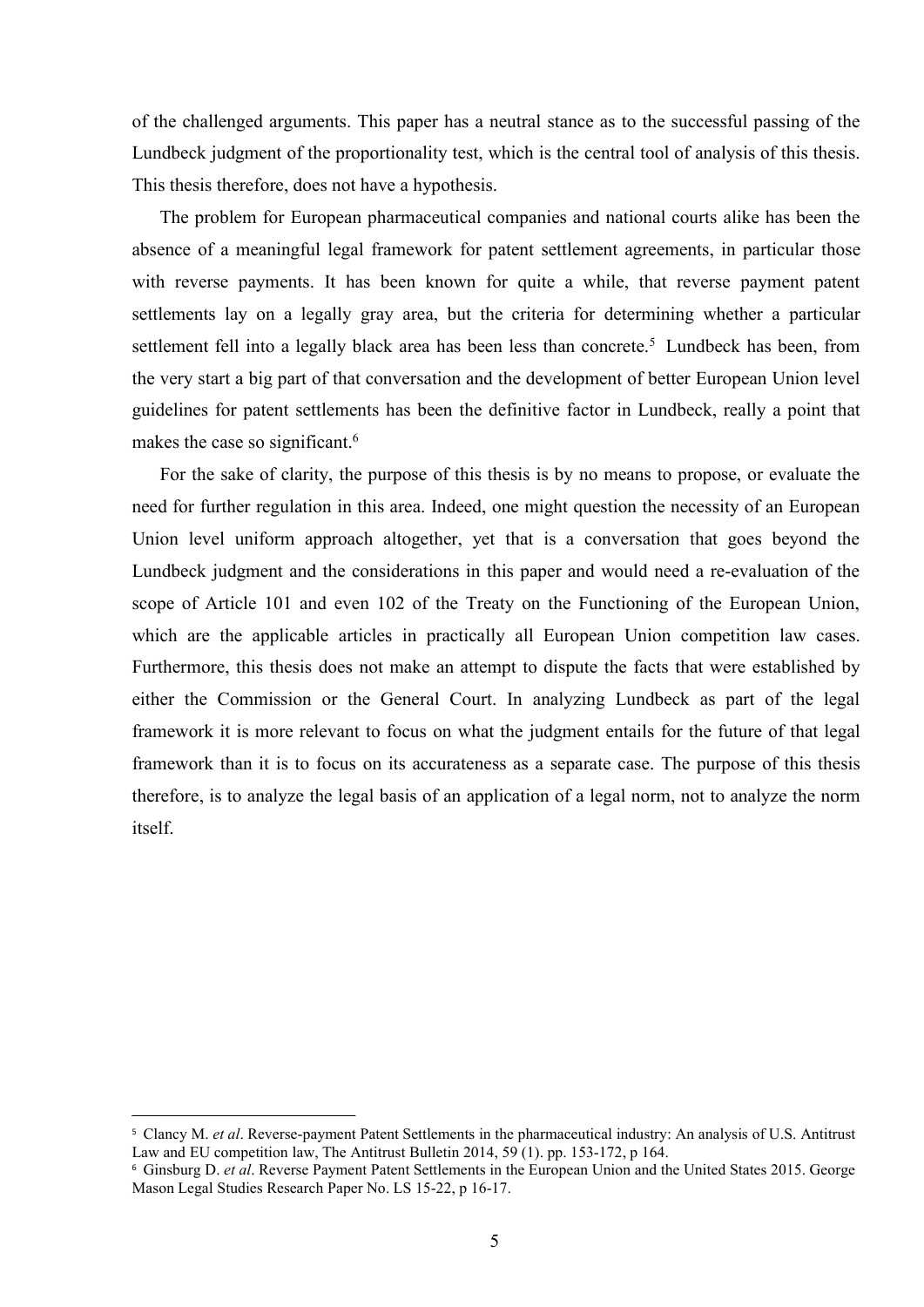1. The Legal and Analytical Framework for Patent Settlements in the EU<br>Before analyzing any particular case in detail, one has to first understand the legal framework,<br>that is only just emerging in the European Union to en 1. The Legal and Analytical Framework for Patent Settlements in the EU<br>Before analyzing any particular case in detail, one has to first understand the legal framework,<br>that is only just emerging in the European Union to en 1. The Legal and Analytical Framework for Patent Settlements in the EU<br>Before analyzing any particular case in detail, one has to first understand the legal framework,<br>that is only just emerging in the European Union to en 1. The Legal and Analytical Framework for Patent Settlements in the EU<br>Before analyzing any particular case in detail, one has to first understand the legal framework,<br>that is only just emerging in the European Union to en 1. The Legal and Analytical Framework for Patent Settlements in the EU<br>Before analyzing any particular case in detail, one has to first understand the legal framework,<br>that is only just emerging in the European Union to en The Legal and Analytical Framework for Patent Settlements in the EU<br>ore analyzing any particular case in detail, one has to first understand the legal framework,<br>is only just emerging in the European Union to enable such **1. The Legal and Analytical Framework for Patent Settlements in the EU**<br>Before analyzing any particular case in detail, one has to first understand the legal framework,<br>that is only just emerging in the European Union to **1. The Legal and Analytical Framework for Patent Settlements in the EU**<br>Before analyzing any particular case in detail, one has to first understand the legal framework,<br>that is only just emerging in the European Union to **1. The Legal and Analytical Framework for Patent Settlements in the EU**<br>Before analyzing any particular case in detail, one has to first understand the legal framework,<br>that is only just emerging in the European Union to The Legal and Analytical Framework for Patent Settlements in the EU<br>ore analyzing any particular case in detail, one has to first understand the legal framework,<br>is only just emerging in the European Union to enable such **1. The Legal and Analytical Framework for Patent Settlements in the EU**<br>Before analyzing any particular case in detail, one has to first understand the legal framework,<br>that is only just emerging in the European Union to **1. The Legal and Analytical Framework for Patent Settlements in the EU**<br>Before analyzing any particular case in detail, one has to first understand the legal framework,<br>that is only just emerging in the European Union to Before analyzing any particular case in detail, one has to first understand the legal framework,<br>that is only just emerging in the European Union to enable such analysis, including the concepts<br>and definitions on which no for eanalyzing any particular case in detail, one has to first understand the legal framework,<br>is only just emerging in the European Union to enable such analysis, including the concepts<br>definitions on which no European c

 $\ddot{\hspace{1.5cm}}$ 

that is only just emerging in the European Union to enable such analysis, including the concepts<br>and definitions on which no European case law exists yet. It is noteworthy that the Lundbeck<br>citalopram case plays a big rol and definitions on which no European case law exists yet. It is noteworthy that the Lundbeck<br>citalopram case plays a big role in this emergence.<br>The concept of Reverse Payment Patent Settlements first came into existence citalopram case plays a big role in this emergence.<br>
The concept of Reverse Payment Patent Settlements first came into existence in the USA,<br>
with the Hatch-Waxman Act of 1984, which created the statutory framework for Re The concept of Reverse Payment Patent Settlements first came into existence in with the Hatch-Waxman Act of 1984, which created the statutory framework from payment settlements.<sup>7</sup> The concept of a reverse payment is alto payment settlements.<sup>7</sup> The concept of a reverse payment is altogether more well known in the United States, having been defined in *In Re Tamoxifen* (2006) as follows:<br>
"Payments pursuant to the settlement of a patent sui "Payments pursuant to the settlement of a patent suit such as those required under the Settlement Agreement are referred to as "reverse" payments because [...] here, the patent holder, which, if its patent is valid, has t Settlement Agreement are referred to as "reverse" payments because [...] here, the patent holder, which, if its patent is valid, has the right to prevent the alleged infringer from making commercial use of it, nonctheless

which, if its patent is valid, has the right to prevent the alleged infringer from making<br>commercial use of it, nonetheless pays that party not to do so<sup>8</sup>."<br>A reverse payment is therefore, any payment in a settlement whic commercial use of it, nonetheless pays that party not to do so<sup>g</sup>."<br>
A reverse payment is therefore, any payment in a settlement which reverses the traditional<br>
relationship between the plaintiff and the defendant. Applied A reverse payment is therefore, any payment in a settlement which reverses the traditional<br>relationship between the plaintiff and the defendant. Applied to pharmaceutical patents, this<br>means that the originator company who relationship between the plaintiff and the defendant. Applied to pharmaceutical patents, this means that the originator company who is also the patentee pays to the potentially infringing company a sum of moncy not to infr means that the originator company who is also the patentec pays to the potentially infringing<br>company a sum of money not to infringe. This circumvents the need to enforce a patent that is<br>being infringed or challenged.<br>
1. company a sum of money not to infringe. This circumvents the need to enforce a pater<br>being infringed or challenged.<br>
1.1 The Pharmaceutical Sector Inquiry<br>
In 2003, the European Commission did a review with the Danish Comp **1.1 The Pharmaceutical Sector Inquiry**<br> **1.1 The Pharmaceutical Sector Inquiry**<br> **In 2003, the European Commission did a review with the Danish Competition Authority (DCA)**<br>
on a number of patent settlements made between **1.1 The Pharmaceutical Sector Inquiry**<br>
In 2003, the European Commission did a review with the Danish Competition Authority<br>
on a number of patent settlements made between Lundbeck and multiple generic drug con<br>
These se **1.1 The Pharmaceutical Sector Inquiry**<br>In 2003, the European Commission did a review with the Danish Competition Authority (DCA)<br>on a number of patent settlements made between Lundbeck and multiple generic drug companies **1.1 The Pharmaceutical Sector Inquiry**<br>
In 2003, the European Commission did a review with the Danish Compeon<br>
a number of patent settlements made between Lundbeck and multiple g<br>
These settlements all included reverse p 1.1 The Chance Mechanism of Highlary<br>
1.2003, the European Commission did a review with the Danish Competition Authority (DCA)<br>
on a number of patent settlements made between Lundbeck and multiple generic drug companies.<br> In 2003, the European Commission did a review with the Danish Competition Authority (DCA)<br>on a number of patent settlements made between Lundbeck and multiple generic drug companies.<br>These settlements all included reverse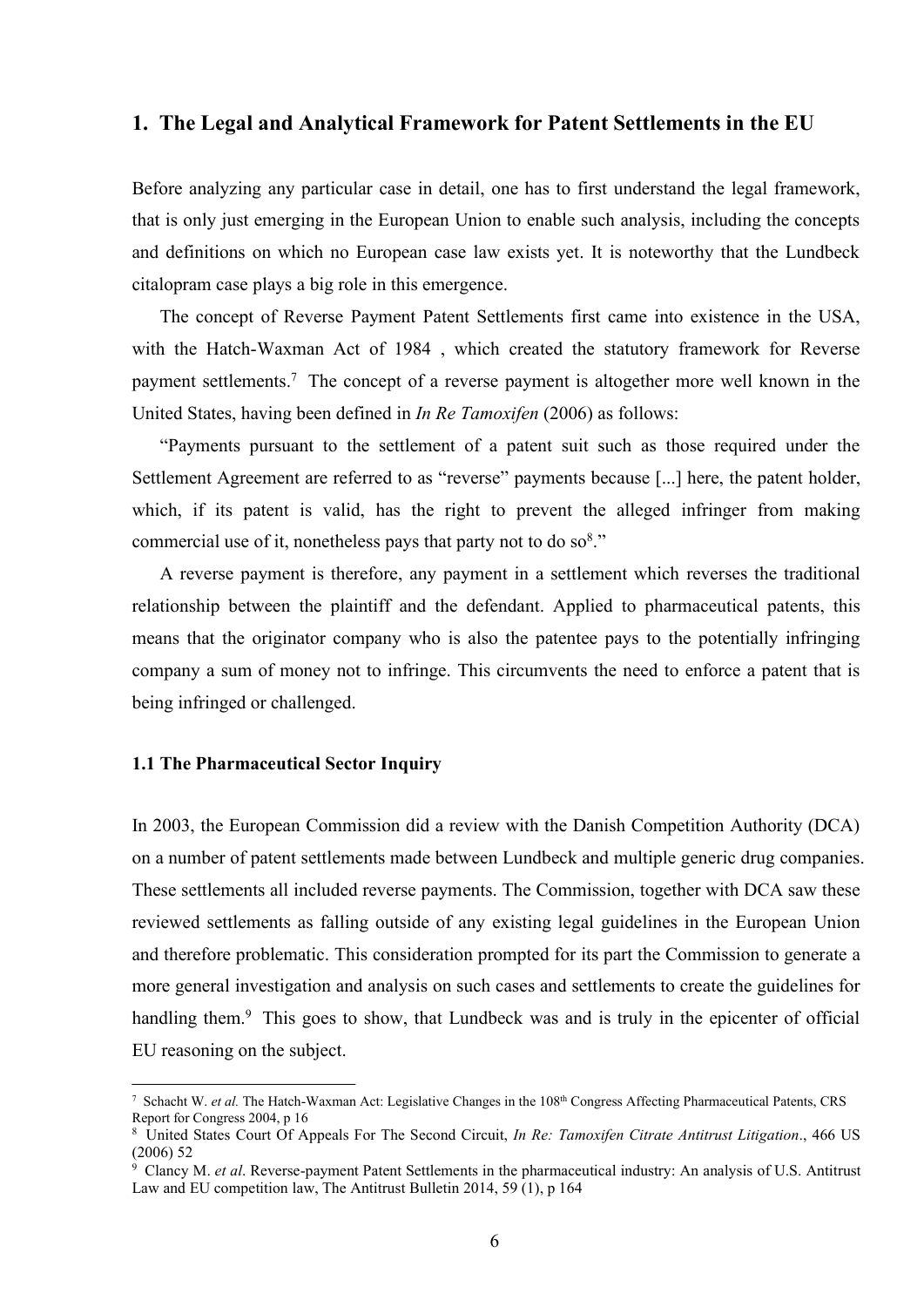In 2008 the Commission started its inquiry on the pharmaceutical sector, which attempted to<br>centrate on the practices with which companies may be able to block or delay generic<br>petition. The inquiry focused especially on t In 2008 the Commission started its inquiry on the pharmaceutical sector, which attempted to<br>concentrate on the practices with which companies may be able to block or delay generic<br>competition. The inquiry focused especiall In 2008 the Commission started its inquiry on the pharmaceutical sector, which attempted to<br>concentrate on the practices with which companies may be able to block or delay generic<br>competition. The inquiry focused especiall In 2008 the Commission started its inquiry on the pharmaceutical sector, which attempted to concentrate on the practices with which companies may be able to block or delay generic competition. The inquiry focused especiall In 2008 the Commission started its inquiry on the pharmaceutical sector, which attempted to concentrate on the practices with which companies may be able to block or delay generic competition. The inquiry focused especiall In 2008 the Commission started its inquiry on the pharmaceutical sector, which attempted to concentrate on the practices with which companies may be able to block or delay generic competition. The inquiry focused especiall In 2008 the Commission started its inquiry on the pharmaceutical sector, which attempted to concentrate on the practices with which companies may be able to block or delay generic competition. The inquiry focused especiall In 2008 the Commission started its inquiry on the pharmaceutical sector, which attempted to centrate on the practices with which companies may be able to block or delay generic poetition. The inquiry focused especially on In 2008 the Commission started its inquiry on the pharmaceutical sector, which attempted to<br>concentrate on the practices with which companies may be able to block or delay generic<br>competition. The inquiry focused especial In 2008 the Commission started its inquiry on the pharmaceutical sector, which attempted to concentrate on the practices with which companies may be able to block or delay generic competition. The inquiry focused especial In 2008 the Commission started its inquiry on the pharmaceutical sector, which attempted to<br>concentrate on the practices with which companies may be able to block or delay generic<br>competition. The inquiry focused especial In 2008 the Commission started its inquiry on the pharmaecutical sector, which attempted to<br>concentrate on the practices with which companies may be able to block or delay generic<br>competition. The inquiry focused especial In 2008 the Commission started its inquiry on the pharmaceutical sector, which attempted to centrate on the practices with which companies may be able to block or delay generic opertition. The inquiry focused especially o concentrate on the practices with which companies may be able to block or delay generic<br>competition. The inquiry focused especially on the competitive relationship between originators<br>and generic companies.<sup>10</sup> It was not competition. The inquiry focused especially on the competitive relationship between originators<br>and generic companies.<sup>10</sup> It was not before 2009 that European companies had any framework<br>or case-law given by their Europea

and generic companies.<sup>10</sup> It was not before 2009 that European companies had any framework<br>or case-law given by their European Union authorities on patent settlement agreements as the<br>Final Report of the Pharmaceutical In or case-law given by their European Union authorities on patent settlement agreements as the<br>Final Report of the Pharmaceutical Inquiry was published.<sup>11</sup> The Inquiry is in total over 500<br>pages long. The Final Report of th al Report of the Pharmaceutical Inquiry was published.<sup>11</sup> The Inquiry is in total over 500 es long. The Final Report of the inquiry defined patent settlement agreements as follows:<br>
"Patent settlement agreements are comme pages long. The Final Report of the inquiry defined patent settlement agreements as follows:<br>
"Patent settlement agreements are commercial agreements to settle actual or potential<br>
patent-related disputes. Patent settlemen

"Patent settlement agreements are commercial agreements to settle actual or potential<br>patent-related disputes. Patent settlement agreements are concluded in order to resolve claims in<br>patent disputes, opposition procedure patent-related disputes. Patent settlement agreements are concluded in order to resolve claims in<br>patent disputes, opposition procedures or litigation where no final adjudication has been handed<br>down or there has not yet b patent disputes, opposition procedures or litigation where no final adjudication has been handed<br>down or there has not yet been a court proceeding. The primary aim of a settlement agreement is<br>to end the dispute, oppositio down or there has not yet been a court proceeding. The primary aim of a settlement agreement is<br>to end the dispute, opposition procedure or litigation."<sup>12</sup><br>The most practical part of the Commissions inquiry was the catego to end the dispute, opposition procedure or litigation."<sup>12</sup><br>The most practical part of the Commissions inquiry was the categorization and analysis of<br>the different kinds of patent settlements that had been included in th The most practical part of the Commissions inquiry was the categorization and analysis of<br>the different kinds of patent settlements that had been included in the inquiry. This was the first<br>guideline to European companies the different kinds of patent settlements that had been included in the inquiry. This was the first<br>guideline to European companies with regards to determining what kinds of settlements had the<br>potential of being against t goideline to European companies with regards to determining what kinds of settlements had the potential of being against the EU competition rules, and which kinds of settlements had the least potential. The categorization potential of being against the EU competition rules, and which kinds of settlements had the least<br>potential. The categorization table is found in Annex 1 of this paper.<sup>13</sup><br>Firstly, the patent settlements were broadly dist potential. The categorization table is found in Annex 1 of this paper.<sup>13</sup><br>Firstly, the patent settlements were broadly distinguished as falling into two categories, A<br>and B. The settlement agreements that were categorized and B. The settlement agreements that were categorized as belonging to category A were not explicitly limiting the entry into the markets by generic companies with their own competing products.<sup>14</sup> Agreements categorized and B. The settlement agreements that were categorized as belonging to category A were not<br>explicitly limiting the entry into the markets by generic companies with their own competing<br>products.<sup>14</sup> Agreements categorized a explicitly limiting the entry into the markets by generic companies with their own competing<br>products.<sup>14</sup> Agreements categorized as belonging to category B then, were the complete opposite<br>in that they explicitly limited Explicitly immig the entry mito the markets by generic companies with their own competing<br>
in that they explicitly limided, to at least some degree, the ability of generic companies to enter<br>
in that they explicitly limide products.<sup>14</sup> Agreements categorized as belonging to category B then, were the complete opposite<br>in that they explicitly limited, to at least some degree, the ability of generic companies to enter<br>the market and compete. in that they explicitly limited, to at least some degree, the ability of generic c<br>the market and comptete. Category B was then cut down further into two sub-<br>B.II. The difference between these sub-categories is the inclu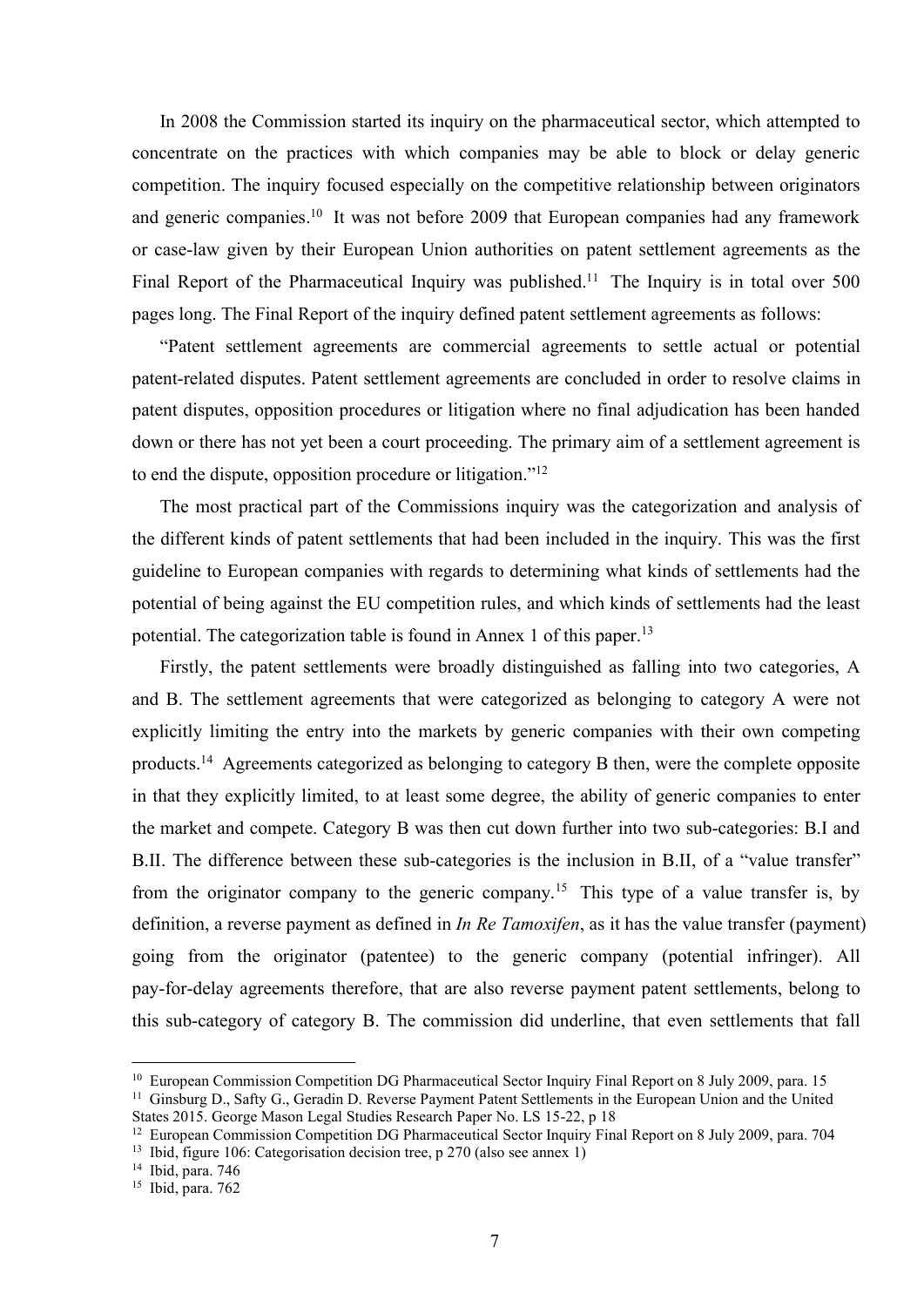into category B.II would not be automatically deemed anticompetitive, even though that is quite<br>clearly the area that raises concerns. An individual analysis would be required for each<br>agreement.<sup>16</sup> The final report of th into category B.II would not be automatically deemed anticompetitive, even though that is quite<br>clearly the area that raises concerns. An individual analysis would be required for each<br>agreement.<sup>16</sup> The final report of th into category B.II would not be automatically deemed anticompetitive, even though that is quite<br>clearly the area that raises concerns. An individual analysis would be required for each<br>agreement.<sup>16</sup> The final report of th into category B.II would not be automatically deemed anticompetitive, even though that is quite<br>clearly the area that raises concerns. An individual analysis would be required for each<br>agreement.<sup>16</sup> The final report of th into category B.II would not be automatically deemed anticompetitive, even though that is quite<br>clearly the area that raises concerns. An individual analysis would be required for each<br>agreement.<sup>16</sup> The final report of th into category B.II would not be automatically deemed anticompetitive, even though that is quite clearly the area that raises concerns. An individual analysis would be required for each agreement.<sup>16</sup> The final report of th into category B.II would not be automatically deemed anticompetitive, even though that is quite<br>clearly the area that raises concerns. An individual analysis would be required for each<br>agreement.<sup>16</sup> The final report of th into category B.II would not be automatically deemed anticompetitive, even though that is quite<br>clearly the area that raises concerns. An individual analysis would be required for each<br>agreement.<sup>16</sup> The final report of th into category B.II would not be automatically deemed anticompetitive, even the<br>clearly the area that raises concerns. An individual analysis would be r<br>agreement.<sup>16</sup> The final report of the pharmaceutical inquiry has an into category B.II would not be automatically deemed anticompetitive, even though that is quite<br>clearly the area that raises concerns. An individual analysis would be required for each<br>agreement.<sup>16</sup> The final report of th into category B.II would not be automatically deemed anticompetitive, even though that is quite<br>clearly the area that raises concerns. An individual analysis would be required for each<br>agreement.<sup>16</sup> The final report of th agreement.<sup>36</sup> The final report of the pharmaceutical inquiry has an abundance of statistics as<br>well as some very detailed analysis on the different kinds of patent settlement agreements. The<br>analysis does work as a rough brandly as some very detailed analysis on the different kinds of patent settlement agreements. The<br>analysis does work as a rough and implicit tool to expect real life application of competition law<br>on similar agreements. I

analysis does work as a rough and implicit tool to expect real life application of competition law<br>on similar agreements. It provided guidelines and principles that were highly superior to any<br>materials previously publishe on similar agreements. It provided guidelines and principles that were highly superior to any<br>materials previously published on the subject of pharmaceutical, in spite of which reverse patent<br>settlement agreements remained materials previously published on the subject of pharmaceutical, in spite of which reverse patent<br>settlement agreements remained, for the most part and especially in terms of actual practice,<br>unexplored territory.<sup>17</sup><br>1.2 settlement agreements remained, for the most part and especially in terms of actual practice,<br>unexplored territory.<sup>17</sup><br>1.2 Other Legal Context for Analysis Regarding Pay-For-Delay Settlements<br>1.2.1 Annual Monitoring Repor unexplored territory.<sup>17</sup><br>1.2 Other Legal Context for Analysis Regarding Pay-For-Delay Settlements<br>1.2.1 Annual Monitoring Reports on Patent Settlements<br>The Pharmaceutical sector inquiry<sup>18</sup>, together with the Executive Su 1.2 Other Legal Context for Analysis Regarding Pay-For-Delay Settlements<br>
1.2.1 Annual Monitoring Reports on Patent Settlements<br>
The Pharmaceutical sector inquiry<sup>18</sup>, together with the Executive Summary of the<br>
Pharmaceut 1.2 Other Legal Context for Analysis Regarding Pay-For-Delay Settlements<br>
1.2.1 Annual Monitoring Reports on Patent Settlements<br>
The Pharmaceutical sector inquiry<sup>18</sup>, together with the Executive Summary of the<br>
Pharmaceut 1.2.1 Annual Monitoring Reports on Patent Settlements<br>The Pharmaceutical sector inquiry<sup>18</sup>, together with the Executive Summary of the<br>Pharmaceutical Sector<sup>19</sup> initiated an annual monitoring practice by the commission vi 1.2.1 Annual Monitoring Reports on Patent Settlements<br>The Pharmaceutical sector inquiry<sup>18</sup>, together with the Executive Summary of the<br>Pharmaceutical Sector<sup>19</sup> initiated an annual monitoring practice by the commission vi The Pharmaceutical sector inquiry<sup>18</sup>, together with the Executive Summary of the Pharmaceutical Sector<sup>19</sup> initiated an annual monitoring practice by the commission via their periodic reports on the Monitoring of Patent S The Pharmaceutical sector inquiry<sup>18</sup>, together with the Executive Summary of the Pharmaceutical Sector<sup>19</sup> initiated an annual monitoring practice by the commission via their periodic reports on the Monitoring of Patent periodic reports on the Monitoring of Patent Settlements, the first of which<br>July 2010.<sup>20</sup> The objective of these monitoring reports is to identify<br>agreements capable of delaying or blocking generic entry, especially the<br> July 2010.<sup>20</sup> The objective of these monitoring reports is to identify all patent settlement<br>agreements capable of delaying or blocking generic entry, especially the ones including reverse<br>payments. The Commission asks al For the Commission's Handbeck Decision: A Compass to Nevigate Between Excellibution (Section: A Commission and patent settlement of the Commission's and patent in Commission and patent companies via formula requests, orig agreements capable of delaying or blocking generic entry, especially the<br>payments. The Commission asks all relevant companies via formal re-<br>generic alike, to put forward all patent settlement agreements that cover th<br>Davi 18 European Commission Competition DG Pharmaceutical Sector Inquiry European Commission Competition DG Pharmaceutical Sector 1941 and Michael Clancy argue in their article "The Application of EU Competition Law<br>
in the Pha 19 European Communication From The Commission Froeneric Sulternents of the Pharmaceutical Sector<br>
19 European Competition January argue in their article "The Application of EU Competition Law<br>
19 In the Pharmaceutical Sec generic alike, to put forward all patent settlement agreements that cover the European n<br>David Hull and Michael Clancy argue in their article "The Application of EU Compe<br>in the Pharmaceutical Sector", that the discussion David Hull and Michael Clancy argue in their article "The Application of EU Competition Law<br>in the Pharmaceutical Sector", that the discussion on the categories of patent settlements<br>included in the monitoring reports eac David Hull and Michael Claney argue in their article "The Application of EU Competition Law<br>in the Pharmaceutical Sector", that the discussion on the eategories of patent settlements<br>included in the monitoring reports eac

<sup>1574</sup>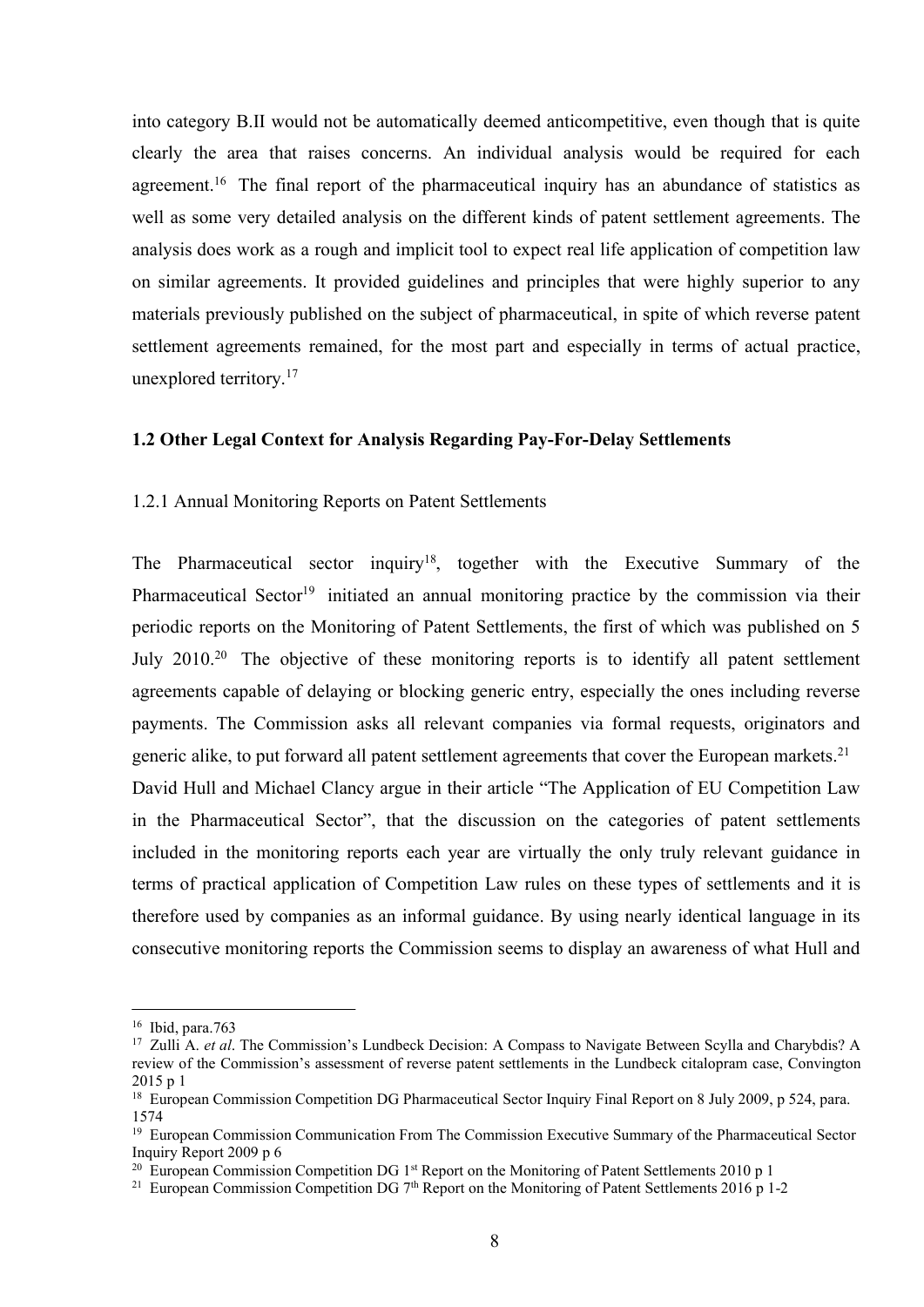Clancy are arguing in their article.<sup>22</sup> Indeed, the wording between the first report and the latest,  $7<sup>th</sup>$  report, is very similar.<br>The Monitoring reports have confirmed, with regards to the categories of patent set  $7<sup>th</sup>$  report, is very similar.

Chancy are arguing in their article.<sup>22</sup> Indeed, the wording between the first report an  $\mathbf{r}^{\text{th}}$  report, is very similar.<br>The Monitoring reports have confirmed, with regards to the categories of patent what the Inq The Monitoring reports have confirmed, with regards to the categories of patent settlements,<br>The Monitoring reports have confirmed, with regards to the categories of patent settlements,<br>to the Inquiry on the Pharmaceutical Clancy are arguing in their article.<sup>22</sup> Indeed, the wording between the first report and the latest,  $7^{\text{th}}$  report, is very similar.<br>The Monitoring reports have confirmed, with regards to the categories of patent sett Clancy are arguing in their article.<sup>22</sup> Indeed, the wording between the first report and the latest,  $7^{\text{th}}$  report, is very similar.<br>The Monitoring reports have confirmed, with regards to the categories of patent sett Clancy are arguing in their article.<sup>22</sup> Indeed, the wording between the first report and the latest,  $7^{\text{th}}$  report, is very similar.<br>The Monitoring reports have confirmed, with regards to the categories of patent sett Clancy are arguing in their article.<sup>22</sup> Indeed, the wording between the first report and the latest,  $7^{\text{th}}$  report, is very similar.<br>The Monitoring reports have confirmed, with regards to the categories of patent sett Clancy are arguing in their article.<sup>22</sup> Indeed, the wording between the first report and the latest,  $7^n$  report, is very similar.<br>The Monitoring reports have confirmed, with regards to the categories of patent settlemen Clancy are arguing in their article.<sup>22</sup> Indeed, the wording between the first report and the latest,  $7^{th}$  rcport, is very similar.<br>The Monitoring reports have confirmed, with regards to the categories of patent settlem Clancy are arguing in their article.<sup>22</sup> Indeed, the wording between the first report and the latest,  $7^{th}$  report, is very similar.<br>The Monitoring reports have confirmed, with regards to the categories of patent settlem Clancy are arguing in their article.<sup>22</sup> Indeed, the wording between the first report and the latest,  $7^{40}$  report, is very similar.<br>The Monitoring reports have confirmed, with regards to the categories of patent settle Clancy are arguing in their article.<sup>22</sup> Indeed, the wording between the first report and the latest,  $7^{\text{th}}$  report, is very similar.<br>The Monitoring reports have confirmed, with regards to the categories of patent sett The Monitoring reports have confirmed, with regards to the categories of patent settlements,<br>what the Inquiry on the Pharmaceutical sector implied. The commission has concluded in<br>multiple monitoring reports, that all cat what the Inquiry on the Pharmaccutical sector implied. The commission has concluded in<br>multiple monitoring reports, that all category A agreements will be regarded as *prima facie* not<br>problematic and therefore unlikely t multiple monitoring reports, that all category A agreements will be regarded as *prima facie* not<br>problematic and therefore unlikely to attract competition law scrutiny.<sup>23</sup> Correspondingly, the<br>Commission has stated that

problematic and therefore unlikely to attract competition law scrutiny.<sup>23</sup> Correspondingly, the Commission has stated that it will most likely scrutinize B.II settlements, having so far backed up this statement.<sup>24</sup> The C Commission has stated that it will most likely serutinize B.II settlements, having so far backed<br>up this statement.<sup>24</sup> The Commission concludes in its latest monitoring report that only a small<br>number of the patent settl up this statement.<sup>24</sup> The Commission concludes in its latest monitoring report that only a small<br>number of the patent settlements that exist and have been reported to the Commission,<br>categorically have potential of raisi number of the patent settlements that exist and have been reported to the Commission,<br>eategorieally have potential of raising competition law concerns and thus of attracting serutiny.<br>The percentage of such settlements has categorieally have potential of raising competition law concerns and thus of attracting serutiny.<br>The percentage of such settlements has decreased and stabilized at a low level (10%).<sup>25</sup><br>1.2.2 Recent Cases Other Than Lund Lundbeck.<sup>27</sup> 1.2.2 Recent Cases Other Than Lundbeck<br>Servier is a case on which the Commission decided a year after the Lundbeck decision. It was<br>different to Lundbeck in the sense that, while the commission analyzed the agreements in<br> Servier is a case on which the Commission decided a year after the Lundbeck decision. It was<br>different to Lundbeck in the sense that, while the commission analyzed the agreements in<br>Lundbeck only through a "restrictive by Servier is a case on which the Commission decided a year after the Lundbeck decision. It was<br>different to Lundbeck in the sense that, while the commission analyzed the agreements in<br>Lundbeck only through a "restrictive by different to Lundbeck in the sense that, while the commission analyzed the agreements in<br>Lundbeck only through a "restrictive by object"- test, they included "restrictive by effect"<br>considerations for *Servier*,<sup>26</sup> perha Lundbeck only through a "restrictive by object"- test, they included "restrictive by effect"<br>considerations for *Servier*,<sup>26</sup> perhaps in part due to expectations on the content of the *Cartes*<br>*Bancatres*- judgment, whic Lundbeck only through a "restrictive by object"- test, they included "restrictive by effect"<br>considerations for *Servier*,<sup>26</sup> perhaps in part due to expectations on the content of the *Cartes*<br>*Bancaires*- judgment, whic considerations for *Servier*,<sup>76</sup> perhaps in part due to expectations on the content of the *Cartes*<br> *Bancaires*- judgment, which came out from the European Court of Justice soon after the *Servier*<br>
decision. Those cons considerations for *servier*,<sup>23</sup> perhaps in part due to expectations on the content<br> *Bancaires*- judgment, which came out from the European Court of Justice soon af<br>
decision. Those considerations contributed to its siz *Bancaires*- judgment, which came out from the European Court of Justice soon after the *Servier*<br>decision. Those considerations contributed to its size of 805 pages in total. In that decision<br>Servier was found to be in v *Bancaires*. Jacquinent, which calle out form the European Court of Justice soon arter<br>decision. Those considerations contributed to its size of 805 pages in total. In the<br>Servier was found to be in violation of both cent Service was found to be in violation of both central competition law articles of Functioning of the European Union, article 101 and article 102, not just 101 as<br>Lundbeck.<sup>27</sup><br>Cartes Bancaires is a judgment, that came out Servier was found to be in violation of both central competition law articles of the Treaty on the Functioning of the European Union, article 101 and article 102, not just 101 as was the case in Lundbeck<sup>27</sup><br> *Cartes Banc* 

Functioning of the European Union, article 101 and article 102, not just 101 as was the case in Lundbeck.<sup>27</sup><br>
Cartes Bancaires is a judgment, that came out from the European Court of Justice in September<br>
2014. This case

www.insideeulifesciences.com/2015/07/17/european-commission-published-non-confidential-version-of-servier-dec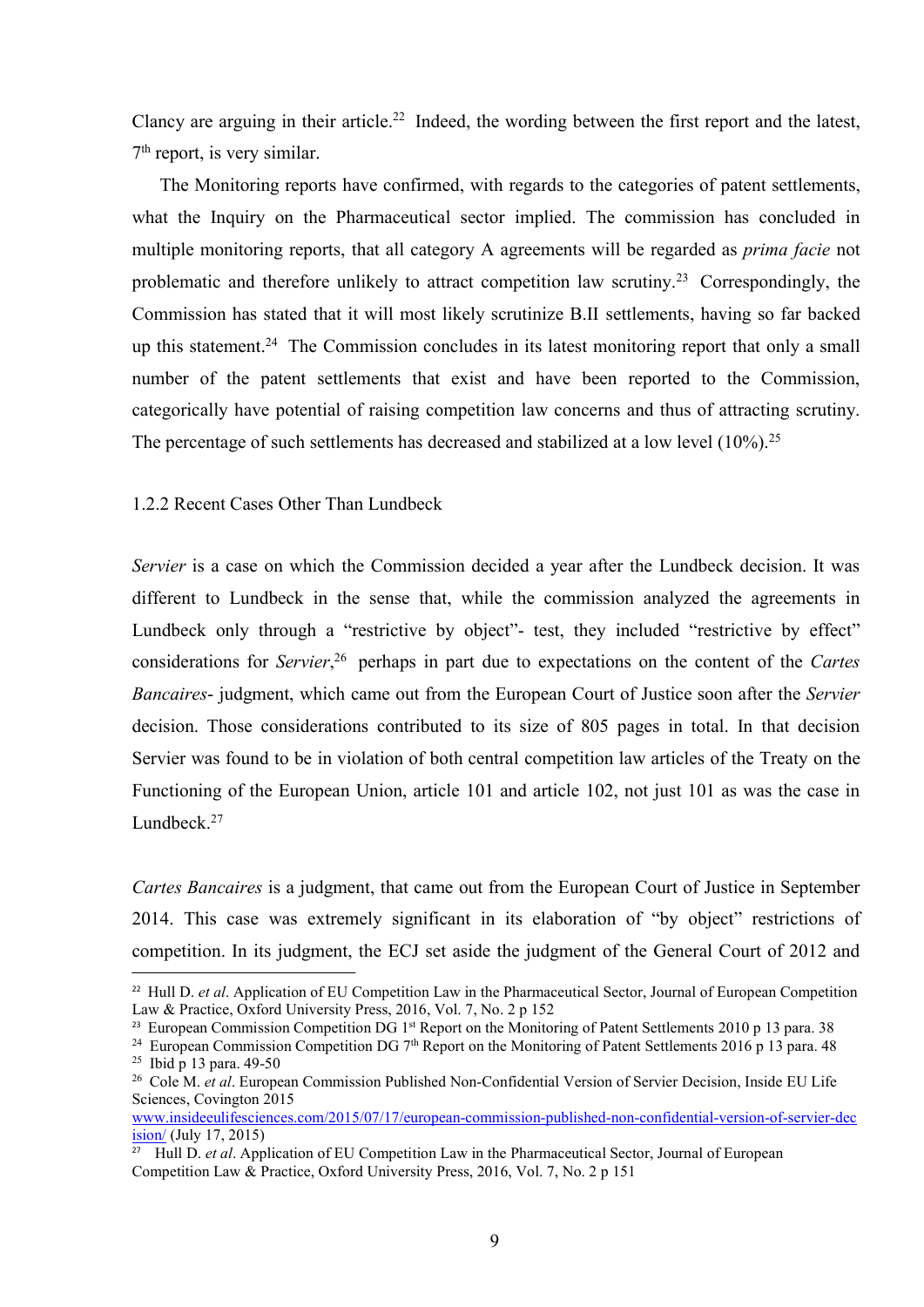referred it back to them.<sup>28</sup> The Court concluded that, when analyzing conduct using the "by<br>object" restriction- principle, a 'sufficient degree of harm' has to be intrinsic to the conduct itself.<br>This consideration, the referred it back to them.<sup>28</sup> The Court concluded that, when analyzing conduct using the "by<br>object" restriction- principle, a 'sufficient degree of harm' has to be intrinsic to the conduct itself.<br>This consideration, the referred it back to them.<sup>28</sup> The Court concluded that, when analyzing conduct using the "by<br>object" restriction- principle, a 'sufficient degree of harm' has to be intrinsic to the conduct itself.<br>This consideration, the referred it back to them.<sup>28</sup> The Court concluded that, when analyzing conduct using the "by<br>object" restriction- principle, a 'sufficient degree of harm' has to be intrinsic to the conduct itself.<br>This consideration, the referred it back to them.<sup>28</sup> The Court concluded that, when analyzing conduct using the "by<br>object" restriction- principle, a 'sufficient degree of harm' has to be intrinsic to the conduct itself.<br>This consideration, the referred it back to them.<sup>28</sup> The Court concluded that, when analyzing conduct using the "by<br>object" restriction- principle, a 'sufficient degree of harm' has to be intrinsic to the conduct itself.<br>This consideration, the referred it back to them.<sup>28</sup> The Court concluded that, when analyzing conduct using the "by<br>object" restriction- principle, a 'sufficient degree of harm' has to be intrinsic to the conduct itself.<br>This consideration, the referred it back to them.<sup>28</sup> The Court concluded that, when analyzing conduct using the "by object" restriction- principle, a 'sufficient degree of harm' has to be intrinsic to the conduct itself. This consideration, the referred it back to them.<sup>28</sup> The Court concluded that, when analyzing conduct using the "by object" restriction- principle, a 'sufficient degree of harm' has to be intrinsic to the conduct itself. This consideration, the referred it back to them.<sup>28</sup> The Court concluded that, when analyzing conduct using the "by object" restriction- principle, a 'sufficient degree of harm' has to be intrinsic to the conduct itself. This consideration, the referred it back to them.<sup>28</sup> The Court concluded that, when analyzing conduct using the "by object" restriction- principle, a 'sufficient degree of harm' has to be intrinsic to the conduct itself. This consideration, the referred it back to them.<sup>28</sup> The Court concluded that, when analyzing conduct u<br>object" restriction- principle, a 'sufficient degree of harm' has to be intrinsic to the (This consideration, the Court further concludes, ha object" restriction- principle, a "sufficient degree of harm" has to be intrinsic to the conduct itself.<br>This consideration, the Court further concludes, has to be based on some type of knowledge from<br>past experiences with This consideration, the Court further concludes, has to be based on some type of knowledge from<br>past experiences with similar conduct. That would be the only way of taking all relevant aspects<br>into account in the assessmen past experiences with similar conduct. That would be the only way of taking all relevant aspects<br>into account in the assessment.<sup>29</sup> This claboration is an application of the Court's idea, that one<br>must first regard not on into account in the assessment.<sup>29</sup> This elaboration is an application of the Court's idea, that one<br>must first regard not only the content of conduct (for example making a certain type of<br>settlement agreement) and the obj

must first regard not only the content of conduct (for example making a certain type of scttlement agreement) and the object, but also the whole economic and legal context, including market's functioning and structure.<sup>30</sup> settlement agreement) and the object, but also the whole economic and legal context, including market's functioning and structure.<sup>30</sup> In Lundbeck for example, the Commission decision and later the General Court used the s market's functioning and structure.<sup>30</sup> In Lundbeck for example, the Commission decision and<br>later the General Court used the same rationale, that a 'by effect restriction' -test was not<br>necessary and only constructed thei later the General Court used the same rationale, that a 'by effect restriction' -test was not necessary and only constructed their arguments on the assumption that they were able to deem the agreements made by Lundbeck and necessary and only constructed their arguments on the assumption that they were able to deem<br>the agreements made by Lundbeck and the four generic companies as being restrictive of<br>competition 'by object'.<br>Novartis' signifi competition 'by object'.<br> *Novartis*' significance for this paper mainly lies in the fact that the case demonstrated the extent<br>
of the Commission's definition of Pay-for-delay settlements. In its Novartis *Fentanyl* decis Novartis' significance for this paper mainly lies in the fact that the case demonstrated the extent<br>of the Commission's definition of Pay-for-delay settlements. In its Novartis Fentanyl decision,<br>the Commission regarded th *Novartis'* significance for this paper mainly lies in the fact that the case demonstrated the extent<br>of the Commission's definition of Pay-for-delay settlements. In its Novartis *Fentanyl* decision,<br>the Commission regarde of the Commission's definition of Pay-for-delay settlements. In its Novartis *Fentanyl* decision,<br>the Commission regarded the patent settlement agreements as pay-for-delay settlements even<br>though the settlements did not in the Commission regarded the patent settlement agreements as pay-for-delay settlements even<br>though the settlements did not include a patent settlement, let alone reverse payments. This<br>differentiated the Commission definit differentiated the Commission definitions between reverse payment patent settlements and<br>pay-for-delay agreements - when most other legal sources had regarded them as the same thing.<br>This description is, at least according

differentiated the Commission definitions between reverse payment patent settlements and<br>pay-for-delay agreements - when most other legal sources had regarded them as the same thing.<br>This description is, at least accordin pay-for-delay agreements - when most other legal sources had regarded them as the same thing.<br>This description is, at least according to David Hull in "The Application of EU Competition Law<br>in the Pharmaceutical Sector", m pay-for-delay agreements - when most other legal sources had regarded them as the same thing.<br>This description is, at least according to David Hull in "The Application of EU Competition Law<br>in the Pharmaccutical Sector", This description is, at least according to David Hull in "The Application of<br>in the Pharmaceutical Sector", misleading, as it seems to create an equival<br>completely different types of agreements.<sup>31</sup><br>AstraZeneca was a case 31 Hull D. et al. Grouppent and Sector Competition of EU Competition of EU Competition of the Pharmaceutical Sector", misleading, as it seems to create an equivalence between the two completely different types of agreemen in the Pharmaceutical Sector", misleading, as it seems to create an equivalence between the two<br>completely different types of agreements.<sup>31</sup><br>AstraZeneca was a case where the European Commission found AstraZeneca in viola 32 Calzado J. er al. Groupment des Carres Bancaires y Commission found AstraZeneca in violation of<br>
AstraZeneca was a case where the European Commission found AstraZeneca in violation of<br>
article 102 TFEU for delaying the completely different types of agreements.<sup>31</sup><br>
AstraZeneca was a case where the European Commission found AstraZeneca in vi<br>
article 102 TFEU for delaying the entry of generic companies to the market to compe<br>
brand drug c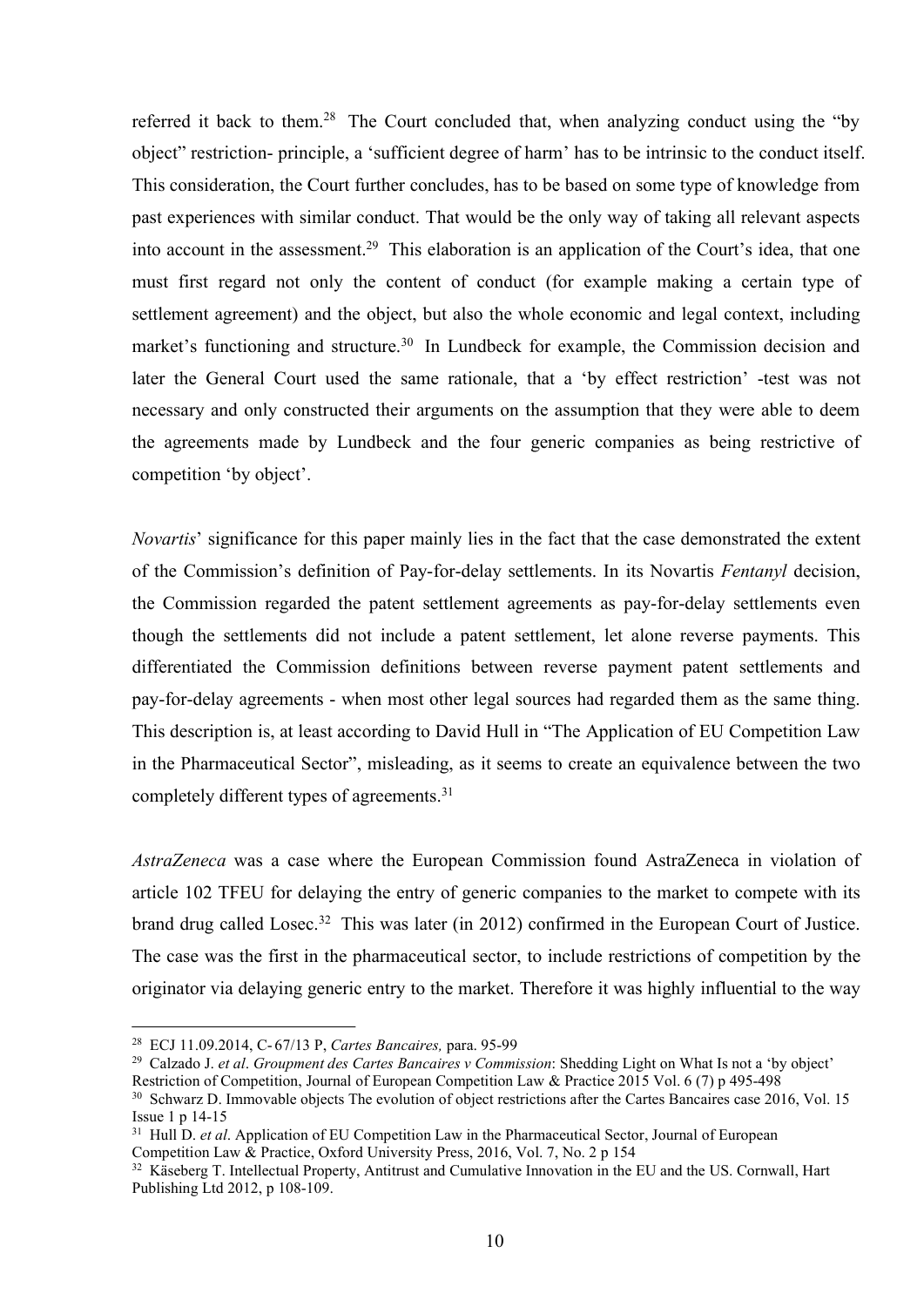companies structured their strategies to protect their brands after patent expiry. According to<br>Nick Beckett, David Marks and John Markham in "AstraZeneca judgment: don't game the<br>system", in this regard it was even more i companies structured their strategies to protect their brands after patent expiry. According to<br>Nick Beckett, David Marks and John Markham in "AstraZeneca judgment: don't game the<br>system", in this regard it was even more i companies structured their strategies to protect their brands after patent expiry. According to<br>Nick Beckett, David Marks and John Markham in "AstraZeneca judgment: don't game the<br>system", in this regard it was even more i companies structured their strategies to protect their brands after patent expiry. According to<br>Nick Beckett, David Marks and John Markham in "AstraZeneca judgment: don't game the<br>system", in this regard it was even more i companies structured their strategies to protect their brands after patent expiry. According to Nick Beckett, David Marks and John Markham in "AstraZeneca judgment: don't game the system", in this regard it was even more i companies structured their strategies to protect their brands after patent expiry. According to<br>Nick Beckett, David Marks and John Markham in "AstraZencea judgment: don't game the<br>system", in this regard it was even more companies structured their strategies to protect their brands after patent expiry. According to<br>Nick Beckett, David Marks and John Markham in "AstraZeneca judgment: don't game the<br>system", in this regard it was even more i companies structured their strategies to protect their brands after patent expiry. According to<br>Nick Beckett, David Marks and John Markham in "AstraZencea judgment: don't game the<br>system", in this regard it was even more i companies structured their strategies to protect their brands after patent expiry. According to<br>Nick Beckett, David Marks and John Markham in "AstraZeneca judgment: don't game the<br>system", in this regard it was even more i companies structured their strategies to protect their brands after patent expiry. According to<br>Nick Beckett, David Marks and John Markham in "AstraZeneca judgment: don't game the<br>system", in this regard it was even more i companies structured their strategies to protect their brands after patent expiry. According to<br>Nick Beckett, David Marks and John Markham in "AstraZencea judgment: don't game the<br>system", in this regard it was even more i companies structured their strategies to protect their brands after patent expiry. According<br>Nick Beckett, David Marks and John Markham in "AstraZeneca judgment: don't game t<br>system", in this regard it was even more influe system", in this regard it was even more influential, than the Commission's Pharmaceutical<br>Sector Inquiry.<sup>33</sup> The other, perhaps even more significant feature of *AstraZeneca* was the<br>general acknowledgment by the Europea

Sector Inquiry.<sup>33</sup> The other, perhaps even more significant feature of *AstraZeneca* was the general acknowledgment by the European Court of Justice of the legality and legitimacy of the strategies by originator companie general acknowledgment by the European Court of Justice of the legality and legitimacy of the strategies by originator companies that attempt to minimize losses that they expect will arise due to the generic competitors en strategies by originator companies that attempt to minimize losses that they expect will arise due<br>to the generic competitors entering the market. The ECJ states in their judgment that:<br>"[...] *the preparation by an undert* to the generic competitors entering the market. The ECJ states in their judgment the "[...] the preparation by an undertaking, even in a dominant position, of a strate it is to minimise the erosion of its sales and to enab

www.lexology.com/library/detail.aspx?g=6178aea4-40af-4f57-b629-b53402a909cf(07.01.2017)<br><sup>34</sup> ECJ 06.12.2012, C-457/10 P, AstraZeneca v Commisson, para. 129

<sup>&</sup>lt;sup>33</sup> Beckett N. et al. AstraZeneca judgment: don't game the system. CMS Cameron McKenna, Lexology 2012.<br>www.lexology.com/library/detail.aspx?g=6178ueed-40tal-4157-b629-b53402a909ef(07.01.2017)<br><sup>33</sup> EGJ 06.12.2012, C-43710 <sup>33</sup> Beckett N. *et al.* AstraZeneca judgment: don't game the system. CMS Cameron McKenna, Lexology 2012.<br>  $\frac{\text{www.lcsologov.com/lotr/actual,asgr/2g=0/28aq-4d0g-4f/2+2c/2b+2s/2aqO2a9O9cf(07.01.2017)}{34 \text{ E}-10.16 \text{ E}-2.457/10 \text{ P}}$ , AstraZ 33 Beckett N. *et al.* AstraZeneca judgment: don't game the system, CMS Cameron McKenna, Lexology 2012.<br>
<u>www.lexology.com/library/detail.aspx?g=6178aea4-40af-457-b629-b53402a909cf(07.01.2017)</u><br><sup>34</sup> ECJ 06.122012. C-457/1 <sup>33</sup> Beckett N. et al. AstraZeneca judgment: don't game the system. CMS Cameron McKenna, Lexology 2012.<br>
<u>www.kesology.com/ibitav/detail.aspx?g=G/78aca4-40a(-4157-b629-b53402a009-f(07.01.2017)</u><br>
<sup>34</sup> ECl 106.12.2012, C-45 <sup>33</sup> Beckett N. *et al.* AstraZeneca judgment: don't game the system. CMS Cameron McK<br>www.lexology.com/library/detail.aspx?g=6178aea4-40af-4f57-b629-b53402a909ef(07.0<br><sup>34</sup> ECJ 06.12.2012, C-457/10 P, AstraZeneca v Commiss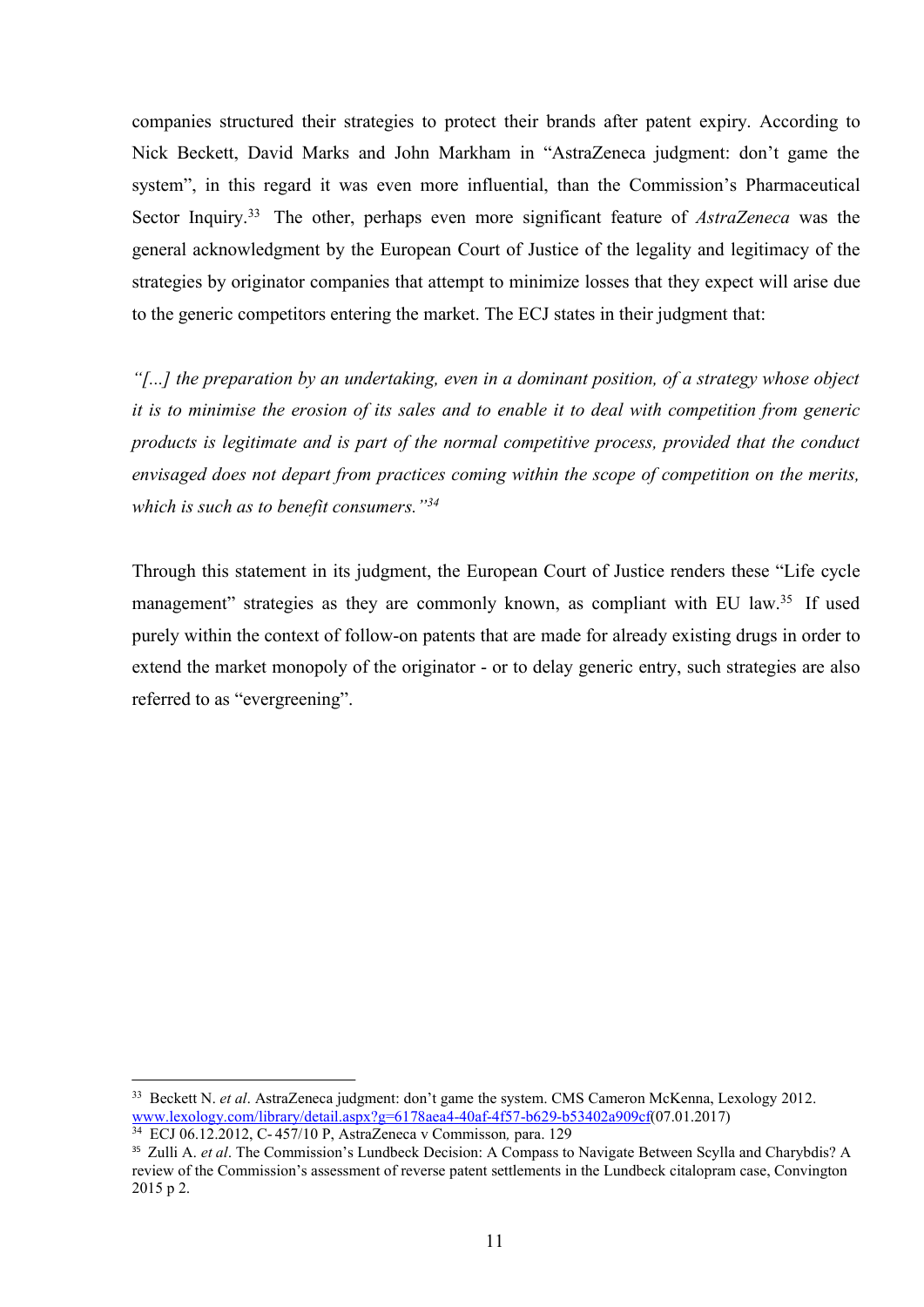# 2. Lundbeck Citalopram Case and the Commission's Decision

2. Lundbeck Citalopram Case and the Commission's Dec<br>2.1 Background<br>The heart of the case lies in the agreements, which Lundbeck conclude<br>and 2003, with four different generic companies. In total, there were ( 2. Lundbeck Citalopram Case and the Commission's Decision<br>2.1 Background<br>The heart of the case lies in the agreements, which Lundbeck concluded between the years 2002<br>and 2003, with four different generic companies. In tot 2. Lundbeck Citalopram Case and the Commission's Decision<br>2.1 Background<br>The heart of the ease lies in the agreements, which Lundbeck concluded between the years 2002<br>and 2003, with four different generic companies. In tot **2. Lundbeck Citalopram Case and the Commission's Decision<br>2.1 Background<br>The heart of the case lies in the agreements, which Lundbeck concluded between the years 2002<br>and 2003, with four different generic companies. In t 2. Lundbeck Citalopram Case and the Commission's Decision**<br> **2.1 Background**<br> **2.1 Background**<br> **2.01** Because For Case is in the agreements, which Lundbeck concluded between the years 2002<br> **2.021** and 2003, with four d **2. Lundbeck Citalopram Case and the Commission's Decision**<br> **2.1 Background**<br> **2.1 Background**<br> **2.1 Background**<br> **2.1 Background**<br> **2.1 Background**<br> **2.1 Background**<br> **2.1 Background**<br> **2.1 Background**<br> **2.1 Background 2. Lundbeck Citalopram Case and the Commission's Decision**<br> **2.1 Background**<br> **2.1 Background**<br> **2.1 Background**<br> **2.01 Background**<br> **2.01 Background**<br> **2.01 Background**<br> **2.01 Background**<br> **2.01 Background**<br> **2.01 Backg 2. Lundbeck Citalopram Case and the Commission's Decision**<br> **2.1 Background**<br> **2.1 Background**<br> **2.1 Background**<br> **2.01** The heart of the case lies in the agreements, which Lundbeck concluded between the years 2002<br>
and **2. Lundbeck Citalopram Case and the Commission's Decision**<br> **2.1 Background**<br> **2.1 Background**<br> **2.1 Background**<br> **2.01** Background<br> **2.01** and 2003, with four different generic companies. In total, there were 6 problema **2. Lundbeck Citalopram Case and the Commission's Decision**<br> **2.1 Background**<br> **2.1 Background**<br> **2.1 Background**<br> **2.1 Background**<br> **2.01** and 2003, with four different generic companies. In total, there were 6 problemat **2.1 Background**<br>The heart of the case lies in the agreements, which Lundbeck concluded between the years 2002<br>and 2003, with four different generic companies. In total, there were 6 problematic agreements<br>and they all co **2.1 Background**<br>The heart of the case lies in the agreements, which Lundbeck concluded between the years 2002<br>and 2003, with four different generic companies. In total, there were 6 problematic agreements<br>and they all co The heart of the case lies in the agreements, which Lundbeck concluded between the years 2002 and 2003, with four different generic companies. In total, there were 6 problematic agreements and they all concerned Lundbeck A The heart of the case lies in the agreements, which Lundbeck concluded between the years 2002<br>and 2003, with four different generic companies. In total, there were 6 problematic agreements<br>and they all concerned Lundbeck A and they all concerned Lundbeck A/S's bestselling drug, an antidepressant citalopram. The brand<br>name for Lundbeck's own brand names for citalopram were Cipramil and Celexa, which the<br>company considered to be, according to name for Lundbeck's own brand names for citalopram were Cipramil and Celexa, which the<br>company considered to be, according to some internal documents, their "golden eggs".<sup>36</sup> The<br>agreements were reverse payment patent set company considered to be, according to some internal documents, their "golden eggs".<sup>36</sup> The agreements were reverse payment patent settlements in the sense that has been outlined previously in this paper. The settlements agreements were reverse payment patent settlements in the sense that has been outlined<br>previously in this paper. The settlements were therefore, quite clearly also categorized as B.II in<br>the context of the pharmaceutical s previously in this paper. The settlements were therefore, quite clearly also categorized as B.II in<br>the context of the pharmaceutical sector inquiry and the Commissions monitoring reports. All of<br>the problematic patent set

the context of the pharmaceutical sector inquiry and the Commissions monitoring reports. All of<br>the problematic patent settlement agreements were concluded within the context of patent<br>disputes, or rather, potential patent the problematic patent settlement agreements were concluded within the context of patent<br>disputes, or rather, potential patent disputes. The only already ongoing litigation was between<br>Alpharma and Lundbeck. All of the pot disputes, or rather, potential patent disputes. The only already ongoing litigation was between<br>Alpharma and Lundbeck. All of the potential disputes had to do with citalopram and the generic<br>companies either had intentions Alpharma and Lundbeck. All of the potential disputes had to do with citalopram and the generic companies either had intentions of producing or the intentions of marketing generic citalopram products. Lundbeck's problematic companies either had intentions of producing or the intentions of marketiproducts. Lundbeck's problematic patent settlement agreements were the fo<br>1) Merck KGaA, or in the United Kingdom its subsidiary, Generic UK<br>Lundbeck products. Lundbeck's problematic patent settlement agreements were the following;<br>
1) Merck KGaA, or in the United Kingdom its subsidiary, Generic UK<br>
Lundbeck had two agreements with Merck. The first of the agreements was Lundbeck had two agreements with Merck. The first of the agreements was about the United Kingdom. That agreement was valid between 24 January 2002 and 1 November 2003. During that time Merck agreed to withhold launching ge Kingdom. That agreement was valid between 24 January 2002 and 1 November 2003. During<br>that time Merck agreed to withhold launching generic versions of citalopram and received in<br>return from Lundbeck, the right to sell its

<sup>2015.</sup>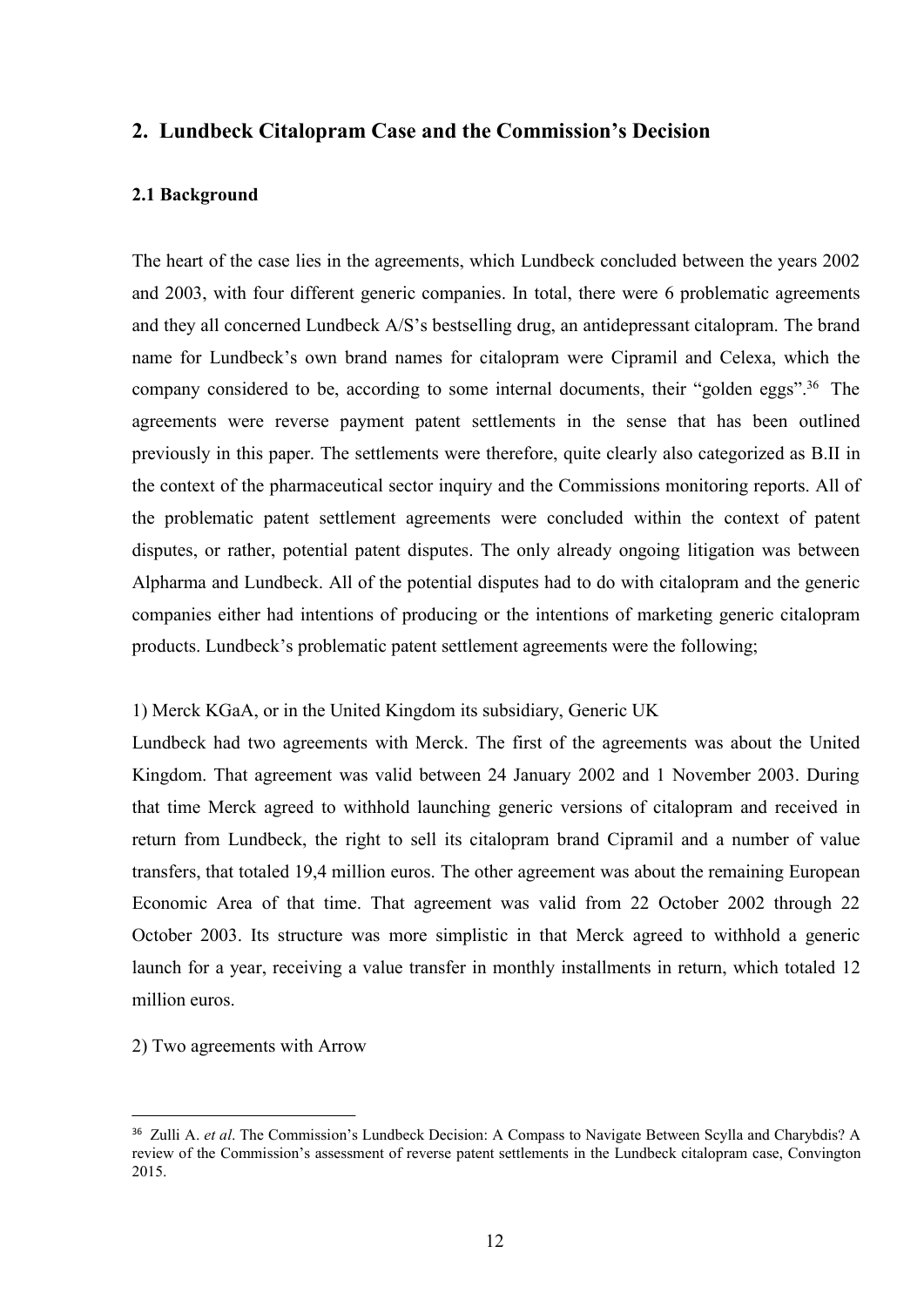Lundbeck had two agreements with Arrow. Again, there was a UK agreement, valid from 24<br>January 2002 through 20 October 2003. During that time period Arrow, in exchange for multiple<br>value transfer, totaling 10,4 million eur Lundbeck had two agreements with Arrow. Again, there was a UK agreement, valid from 24<br>January 2002 through 20 October 2003. During that time period Arrow, in exchange for multiple<br>value transfer, totaling 10,4 million eur Lundbeck had two agreements with Arrow. Again, there was a UK agreement, valid from 24<br>January 2002 through 20 October 2003. During that time period Arrow, in exchange for multiple<br>value transfer, totaling 10,4 million eur Lundbeck had two agreements with Arrow. Again, there was a UK agreement, valid from 24<br>January 2002 through 20 October 2003. During that time period Arrow, in exchange for multiple<br>value transfer, totaling 10,4 million eur Lundbeck had two agreements with Arrow. Again, there was a UK agreement, valid from 24<br>January 2002 through 20 October 2003. During that time period Arrow, in exchange for multiple<br>value transfer, totaling 10,4 million eu Lundbeck had two agreements with Arrow. Again, there was a UK agreement, valid from 24<br>January 2002 through 20 October 2003. During that time period Arrow, in exchange for multiple<br>value transfer, totaling 10,4 million eur Lundbeck had two agreements with Arrow. Again, there was a UK agreement, valid from 24<br>January 2002 through 20 October 2003. During that time period Arrow, in exchange for multiple<br>value transfer, totaling 10,4 million cur Lundbeck had two agreements with Arrow. Again, there was a UK agreement, valid from 24<br>January 2002 through 20 October 2003. During that time period Arrow, in exchange for multiple<br>value transfer, totaling 10,4 million eur Lundbeck had two agreements with Arrow. Again, there was a UK agreement, valid from 24<br>January 2002 through 20 October 2003. During that time period Arrow, in exchange for multiple<br>value transfer, totaling 10,4 million eur Lundbeck had two agreements with Arrow. Again, there was a UK agreement, valid from 24<br>January 2002 through 20 October 2003. During that time period Arrow, in exchange for multiple<br>value transfer, totaling 10,4 million eur Lundbeck had two agreements with Arrow. Again, there was a UK agreement, valid from 24<br>January 2002 through 20 October 2003. During that time period Arrow, in exchange for multiple<br>value transfer, totaling 10,4 million cur January 2002 through 20 October 2003. During that time period Arrow, in exchange for multiple<br>value transfer, totaling 10,4 million euros, agreed not to sell a generie version of citalopram. The<br>second agreement was for De

second agreement was for Denmark, valid from 2 June 2002 through 1 April 2003. According to<br>that agreement Arrow would not sell a generic version of citalopram within that time period, and<br>would get monthly installments to that agreement Arrow would not sell a generic version of citalopram within that time period, and<br>would get monthly installments totaling 684 000 curos.<sup>37</sup><br>3) One agreement with Alpharma, that included the European Economi would get monthly installments totaling 684 000 euros.<sup>37</sup><br>
3) One agreement with Alpharma, that included the European Economic Area from 22 February<br>
2002 until 30 June 2003; Alpharma would not sell a generic version of c 3) One agreement with Alpharma, that included the European Economic Area from 22 February<br>2002 until 30 June 2003; Alpharma would not sell a generic version of citalopram during that<br>time, in exchange for a payment totalin 3) One agreement with Alpharma, that included the European Economic Area from 22 February<br>2002 until 30 June 2003; Alpharma would not sell a generic version of citalopram during that<br>time, in exchange for a payment totalin

2002 until 30 June 2003; Alpharma would not sell a generic version of citalopram during that<br>time, in exchange for a payment totaling 11,7 million euros.<br>4) One agreement with Ranbaxy on the European Economic Area, from 16 time, in exchange for a payment totaling 11,7 million euros.<br>4) One agreement with Ranbaxy on the European Economic Area, from 16 June 2002 until 31<br>December 2003; Ranbaxy would not sell a generic version of citalopram dur 4) One agreement with Ranbaxy on the European Economic Area, from 16 June 2002 until 31<br>December 2003; Ranbaxy would not sell a generic version of citalopram during that time, in<br>exchange for a payment totaling 12,7 millio 4) One agreement with Ranbaxy on the European Economic Area, from 16 June 2002 unil 31<br>December 2003; Ranbaxy would not sell a generic version of citalopram during that time, in<br>exchange for a payment totaling 12,7 million December 2003; Ranbaxy would not sell a generic version of citalopram during that time, in exchange for a payment totaling 12,7 million euros.<sup>38</sup><br>It is noteworthy that these 6 agreements in each instance had in them a val exchange for a payment totaling 12,7 million euros.<sup>38</sup><br>It is noteworthy that these 6 agreements in each instance had in them a value transfer, that<br>comprised of a sum that was similar to the sum that could have been expec It is noteworthy that these 6 agreements in each instance had in them a value transfer, that comprised of a sum that was similar to the sum that could have been expected to be the revenue of the generic company, had it ent It is noteworthy that these 6 agreements in each instance had in them a value transfer, that comprised of a sum that was similar to the sum that could have been expected to be the revenue of the generic company, had it ent comprised of a sum that was similar to the sum that could have been expected to be the revenue<br>of the generic company, had it entered the market with a citalopram product successfully. On top<br>of that, to some Lundbeck had aforementioned patent settlement agreements. When nearing patent expiry however, Lundbeck<br>had started acquiring more and more production process patents in order to cover as many<br>possible production pathways for citalopram and started aquin more and more production process patents in order to cover as may<br>possible production pathways for cital<br>opram as possible. The most relevant of these new process<br>patents was a crystallization patent. How may started acquiring more and more production process patents in order to cover as many<br>possible production pathways for citalopram as possible. The most relevant of these new process<br>patents was a crystallization patent.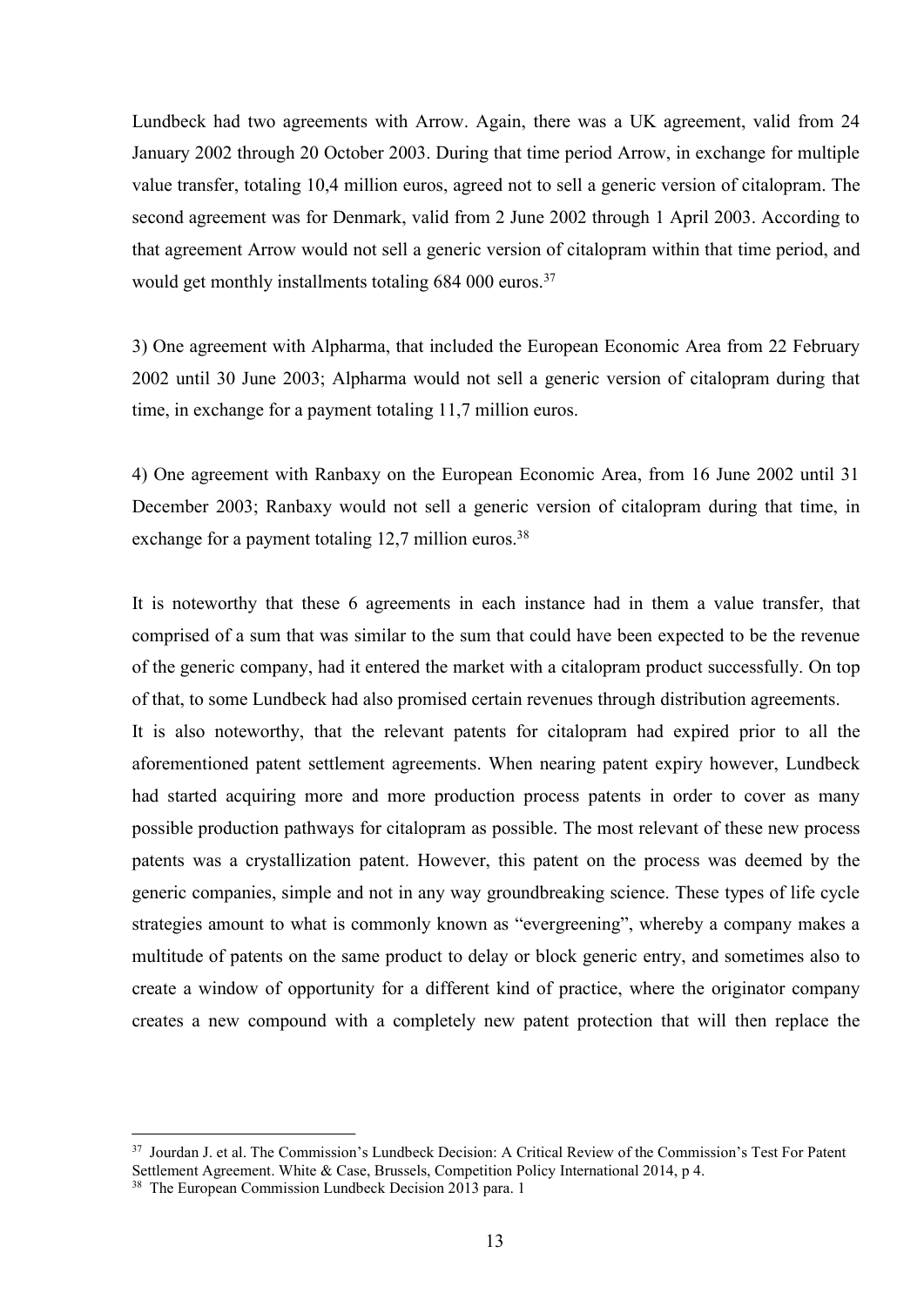original drug through a marketing exercise on both the patients and their doctors.<sup>39</sup> Despite<br>holding a multitude of patents and therefore protection for multiple production pathways, with<br>the critical compound patent mis original drug through a marketing exercise on both the patients and their doctors.<sup>39</sup> Despite<br>holding a multitude of patents and therefore protection for multiple production pathways, with<br>the critical compound patent mis original drug through a marketing exercise on both the patients and their doctors.<sup>39</sup> Despite<br>holding a multitude of patents and therefore protection for multiple production pathways, with<br>the critical compound patent mis original drug through a marketing exercise on both the patients and their doctors.<sup>39</sup> Despite<br>holding a multitude of patents and therefore protection for multiple production pathways, with<br>the critical compound patent mis original drug through a marketing exercise on both the patients and their doctors.<sup>39</sup> Despite<br>holding a multitude of patents and therefore protection for multiple production pathways, with<br>the critical compound patent mis original drug through a marketing exercise on both the patients and their doctors.<sup>39</sup> Despite<br>holding a multitude of patents and therefore protection for multiple production pathways, with<br>the critical compound patent mis original drug through a marketing exercise on both the patients and their doctors.<sup>35</sup><br>holding a multitude of patents and therefore protection for multiple production path<br>the critical compound patent missing, it should no inal drug through a marketing exercise on both the patients and their doctors.<sup>39</sup> Despite<br>ting a multitude of patents and therefore protection for multiple production pathways, with<br>critical compound patent missing, it sh original drug through a marketing exercise on both the patients and their doctors.<sup>39</sup> Despite<br>holding a multitude of patents and therefore protection for multiple production pathways, with<br>the critical compound patent mis original drug through a marketing exercise on both the patients and their doctors.<sup>39</sup> Despite<br>holding a multitude of patents and therefore protection for multiple production pathways, with<br>the critical compound patent mis original drug through a marketing exercise on both the patients and their doctors.<sup>39</sup> Despite<br>holding a multitude of patents and therefore protection for multiple production pathways, with<br>the critical compound patent mis

original drug through a marketing exercise on both the patients and their doctors.<sup>39</sup> Despite<br>holding a multitude of patents and therefore protection for multiple production pathways, with<br>the critical compound patent mis original drug through a marketing exercise on both the patients and their doctors.<sup>39</sup> Despite<br>bolding a multitude of patents and therefore protection for multiple production pathways, with<br>the critical compound patent mis holding a multitude of patents and therefore protection for multiple production pathways, with<br>the critical compound patent missing, it should not have been possible for Lundbeck to impose a<br>general ban for generic compani the critical compound patent missing, it should not have been possible for Lundbeck to impose a<br>general ban for generic companies to market generic citalopram products within the European<br>Economic Area. Not only was it sti general ban for generic companies to market generic citalopram products within the European<br>Economic Area. Not only was it still possible for generic producers to produce the compound in<br>through some means, but it was also Economic Area. Not only was it still possible for generic producers to produce the compound in<br>through some means, but it was also possible to import such generic citalopram products from<br>elsewhere, namely, India.<sup>40</sup><br>The through some means, but it was also possible to import such generic citalopram products from<br>clsewhere, namely, India.<sup>40</sup><br>The Commission took into account and reviewed several other internal documents from<br>Lundbeck, which elsewhere, namely, India.<sup>46</sup><br>The Commission took into account and reviewed several other internal documents from<br>Lundbeck, which demonstrated Lundbeck's own lack of trust in their remaining process patents.<br>Lundbeck did The Commission took into account and reviewed several other internal documents from<br>beek, which demonstrated Lundbeck's own lack of trust in their remaining process patents.<br>Bock did not seem to believe that the company w Lundbeck, which demonstrated Lundbeck's own lack of trust in their remaining process patents.<br>Lundbeck did not seem to believe that the company would have been able to win a litigation in<br>court against the generic compani Lundbeck did not seem to believe that the company would have been able to win a litigation in<br>court against the generic companies. Lundbeck was able to completely avoid that route of<br>litigation by bringing various parties court against the generic companies. Lundbeck was able to completely avoid that route of litigation by bringing various parties to the negotiation table and concluding agreements with them, blocking them from entering the litigation by bringing various parties to the negotiation table and concluding agreements with<br>them, blocking them from entering the citalopram market in the process. In these agreements, the<br>generic companies accepted te them, blocking them from entering the cital<br>opram market in the process. In these agreement generic companies accepted terms that gave rise to a much extensive protection for Lund<br>patents, than could have been achieved si

Lundbeck, for example to completely prevent a generic company from selling generic eitalopram.<br>
If Lundbeck was successful in enforcing its patents, it would have been able to only block or<br>
delay the usage of its erystal **FF Lundbeck was successful in enforcing its patents, it would have been able to only block or<br>delay the usage of its crystallization method for manufacturing citalopram.<sup>41</sup><br>The Commission concludes in its press release,** If Lundbeck was successful in enforcing its patents, it would have been able to only bl<br>delay the usage of its crystallization method for manufacturing citalopram.<sup>41</sup><br>The Commission concludes in its press release, that t delay the usage of its crystallization method for manufacturing citalopram.<sup>41</sup><br>
The Commission concludes in its press release, that these agreements were restrictive of<br>
competition in violation of article 101(1) of the delay the usage of its crystallization method for manufacturing citalopram.<sup>41</sup><br>
The Commission concludes in its press release, that these agreements were restrictive of<br>
competition in violation of article 101(1) of the The Commission concludes in its press release, that these agreements were restrictive of<br>competition in violation of article 101(1) of the Treaty on the Functioning of the European Union,<br>or TFEU. "The European Commission The Commission concludes in its press release, that these agreements were restrictive of<br>
competition in violation of artrict 101(1) of the Treaty on the Functioning of the European Chommission<br>
or TFEU. "The European Com or TFEU. "The European Commission has imposed a fine of  $\epsilon$  93,8 million on Danish<br>pharmaceutical company Lundbeck and fines totalling  $\epsilon$  52,2 million on several producers of<br>generic medicines".<sup>42</sup> Lundbeck and the fo

http://europa.eu/rapid/press-release\_IP-13-563\_en.htm (12.12.2016)<br><sup>43</sup> GC judgment T-472/13 - Lundbeck v Commission, 08.09.2016.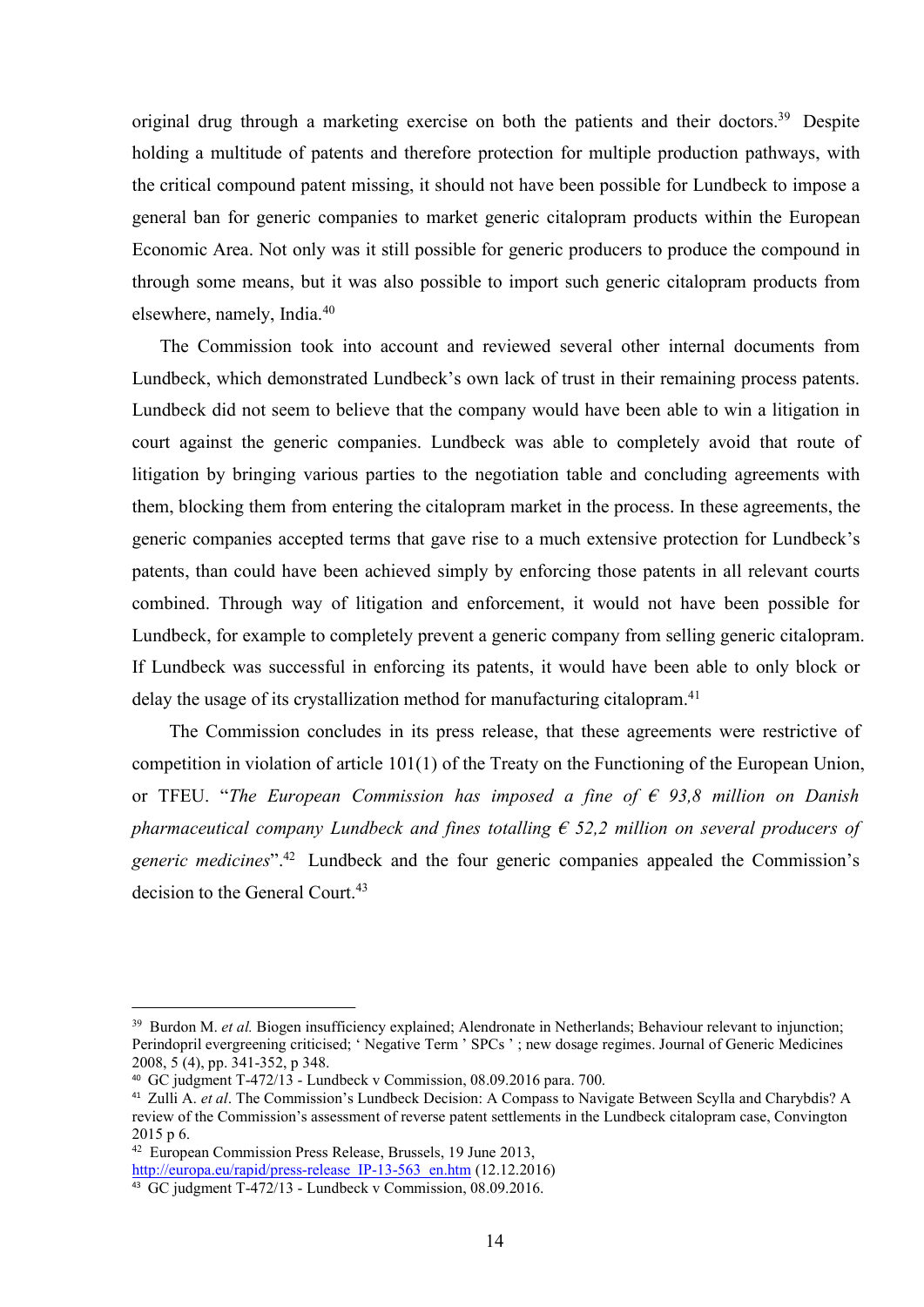2.2 Competition Law Perspective According to the Commission's Decision<br>The commission declared the reverse payment patent settlements in Lundbeck as restrictive "by<br>object". An agreement has to have the potential by its ve 2.2 Competition Law Perspective According to the Commission's Decision<br>The commission declared the reverse payment patent settlements in Lundbeck as restrictive "by<br>object". An agreement has to have the potential by its ve 2.2 Competition Law Perspective According to the Commission's Decision<br>The commission declared the reverse payment patent settlements in Lundbeck as restrictive "by<br>object". An agreement has to have the potential by its ve 2.2 Competition Law Perspective According to the Commission's Decision<br>The commission declared the reverse payment patent settlements in Lundbeck as restrictive "by<br>object". An agreement has to have the potential by its ve 2.2 Competition Law Perspective According to the Commission's Decision<br>The commission declared the reverse payment patent settlements in Lundbeck as restrictive "by<br>object". An agreement has to have the potential by its ve 2.2 Competition Law Perspective According to the Commission's Decision<br>The commission declared the reverse payment patent settlements in Lundbeck as restrictive "by<br>object". An agreement has to have the potential by its ve 2.2 Competition Law Perspective According to the Commission's Decision<br>The commission declared the reverse payment patent settlements in Lundbeck as restrictive "by<br>object". An agreement has to have the potential by its ve 2.2 Competition Law Perspective According to the Commission's Decision<br>The commission declared the reverse payment patent settlements in Lundbeck as restrictive "by<br>object". An agreement has to have the potential by its ve 2.2 Competition Law Perspective According to the Commission's Decision<br>The commission declared the reverse payment patent settlements in Lundbeck as<br>object". An agreement has to have the potential by its very nature to res 2.2 Competition Law Perspective According to the Commission's Decision<br>The commission declared the reverse payment patent settlements in Lundbeck as<br>object". An agreement has to have the potential by its very nature to res 2.2 Competition Law Perspective According to the Commission's Decision<br>The commission declared the reverse payment patent settlements in Lundbeck as restrictive "by<br>object". An agreement has to have the potential by its ve The commission declared the reverse payment patent settlements in Lundbeck as restrictive "by<br>object". An agreement has to have the potential by its very nature to restrict competition, if it is<br>to tall into the category o object". An agreement has to have the potential by its very nature to restrict competition, if it is<br>to fall into the category of by object infringements. The Commission introduced in its decision, a<br>test to determine, if to fall into the category of by object infringements. The Commission introduced in its decision, a<br>test to determine, if an agreement has potential to restrict competition by its very nature. This test<br>is covered in detail

- 
- 
- 

test to determine, if an agreement has potential to restrict competition by its very nature. This test<br>is covered in detail by Pascal Berghe and James Killick in their article Applying a By Object<br>Test to Patent Settlement is covered in detail by Pascal Berghe and James Killick in their article Applying a By Object<br>Test to Patent Settlements is Very Different From the Rule of Reason.<sup>44</sup> It is centered around<br>three central points (which the Test to Patent Settlements is Very Different From the Rule of Reason.<sup>44</sup> It is centered around<br>three central points (which the aforementioned six agreements all fulfilled, according to the<br>commission), namely;<br>1) Potentia three central points (which the aforementioned six agreements all fulfilled, according to the<br>commission), namely;<br>1) Potential Competition<br>2) The generic company promises to withhold from entering the market<br>3) There is a commission), namely;<br>
1) Potential Competition<br>
2) The generic company promises to withhold from entering the market<br>
3) There is a value transfer from the originator to the generic company<br>
2) There is a value transfer fr 1) Potential Competition<br>2) The generie company promises to withhold from entering the market<br>3) There is a value transfer from the originator to the generie company<br>2) There is a value transfer from the originator to the 1) Potential Competition<br>
2) The generic company promises to withhold from entering the market<br>
3) There is a value transfer from the originator to the generic company<br>
2) On top of these three points, the commission did c 2) The generic company promises to withhold from entering the market<br>3) There is a value transfer from the originator to the generic company<br>8) On top of these three points, the commission did consider a "cocktail of facto 3) There is a value transfer from the originator to the generic company<br>On top of these three points, the commission did consider a "cocktail of factors" that<br>relevant as details to the present case, but in order to determ top of these three points, the commission did consider a "cocktail of factors" that were<br>vant as details to the present ease, but in order to determine the usability of the Lundbeck<br>sision as a precedent, the notion and d On top of these three points, the commission did consider a "cocktail of factors" that were relevant as details to the present case, but in order to determine the usability of the Lundbeck decision as a precedent, the not relevant as details to the present case, but in order to determine the usability of the Lundbeck<br>decision as a precedent, the notion and definition, of a 'by object' infringement, which is largely<br>centered around this test decision as a precedent, the notion and definition, of a 'by object' infringement, which is largely<br>centered around this test, is really the meat and bone of the commission's analysis.<sup>45</sup> This test,<br>along with some other along with some other considerations is the central tool, that the Commission attempts to<br>formulate for reverse payment patent settlements in its Lundbeck decision. Not only was this test<br>the central tool of argument for formulate for reverse payment patent settlements in its Lundbeck decision. Not only was this test<br>the central tool of argument for the commission in its decision, but it was also the reason for<br>much of the critique that t Formulate to Tevetse payment patent setuctments in its culture decession. Not only was tins test<br>the central tool of argument for the commission in tis decision, but it was also the reason for<br>the decision and the decisio the central tool of argument for the commission in its decision, but it was also the reason for<br>much of the critique that the decision later faced. More specifically, the notion of potential<br>competition and the Commission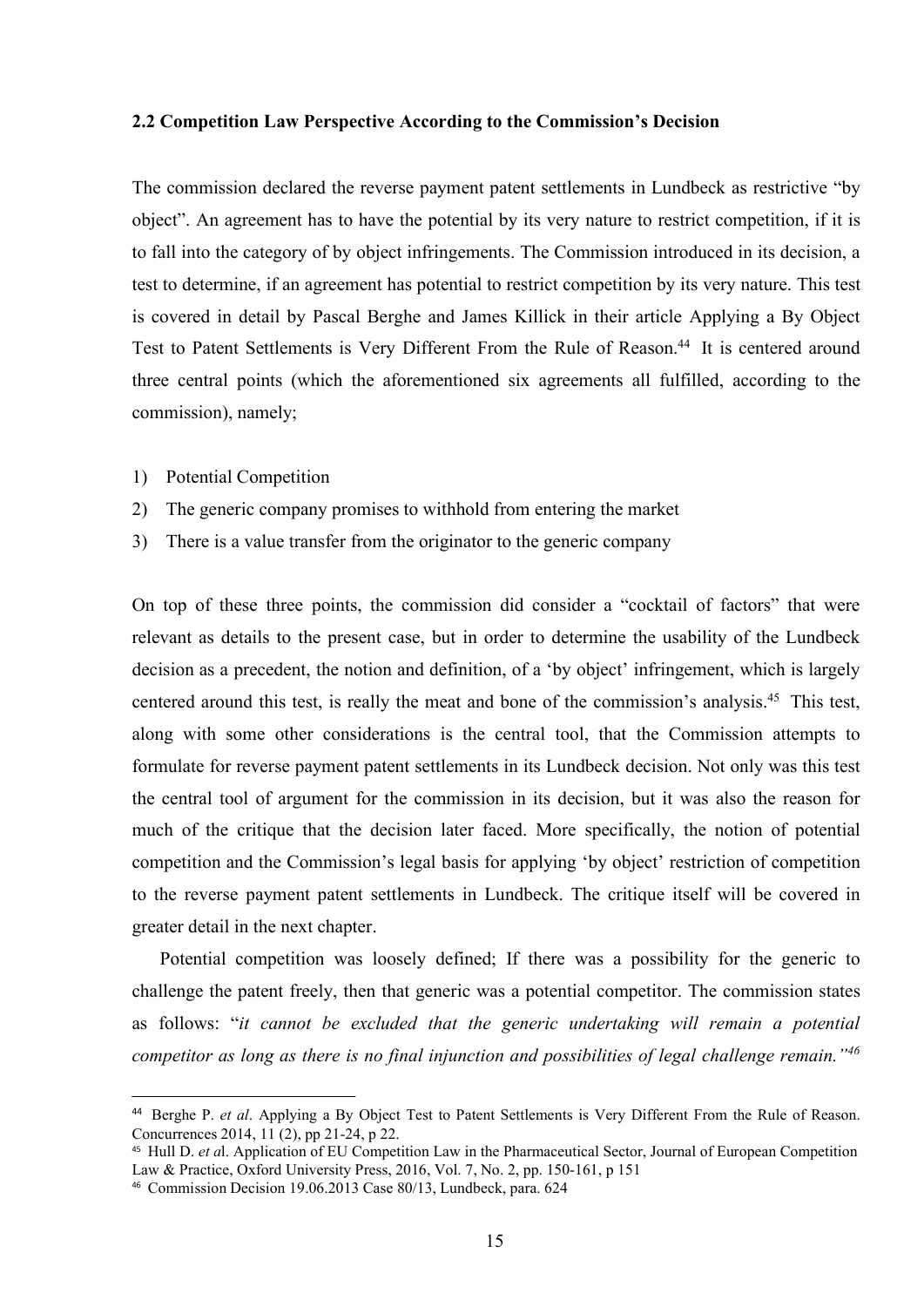On the principle of presumption of validity of an intellectual property right, the commission argued, against the view of Lundbeck and the generic companies, that when there is a possibility of challenging the patent of an On the principle of presumption of validity of an intellectual property right, the commission argued, against the view of Lundbeck and the generic companies, that when there is a possibility of challenging the patent of an On the principle of presumption of validity of an intellectual property right, the commission argued, against the view of Lundbeck and the generic companies, that when there is a possibility of challenging the patent of an On the principle of presumption of validity of an intellectual property right, the commission argued, against the view of Lundbeck and the generic companies, that when there is a possibility of challenging the patent of a On the principle of presumption of validity of an intellectual property right, the commission argued, against the view of Lundbeck and the generic companies, that when there is a possibility of challenging the patent of a On the principle of presumption of validity of an intellectual property right, the commission argued, against the view of Lundbeck and the generic companies, that when there is a possibility of challenging the patent of a On the principle of presumption of validity of an intellectual property right, the commission argued, against the view of Lundbeck and the generic companies, that when there is a possibility of challenging the patent of a On the principle of presumption of validity of an intellectual property right, the commission argued, against the view of Lundbeck and the generic companies, that when there is a possibility of challenging the patent of a On the principle of presumption of validity of an intellectual property right, the commission argued, against the view of Lundbeck and the generic companies, that when there is a possibility of challenging the patent of a On the principle of presumption of validity of an intellectual property right, the commission argued, against the view of Lundbeck and the generic companies, that when there is a possibility of challenging the patent of a On the principle of presumption of validity of an intellectual property right, the commission argued, against the view of Lundbeck and the generic companies, that when there is a possibility of challenging the patent of a On the principle of presumption of validity of an intellectual property right, the commission argued, against the view of Lundbeck and the generic companies, that when there is a possibility of challenging the patent of a On the principle of presumption of validity of an intellectual property right, the commission argued, against the view of Lundbeck and the generic companies, that when there is a possibility of challenging the patent of a aed, against the view of Lundbeck and the generic companies, that when there is a possibility challenging the patent of an originator, that fact alone can still establish a generic as a ential competitor, because presuming of challenging the patent of an originator, that fact alone can still establish a generic as a potential competitor, because presuming a patent in this instance does not make it impossible to take legal actions against the potential competitor, because presuming a patent in this instance does not make it impossible to<br>take legal actions against the originator to challenge the validity of the patent - and the mere<br>possibility of invalidating take legal actions against the originator to challenge the validity of the patent - and the mere<br>possibility of invalidating the patent constitutes a sufficient realistic ground to assess the generic<br>as a potential compet possibility of invalidating the patent constitutes a sufficient realistic ground to assess the generic<br>as a potential competitor.<sup>47</sup> The commission's test therefore, does not differentiate between<br>situations, where the r

as a potential competitor.<sup>47</sup> The commission's test therefore, does not differentiate between<br>situations, where the rate of successful invalidation of a patent is different, namely, a patent<br>dispute could very well have situations, where the rate of successful invalidation of a patent is different, namely, a patent<br>dispute could very well have a success rate of 50/50, 10/90 or 90/10. In other words, there is no<br>clear distinction between a dispute could very well have a success rate of 50/50, 10/90 or 90/10. In other words, there is no<br>clear distinction between a settlement by the originator with a generic company that has an<br>immediate readiness of entering clear distinction between a settlement by the originator with a generic company that has an<br>immediate readiness of entering the market and a settlement by the originator with a generic<br>company which is at the beginning of immediate readiness of entering the market and a settlement by the originator with a generic<br>company which is at the beginning of its process of entering a market and which still has serious<br>issues to overcome before it wi strength.<sup>50</sup> is to overcome before it will have a concrete possibility of entering the market.<sup>48</sup><br>Regarding the 'value transfer', the reverse payment itself, from the originator to the generic<br>papy, the Commission's rationale is more Regarding the 'value transfer', the reverse payment itself, from the originator to the generic<br>company, the Commission's rationale is more straightforward. A payment from the originator to<br>the generic company will undermi company, the Commission's rationale is more straightforward. A payment from the originator to<br>the generic company will undermine the incentive of the generic company to resist market<br>exclusion, when concluding the patent s the generic company will undermine the incentive of the generic company to resist market exclusion, when concluding the patent settlement. Thereby, the originator can replace uncertainty of generic market entry with certa exclusion, when concluding the patent settlement. Thereby, the originator can replace<br>uncertainty of generic market entry with certainty of non-entry by the generic company; "It is the<br>uncertainty of possible generic marke uncertainty of possible generic market entry, including through patent litigation, which reflects<br>potential competition. This potential competition is eliminated through the transfer of value and<br>transformed into the certa uncertainty of possible generic market entry, including through patent litigation, which reflects<br>potential competition. This potential competition is eliminated through the transfer of value and<br>transformed into the cert potential competition. This potential competition is eliminated through the transfer of value and<br>transformed into the certainty of no competition.<sup>249</sup> Furthermore, if the market exclusion is<br>achieved without a value tra

potential competition. This potential competition is eliminated introduce in transformed into the certainty of no competition.<sup>1459</sup> Furthermore, if the market exclusion is achieved without a value transfer from the origi *transformed into the certainty of no competition*.<sup>249</sup> Furthermore, if the market exclusion is<br>achieved without a value transfer from the originator to the generic company, it is far more<br>probable that the settlement's Function and the estation of the century of the originator. The matter company, it is far more achieved without a value transfer from the originator to the generic company, it is far more approach.<sup>50</sup><br>The limitation of t achieved without a value transfer from the originator to the generic company, it is far more<br>probable that the settlement's conclusion was due to competing assessments of the patent<br>strength.<sup>50</sup><br>The limitation of the gene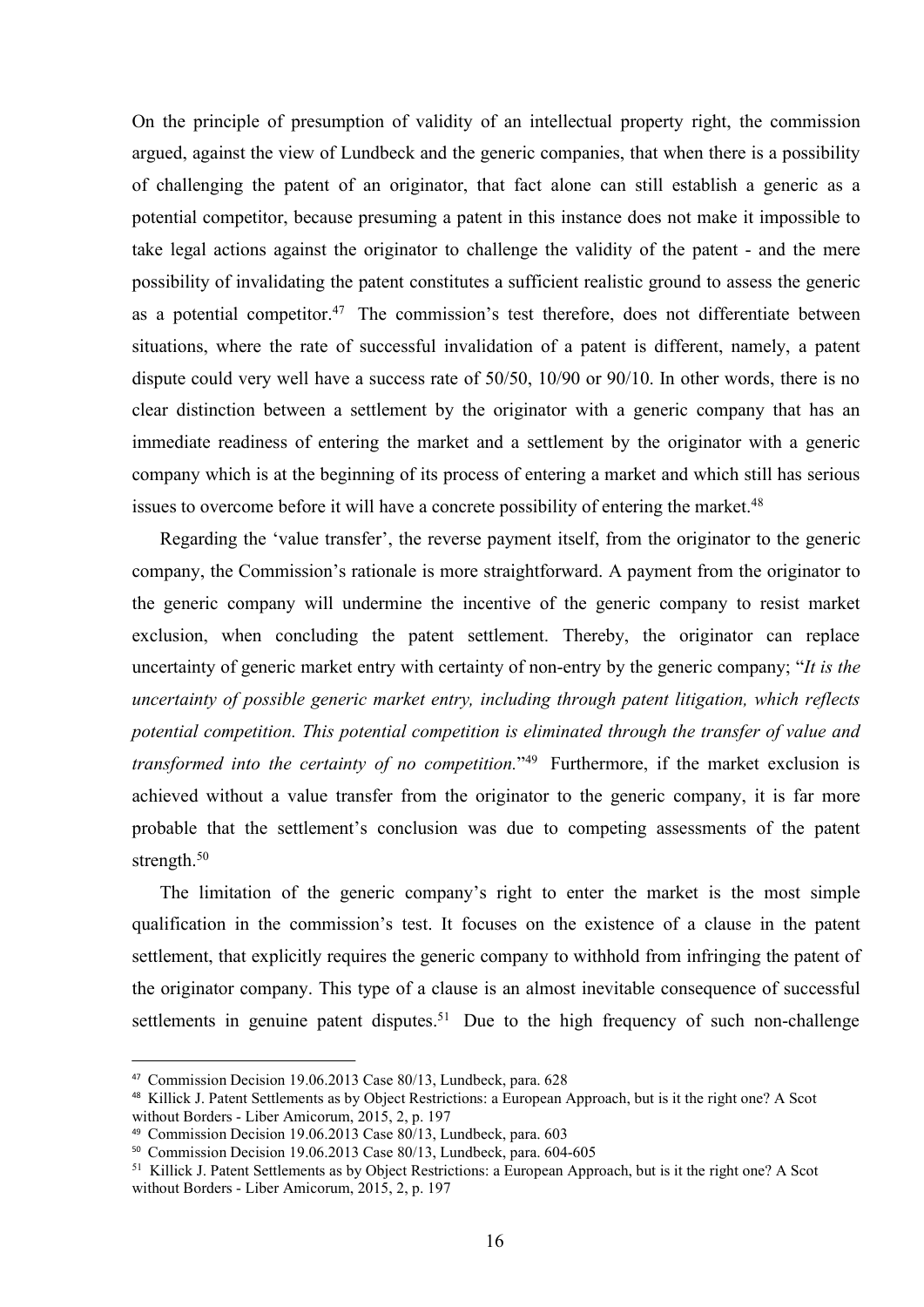clauses in patent settlements in general, it is necessary for such clauses to be accompanied by or linked to a considerable transfer of value from the originator to the generic company in order for such a clause to be cate clauses in patent settlements in general, it is necessary for such clauses to be accompanied by or linked to a considerable transfer of value from the originator to the generic company in order for such a clause to be cate clauses in patent settlements in general, it is necessary for such clauses to be accompanied by or linked to a considerable transfer of value from the originator to the generic company in order for such a clause to be cate clauses in patent settlements in general, it is necessary for such clauses to be accompanied by or<br>linked to a considerable transfer of value from the originator to the generic company in order for<br>such a clause to be cate

clauses in patent settlements in general, it is necessary for such clauses to be accompanied by or<br>linked to a considerable transfer of value from the originator to the generic company in order for<br>such a clause to be cate clauses in patent settlements in general, it is necessary for such clauses to be accompanied by or<br>linked to a considerable transfer of value from the originator to the generic company in order for<br>such a clause to be cate clauses in patent settlements in general, it is necessary for such clauses to be accompanied by or<br>linked to a considerable transfer of value from the originator to the generic company in order for<br>such a clause to be cate clauses in patent settlements in general, it is necessary for such clauses to be accompanied by or<br>linked to a considerable transfer of value from the originator to the generic company in order for<br>such a clause to be cate clauses in patent settlements in general, it is necessary for such clauses to be accompanied by or linked to a considerable transfer of value from the originator to the generic company in order for such a clause to be cate sies in patent settlements in general, it is necessary for such clauses to be accompanied by or<br>cd to a considerable transfer of value from the originator to the generic company in order for<br>a clause to be categorized as a clauses in patent settlements in general, it is necessary for such clauses to be accompanied by or linked to a considerable transfer of value from the originator to the generic company in order for such a clause to be cate

linked to a considerable transfer of value from the originator to the generic company in order for<br>such a clause to be categorized as a relevant part of the commission's test.<sup>52</sup><br>2.2.2 Other Important Factors in Determin such a clause to be categorized as a relevant part of the commission's test.<sup>52</sup><br>2.2.2 Other Important Factors in Determining 'By Object' Infringement<br>On top of the aforementioned considerations of the the aforementioned ' 2.2.2 Other Important Factors in Determining 'By Object' Infringement<br>
On top of the aforementioned considerations of the the aforementioned 'by object' test, the<br>
commission did take into account a multitude of other fac 2.2.2 Other Important Factors in Determining 'By Object' Infringement<br>
On top of the aforementioned considerations of the the aforementioned 'by object' test, the<br>
commission did take into account a multitude of other fact top of the aforementioned considerations of the the aforementioned 'by object' test, the mission did take into account a multitude of other factors, that it decord relevant in ermining whether or not Lundbeck's patent agre On top of the aforementioned considerations of the the aforementioned 'by object' test, the<br>commission did take into account a multitude of other factors, that it deemed relevant in<br>determining whether or not Lundbeck's p Settlements as by Object Restrictions: a European Approach, but is it the right one?<br>Firstly, in the Commission's view the agreements were not merely a settlemer<br>disputed patents. This was due to the fact, that all of the

commission did take into account a multitude of other factors, that it decemed relevant in<br>determining whether or not Lundbeck's patent agreements would fall into the category of by<br>object infringement. James Killick ident determining whether or not Lundbeck's patent agreements would fall into the category of by<br>object infringement. James Killick identifies three additional factors in his article Patent<br>Settlements as by Object Restrictions: object infringement. James Killick identifies three additional factors in his article Patent<br>Sctlements as by Object Restrictions: a European Approach, but is it the right one?<br>Firstly, in the Commission's view the agreeme Firstly, in the Commission's view the agreements were not mercly a settlement on the<br>buted patents. This was due to the fact, that all of the agreements between Lundbeck and the<br>reinc producers did not only block the gene disputed patents. This was due to the fact, that all of the agreements between Lundbeck and the generic producers did not only block the generic company from selling citalopram through the potentially infringing routes, bu its attempt to categorize Lundbeck's settlement agreements as restrictive by object<br>A second additional consideration other than the 'by object' test of the com<br>fact the value transfer in each of the agreements was accordi

generic producers did not only block the generic company from selling citalopram through the potentially infringing routes, but they prevented the generic companies from selling any citalopram altogether. This was consider potentially infringing routes, but they prevented the generic companies from selling any<br>citalopram altogether. This was considered to be a major additional factor for the commission in<br>its attempt to categorize Lundbeck's eitalopram altogether. This was considered to be a major additional factor for the commission in<br>its attempt to categorize Lundbeck's settlement agreements as restrictive by object.<sup>53</sup><br>A second additional consideration ot A sceond additional consideration other than the 'by object' test of the commission, was the<br>the value transfer in each of the agreements was according to the commission roughly<br>liar to what could have been expected from fact the value transfer in each of the agreements was according to the commission roughly<br>similar to what could have been expected from a successful entry to the market. The basis on the<br>sizing of the value transfer, acco similar to what colud nave been expected from a successitu entry to the market. The basis on the<br>sizing of the value transfer, according to the commission, would have been the same in a court's<br>consideration of compensati sizing of the value transfer, according to the commission, would have been the same in a court's<br>consideration of compensation to the generic company after winning a litigation against the<br>originator company Lundbeck.<sup>54</sup> Settlement Agreement. National factors, and the commission, would have been the state of a control or company after vinning a litigation against the conjunction company Lundbeck.<sup>54</sup><br>The third major, yet additional factor consideration of compensation to the generic company after winning a<br>originator company Lundbeck.<sup>54</sup><br>The third major, yet additional factor in the commission's wide array of<br>that Lundbeck did not in the settlements commi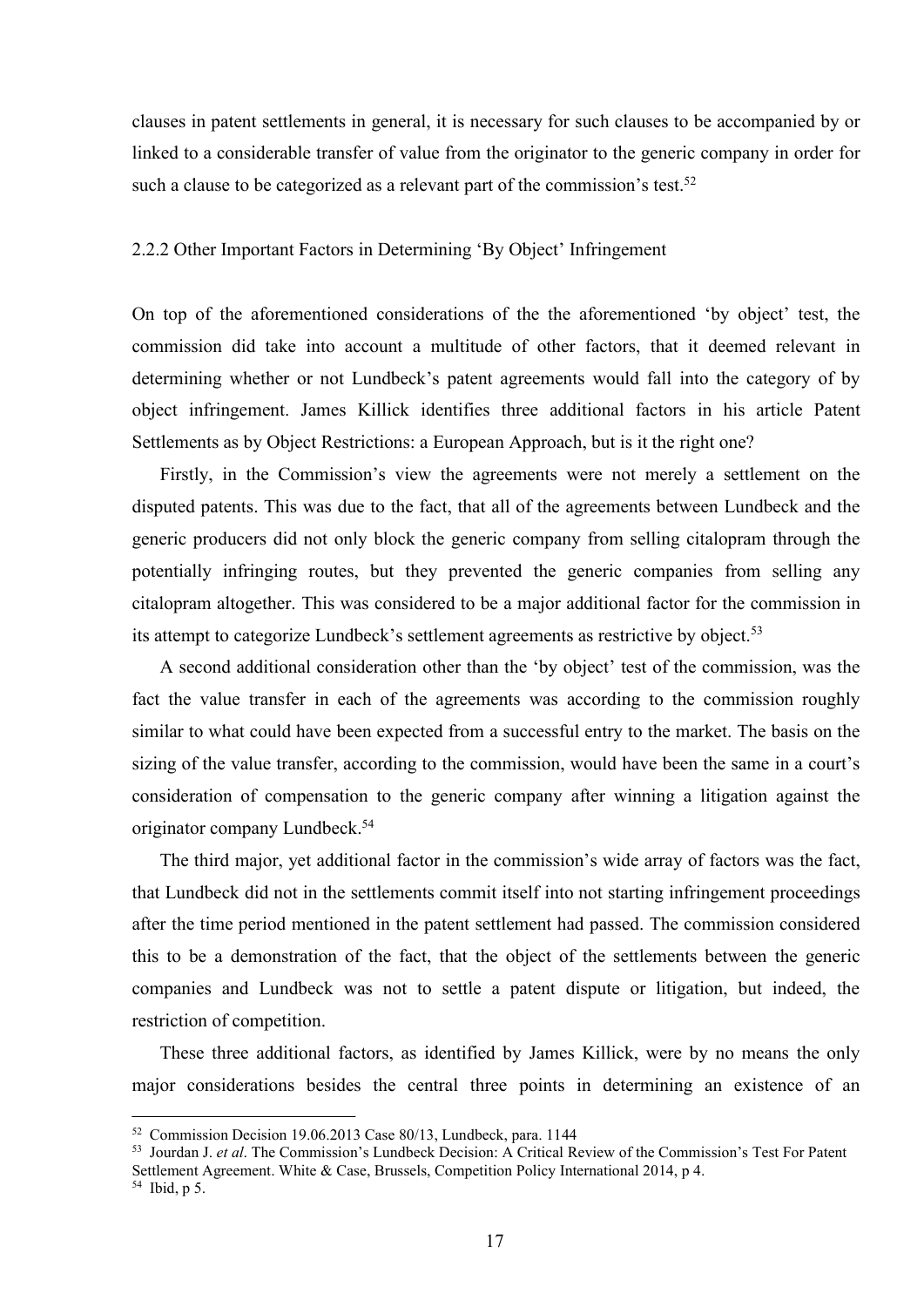infringement by object. In particular, the Commission considered inter alia the entirety of the<br>commercial strategy of Lundbeck and internal documents of both Lundbeck and the generic<br>companies.<sup>55</sup> This paper recognizes o infringement by object. In particular, the Commission considered inter alia the entirety of the<br>commercial strategy of Lundbeck and internal documents of both Lundbeck and the generic<br>companies.<sup>55</sup> This paper recognizes o infringement by object. In particular, the Commission considered inter alia the entirety of the<br>commercial strategy of Lundbeck and internal documents of both Lundbeck and the generic<br>companies.<sup>55</sup> This paper recognizes o infringement by object. In particular, the Commission considered inter alia the entirety of the<br>commercial strategy of Lundbeck and internal documents of both Lundbeck and the generic<br>companies.<sup>55</sup> This paper recognizes o infringement by object. In particular, the Commission considered inter alia the entirety of the<br>commercial strategy of Lundbeck and internal documents of both Lundbeck and the generic<br>companies.<sup>55</sup> This paper recognizes o infringement by object. In particular, the Commission considered inter alia the entirety of the commercial strategy of Lundbeck and internal documents of both Lundbeck and the generic companies.<sup>55</sup> This paper recognizes o infringement by object. In particular, the Commission considered inter alia the entirety of the commercial strategy of Lundbeck and internal documents of both Lundbeck and the generic companies.<sup>55</sup> This paper recognizes o infringement by object. In particular, the Commission considered inter alia the entirety of the commercial strategy of Lundbeck and internal documents of both Lundbeck and the generic companies.<sup>55</sup> This paper recognizes o infringement by object. In particular, the Commission considered inter alia the entirety of commercial strategy of Lundbeck and internal documents of both Lundbeck and the ge companies.<sup>55</sup> This paper recognizes one factor infringement by object. In particular, the Commission considered inter alia the entirety of the commercial strategy of Lundbeck and internal documents of both Lundbeck and the generic companies.<sup>55</sup> This paper recognizes o infringement by object. In particular, the Commission considered inter alia the entirety of the commercial strategy of Lundbeck and internal documents of both Lundbeck and the generic companies.<sup>55</sup> This paper recognizes o commercial strategy of Lundbeck and internal documents of both Lundbeck and the generic<br>companies.<sup>55</sup> This paper recognizes one factor especially compelling as to any conclusions on<br>Lundbeck's incentives, which is apparen companies.<sup>55</sup> This paper recognizes one factor especially compelling as to any conclusions on Lundbeck's incentives, which is apparent in the Lundbeck Decision paragraphs 131-132: the eipralex switch, an apparent evergree

decision. alex switch, an apparent evergreening strategy of Lundbeck whereby the window of ortunity for a successful market penetration for Lundbeck's own generic product was ereated delayed generic entry. The strategy was apparent opportunity for a successful market penetration for Lundbeck's own generic product was created<br>by delayed generic entry. The strategy was apparent from an internal document of Lundbeck,<br>which underlines the "value of delay

by delayed generic entry. The strategy was apparent from an internal document of Lundbeck,<br>which underlines the "value of delayed generic entry".<sup>56</sup><br>2.3 The General Court's judgment on the commission's approach came out o which underlines the "value of delayed generic entry".<sup>56</sup><br>
2.3 The General Court's judgment on the commission's approach came out on 8<sup>th</sup> September 2016.<br>
How well it was able to answer the arguments raised by Lundbeck a **2.3 The General Court Judgment**<br>The General Court's judgment on the commission's approach came out on  $8^{\text{th}}$  September 2016.<br>How well it was able to answer the arguments raised by Lundbeck and the generic companies<br>wi 2.3 The General Court Judgment<br>
The General Court's judgment on the commission's approach came out on  $8^{\text{th}}$  September 2016.<br>
How well it was able to answer the arguments raised by Lundbeck and the generic companies<br>
w The General Court's judgment on the commission's approach came out on 8<sup>th</sup> September 2016.<br>How well it was able to answer the arguments raised by Lundbeck and the generic companies<br>will be analyzed in chapter 3 of this th product.<sup>57</sup>. w well it was able to answer the arguments raised by Lundbeck and the generic companies<br>be analyzed in chapter 3 of this thesis. What is central to the General Court's rationale, in<br>view of this paper, is the fact that it will be analyzed in chapter 3 of this thesis. What is central to the General Court's rationale, in<br>the view of this paper, is the fact that it is close to an overhauled version the Commission's<br>decision.<br>On potential compe the view of this paper, is the fact that it is close to an overhauled version the Commission's<br>decision.<br>On potential competition, the Commission notably for the purposes of this thesis, confirmed<br>two views of the commissi decision.<br>
On potential competition, the Commission notably for the purposes of this thesis, confirmed<br>
two views of the commission: First, the fact that Lundbeck's process patents did not necessarily<br>
constitute insurmou On potential competition, the Commission notably for the purposes of this thesis, confirmed<br>two views of the commission: First, the fact that Lundbeck's process patents did not necessarily<br>constitute insurmountable barrie constitute insurmountable barriers for the generic undertakings to enter the citalopram market.<br>Secondly, the General Court confirmed that the generic companies did have real concrete<br>possibilities to enter the market, one consulue insurmountable barries for the generic undertakings to enter the clutiopram market.<br>
Secondly, the General Court confirmed that the generic companies did have real concrete<br>
launching the generic citalopram produ Secondly, the General Court confirmed that the generic companies c<br>possibilities to enter the market, one of which is, the Court conclu<br>launching the generic citalopram product 'at risk'. In other words, the Competition c

Exercision of the methem of the methem of spin-<br>
Boossibilities to enter the market, one of which is, the Court concludes, the possibility of<br>
Idamching the generic citalopram product 'at risk'. In other words, the Court possibilities to enter the market, one of which is, the Court concludes, the possibility of<br>launching the generic citalopram product 'at risk'. In other words, the Court held that potential<br>competition can arise from non-**Example 10**<br> **Example 10** and arise from non-certainty of patent infringement while launching a generic product.<sup>57</sup>.<br>
On reverse payments (transfer of value from the originator to the generic company), the<br>
Court confirm launching the generic cital<br>opram product 'at risk'. In other words, the Court<br>competition can arise from non-certainty of patent infringement while lat<br>product.<sup>57</sup>.<br>On reverse payments (transfer of value from the origin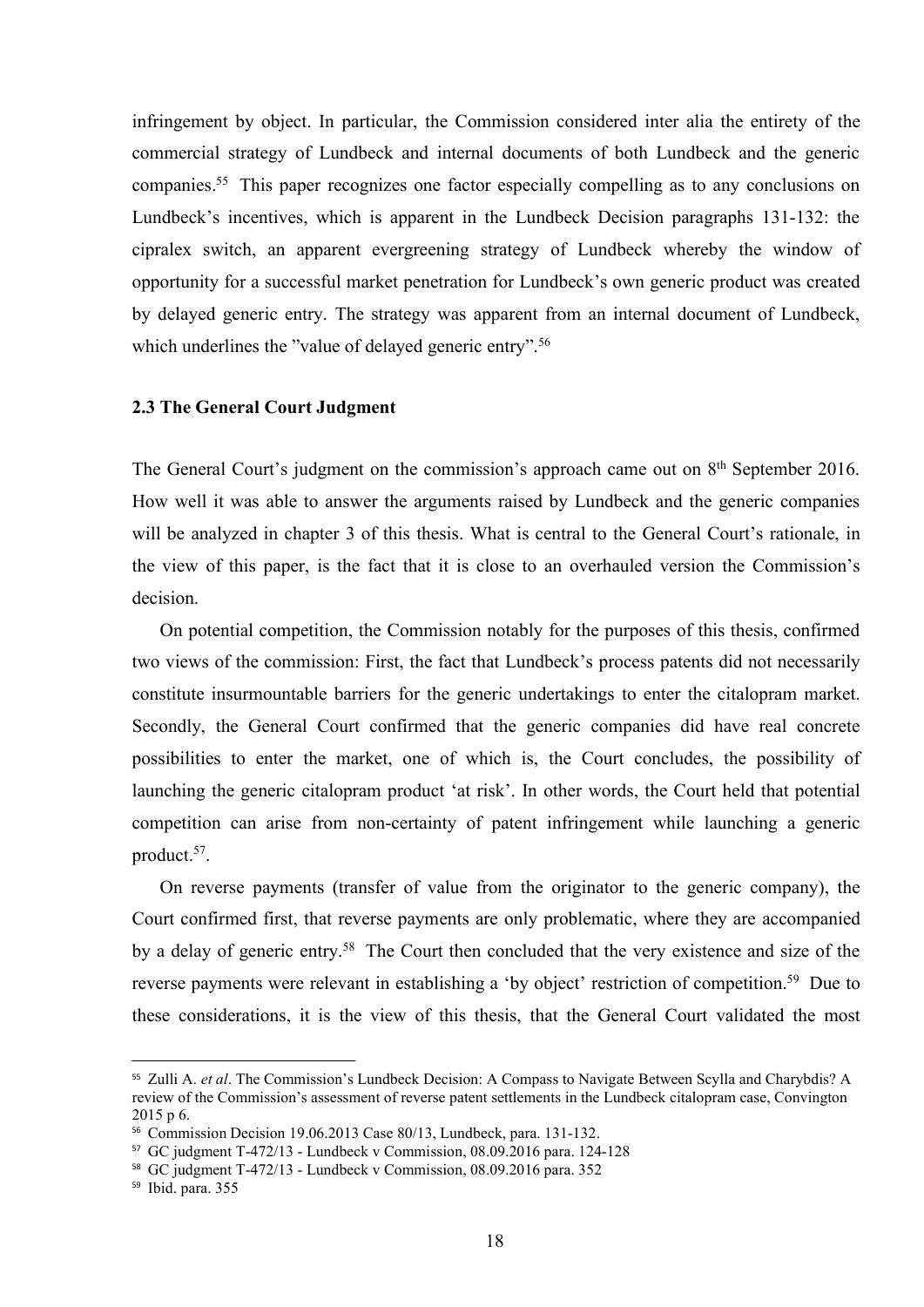central aspects of the Commssion's test for patent settlements. Accordingly, the General Court<br>concludes in its judgment:<br>"Since none of the pleas in law relied on by the applicants in support of their application for central aspects of the Commssion's test for patent settlements. Accordingly, the Concludes in its judgment:<br>"Since none of the pleas in law relied on by the applicants in support of their applicants of the contested decisi

central aspects of the Commssion's test for patent settlements. Accordingly, the General Court<br>concludes in its judgment:<br>"Since none of the pleas in law relied on by the applicants in support of their application for<br>annu central aspects of the Commssion's test for patent settlements. Accordingly, the General Court<br>concludes in its judgment:<br>"Since none of the pleas in law relied on by the applicants in support of their application for<br>annu central aspects of the Commssion's test for patent settlements. Accordingly, the General Court concludes in its judgment:<br>"Since none of the pleas in law relied on by the applicants in support of their application for amnu central aspects of the Commission's test for patent settlements. Accordingly, the General Court concludes in its judgment:<br>
"Since none of the pleas in law relied on by the applicants in support of their application for<br>
a central aspects of the Commssion's test for patent settlements. Accordingly, the General Court<br>concludes in its judgment:<br>"Since none of the pleas in law relied on by the applicants in support of their application for<br>annu central aspects of the Commssion's test for patent settlements. Accordingly, the General Court<br>concludes in its judgment:<br>"Since none of the pleas in law relied on by the applicants in support of their application for<br>annu central aspects of the Commssion's test for patent settlements. Accordingly, the General Court<br>concludes in its judgment:<br>"Since none of the pleas in law relied on by the applicants in support of their application for<br>mulm central aspects of the Commission's test for patent settlements. Accordingly, the Gieneral Court<br>concludes in its judgment:<br>"Since none of the pleas in law relied on by the applicants in support of their application for<br>mu cludes in its judgment:<br> *A ture none of the pleas in law relied on by the applicants in support of their application for<br>
ulment of the contested decision is well founded or effective and since the examination of the<br>
pre* 

"Since none of the pleas in law relied on by the applicants in support of their application for<br>amulment of the contested decision is well founded or effective and since the examination of the<br>arguments put forward in sup Consider the pleas in law relied on by the applicants in support of their application for annulment of the contested decision is well founded or effective and since the examination of the arguments put forward in support annulment of the contested decision is well founded or effective and since the examination of the arguments put forward in support of their application for reduction of the amount of that fine, the action must be dismissed arguments put forward in support of their application for reduction of the amount of the fine has<br>not revealed inappropriate elements in the Commission's calculation of the amount of that fine,<br>the action must be dismissed not revealed inappropriate elements in the Commission's calculation of the amount of that fine,<br>the action must be dismissed in its entirety.<sup>166</sup><br>3. **Application of the Proportionality Test to the Lundbeck Judgment**<br>There the action must be dismissed in its entirety.<sup>796</sup><br> **3.** Application of the Proportionality Test to the Lundbeck Judgment<br>
There are multiple ways of analyzing The Lundbeck Decision and its General Court judgment in<br>
order **3. Application of the Proportionality Test to the Lundbeck Judgment**<br>There are multiple ways of analyzing The Lundbeck Decision and its General Court judgment in<br>order to determine how coherent an instrument it is to pro follows; There are multiple ways of analyzing The Lundbeck Decision and its General Court judgment in<br>order to determine how coherent an instrument it is to protect competition law interests.<br>A judgment has to be able to be sound order to determine how coherent an instrument it is to protect competition law interests.<br>
A judgment has to be able to be sound case law in and of itself, but also help produce new<br>
case law that is favorable in light of A judgment has to be able to be sound case law in and of itself, but also help produce new<br>case law that is favorable in light of the legal or moral principles it seeks to protect. By 'sound<br>case law in and of itself'' th case law that is favorable in light of the legal or moral principles it seeks to protect. By 'sound<br>case law in and of itself'' this research paper means specifically, that the judgment is required to<br>pass the kind of lega case law in and of itself" this research paper means specifically, that the judgment is required to<br>pass the kind of legal test that will demonstrate that the judgment has a reasonable and logical<br>legal basis. In order to pass the kind of legal test that will demonstrate that the judgment has a reasonable and logical<br>legal basis. In order to analyze the Lundbeck judgment as a measure and within that specifie<br>legal regime, this paper will ap legal basis. In order to analyze the Lundbeck judgment as a measure and within that specific<br>legal regime, this paper will apply to it the Proportionality test that has been used rapidly in the<br>European legal tradition and European legal tradition and which is outlined as a three part test by Paul Cr.<br>Burea in their book EU Law: Text, Cases and Materials.<sup>61</sup> The Proportionality<br>follows;<br>"In any proportionality inquiry the relevant interest

Example in Hegit Texting Press and Materials.<sup>61</sup> The Proportionality test is outline to Burca in their book EU Law: Text, Cases and Materials.<sup>61</sup> The Proportionality test is outlined as follows;<br>
"In any proportionality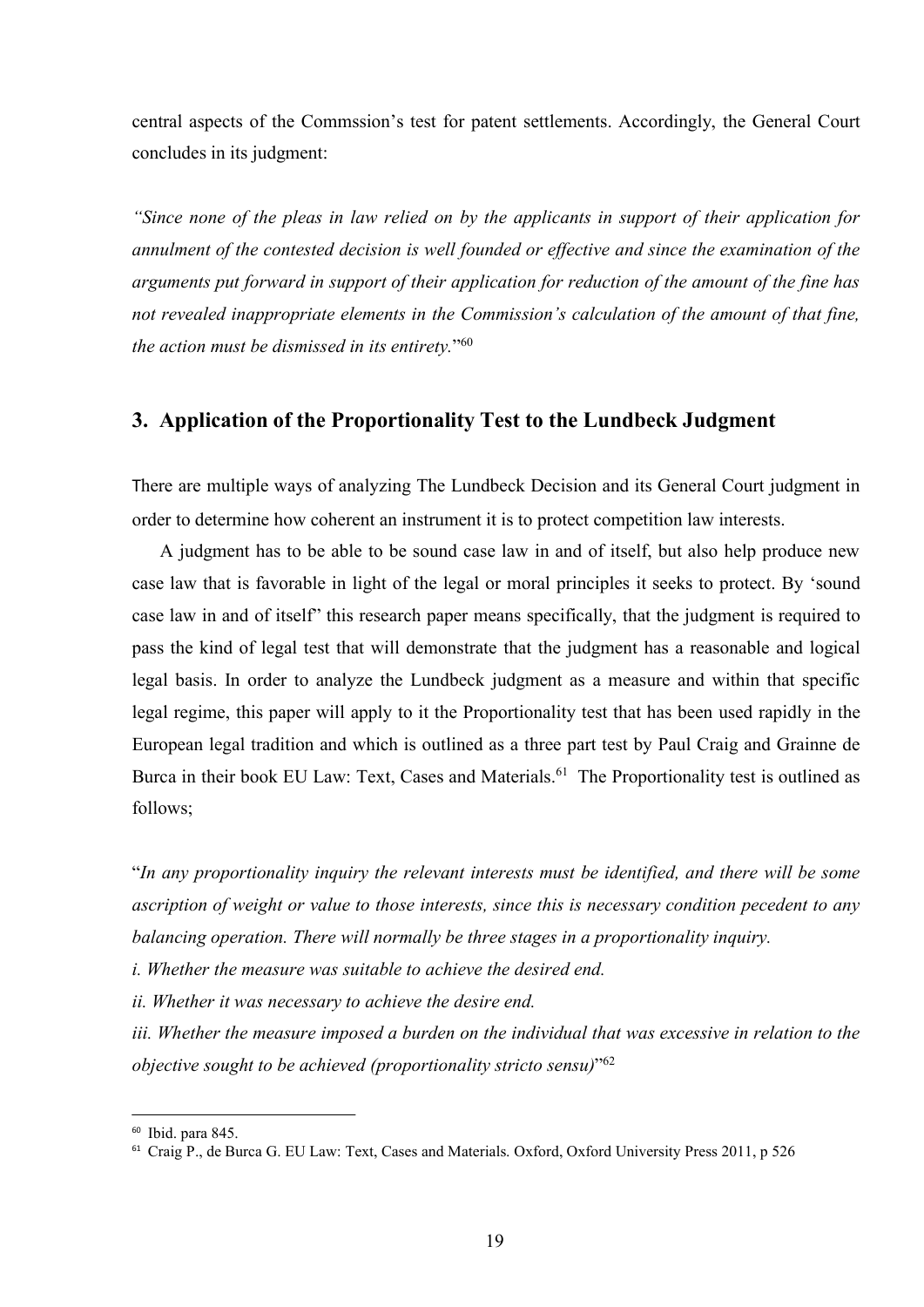This paper will discuss all of the points from the proportionality test in detail, adopting the test to the context of pharmaceutical industry. In analyzing Lundbeck, the focus of the vast majority of the analysis will be This paper will discuss all of the points from the proportionality test in detail, adopting the test to the context of pharmaceutical industry. In analyzing Lundbeck, the focus of the vast majority of the analysis will be This paper will discuss all of the points from the proportionality test in detail, adopting the test to the context of pharmaceutical industry. In analyzing Lundbeck, the focus of the vast majority of the analysis will be This paper will discuss all of the points from the proportionality test in detail, adopting the test to the context of pharmaceutical industry. In analyzing Lundbeck, the focus of the vast majority of the analysis will be This paper will discuss all of the points from the proportionality test in detail, adopting the test to the context of pharmaceutical industry. In analyzing Lundbeck, the focus of the vast majority of the analysis will be This paper will discuss all of the points from the proportionality test in detail, adopting the test to the context of pharmaceutical industry. In analyzing Lundbeck, the focus of the vast majority of the analysis will be This paper will discuss all of the points from the proportionality test in detail, adopting the test to the context of pharmaceutical industry. In analyzing Lundbeck, the focus of the vast majority of the analysis will be This paper will discuss all of the points from the proportionality test in detail, adopting the test to the context of pharmaceutical industry. In analyzing Lundbeck, the focus of the vast majority of the analysis will be This paper will discuss all of the points from the proportionality test in detail, adopting the test to the context of pharmaceutical industry. In analyzing Lundbeck, the focus of the vast majority of the analysis will be This paper will discuss all of the points from the proportionality test in<br>the context of pharmaceutical industry. In analyzing Lundbeck, the foc<br>the analysis will be on aspects relative to the infringement 'by obje<br>introd This paper will discuss all of the points from the proportionality test in detail, adopting the test to<br>the context of pharmaceutical industry. In analyzing Lundbeck, the focus of the vast majority of<br>the analysis will be the context of pharmaceutical industry. In analyzing Lundbeck, the focus of the vast majority of<br>the analysis will be on aspects relative to the infringement 'by object' approach, which was<br>introduced in the previous chapt the analysis will be on aspects relative to the infringement 'by object' approach, which was<br>introduced in the previous chapter, and which the commission chose to take with regards to<br>reverse payment patent settlements. Th introduced in the previous chapter, and which the commission chose to take with regards to<br>reverse payment patent settlements. This is due to the fact that the approach in its entirety, and<br>more specifically accompanied by

reverse payment patent settlements. This is due to the fact that the approach in its entirety, and<br>more specifically accompanied by the commission's test concerning the three different notions in<br>order to determine the ava more specifically accompanied by the commission's test concerning the thr<br>order to determine the availability of the 'by object' approach are<br>considerations in Lundbeck and where assessing the usability of all that tl<br>conc er to determine the availability of the 'by object' approach are the most important<br>siderations in Lundbeck and where assessing the usability of all that the judgment entails is<br>cerned, they also remain the most relevant f considerations in Lundbeck and where assessing the usability of all that the judgment entails is<br>concerned, they also remain the most relevant factors.<sup>63</sup><br>3.1 Suitability<br>The Lundbeck- case, together with the pharmaceutic

concerned, they also remain the most relevant factors.<sup>63</sup><br>
3.1 Suitability<br>
The Lundbeck- case, together with the pharmaceutical sector inquiry, from the very start have<br>
had two 'desired ends', as defined in EU Law: Text **3.1 Suitability**<br>The Lundbeck- case, together with the pharmaceutical sector inquiry, from the very start have<br>had two 'desired ends', as defined in EU Law: Text, Cases and Materials.<sup>64</sup> The first desired end<br>is establi **3.1 Suitability**<br> **The Lundbeck- ease, together with the pharmaceutical sector inquiry, from the very start have**<br>
had two 'desired ends', as defined in EU Law: Text, Cases and Materials.<sup>64</sup> The first desired end<br>
is es The Lundbeck- case, together with the pharmaceutical sector inquiry, from the very start have thad two 'desired ends', as defined in EU Law: Text, Cases and Materials.<sup>64</sup> The first desired end is establishing for the firs The Lundbeck- case, together with the pharmaceutical sector inquiry, from the very start have had two 'desired ends', as defined in EU Law: Text, Cases and Materials.<sup>64</sup> The first desired end is establishing for the first had two 'desired ends', as defined in EU Law: Text, Cases and Materials.<sup>64</sup> The first desired end<br>is establishing for the first time, sound policy around article 101 of the Treaty on the Functioning<br>of the European Union is establishing for the first time, sound policy around article 101 of the Treaty on the Functioning<br>of the European Union regarding reverse payment patent settlements<sup>65</sup> and the second desired<br>end is the very basic princ of the European Union regarding reverse payment patent settlements<sup>65</sup> and the second desired<br>end is the very basic principle and goal of competition law of being able to prohibit practices that<br>restrict competition.<sup>66</sup><br> restrict competition.<sup>66</sup><br>To determine the suitability of the Lundbeck judgment with regards to the desired ends of<br>establishing sound policy and of prohibiting restrictive agreements, this paper will analyze the<br>coherence restiret competition.<sup>786</sup> To determine the suitability of the Lundbeck judgment with regards to the desired ends of establishing sound policy and of prohibiting restrictive agreements, this paper will analyze the coheren To determine the suitability of the Lundbeck judgment with regards to the desired ends of<br>establishing sound policy and of prohibiting restrictive agreements, this paper will analyze the<br>coherence of Lundbeck with the cur For determine ine suntannity of the Lundocek judgment with regards to the desired ends of<br>extablishing sound policy and of prohibiting restrictive agreements, this paper will analyze the<br>coherence of Lundbeck with the cur establishing sound policy and of prohibiting restrictive agreements, this paper will analyze the coherence of Lundbeck with the current legal framework and try to example, whether or not Lundbeck has shed light on some pre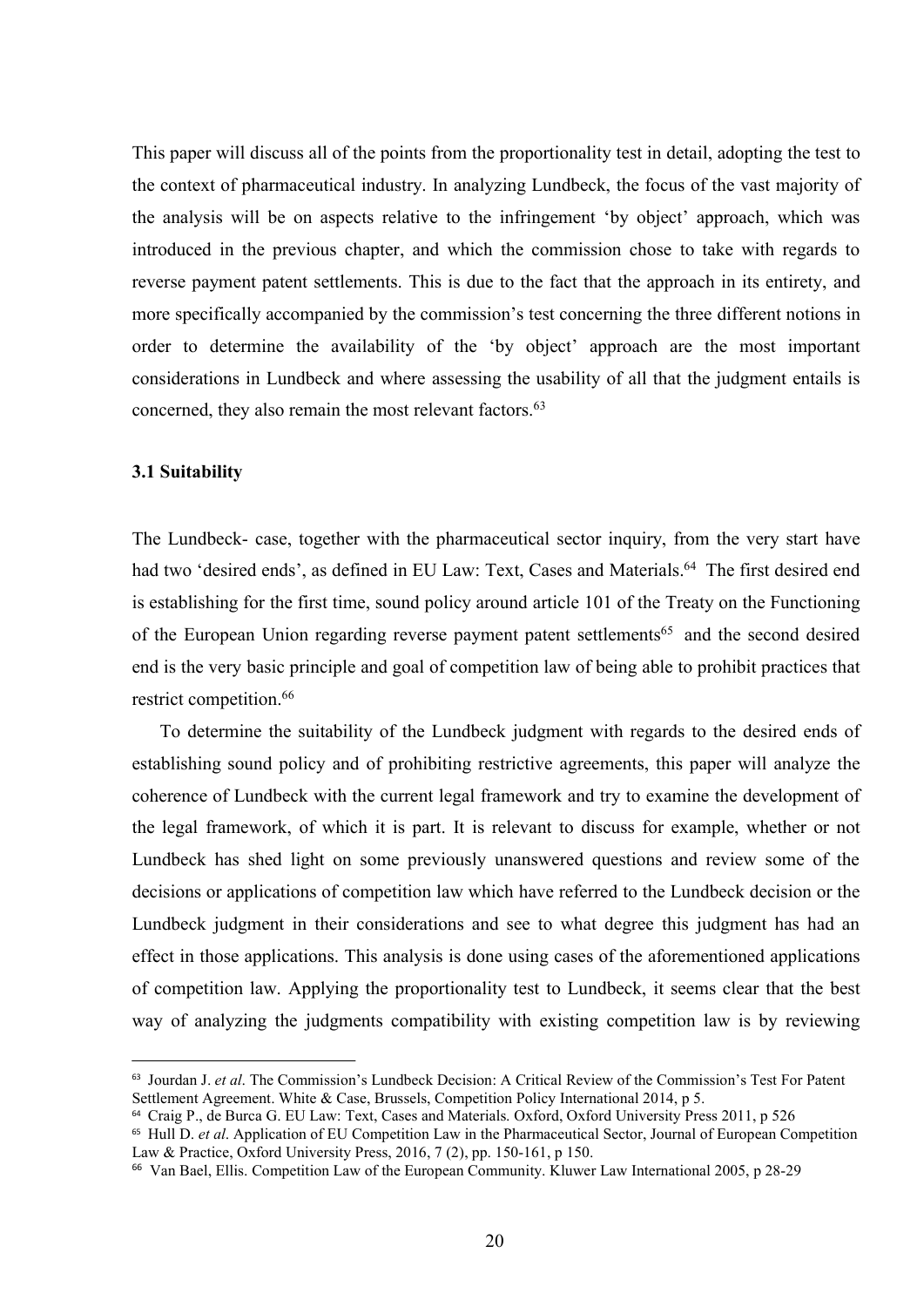critique on it and seeing how it has been able to foresee that critique, and test whether or not the judgment is a credible measure, in light of that criticism.<br>3.1.1 The Notion of Potential Competition critique on it and seeing how it has been able to foresee that critique, and test whether or not the judgment is a credible measure, in light of that criticism.<br>3.1.1 The Notion of Potential Competition critique on it and seeing how it has been able to foresee that critique, and test whether or not the<br>judgment is a credible measure, in light of that criticism.<br>3.1.1 The Notion of Potential Competition<br>In his article Lund

Trique on it and seeing how it has been able to foresee that critique, and test whether or not the judgment is a credible measure, in light of that criticism.<br>
3.1.1 The Notion of Potential Competition<br>
In his article Lund eritique on it and seeing how it has been able to foresee that critique, and test whether or not the<br>judgment is a credible measure, in light of that criticism.<br>3.1.1 The Notion of Potential Competition<br>In his article Lund eritique on it and seeing how it has been able to foresee that critique, and test whether or not the judgment is a credible measure, in light of that criticism.<br>3.1.1 The Notion of Potential Competition<br>In his article Lund oritique on it and seeing how it has been able to foresee that critique, and test whether or not the<br>judgment is a credible measure, in light of that criticism.<br>3.1.1 The Notion of Potential Competition<br>In his article Lund critique on it and seeing how it has been able to foresee that critique, and test whether or not the<br>judgment is a eredible measure, in light of that criticism.<br>3.1.1 The Notion of Potential Competition<br>In his article Lund critique on it and seeing how it has been able to foresee that critique, and test whether or not the judgment is a credible measure, in light of that criticism.<br>
3.1.1 The Notion of Potential Competition<br>
In his article Lu eritique on it and seeing how it has been able to foresee that critique, and test whether or not the judgment is a credible measure, in light of that criticism.<br>
3.1.1 The Notion of Potential Competition<br>
In his article Lu

Entique on it and seeing now it also seen and to forecee take orriging, statistic interaction is a redible measure, in light of that criticism.<br>
3.1.1 The Notion of Potential Competition<br>
In his article Lundbeck v Commiss 3.1.1 The Notion of Potential Competition<br>
In his article Lundbeck v Commission: on patents and Schrödinger's cat, Pablo Colomo makes<br>
some well aimed discussion on a multitude of legal issues that the General Court's jud 3.1.1 The Notion of Potential Competition<br>In his article Lundbeck v Commission: on patents and Schrödinger's eat, Pablo Colomo makes<br>some well aimed discussion on a multitude of legal issues that the General Court's judgm In his article Lundbeck v Commission: on patents and Schrödinger's eat, Pablo Colomo makes<br>some well aimed discussion on a multitude of legal issues that the General Court's judgment<br>might have cither left out when attemp In his article Lundbeck v Commission: on patents and Schrödinger's cat, Pablo Colomo makes<br>some well aimed discussion on a multitude of legal issues that the General Court's judgment<br>might have either left out when attemp In the absolute the discussion on a multitude of legal issues that the General C<br>might have either left out when attempting to tackle the critique on the Commis<br>or even arisen newly in the judgment itself. The fundamental might have cither left out when attempting to tackle the critique on the Commission's decision,<br>or even arisen newly in the judgment itself. The fundamental question according to Colomo is<br>centered around the concept of ' or even arisen newly in the judgment itself. The fundamental question according to Colomo is<br>
eentered around the concept of 'potential competition';<br>
"The fundamental question, against this background, is whether the gene centered around the concept of 'potential competition';<br>
"The fundamental question, against this background, is whether the generic producers were<br>
'potential competitors' within the meaning of the case law. If these produ "The fundamental question, against this background, is whether the generic producers were<br>"potential competitors" within the meaning of the case law. If these producers are indeed found<br>to be potential competitors in the The yands interesting such an example of the case  $\mu$  and  $\mu$  and  $\mu$  and  $\mu$  and  $\mu$  and  $\mu$  and  $\mu$  and  $\mu$  and  $\mu$  and  $\mu$  and  $\mu$  and  $\mu$  and  $\mu$  and  $\mu$  and  $\mu$  and  $\mu$  and  $\mu$  and  $\mu$  and  $\mu$  and be potential competitors in the relevant economic and legal context, it is inevitable to<br>clude that the agreements are restrictive of competition by object. They would be cartel-like<br>angements without a plausible explanat be conclude that the agreements are restrictive of competition by object. They would be cartel-like<br>arrangements without a plausible explanation other than the restriction of competition.[...] My<br>impression, however, is t

arrangements without a plausible explanation other than the restriction of competition.[...] My<br>impression, however, is that the General Court may not have fully appreciated the complexity of<br>the economic and legal context the economic and legal context. Accordingly, the qualification of the agreements as restrictive by<br>
object seems controversial."<sup>67</sup><br>
The same exact point has been subsequently raised by Monekton Chamber's IPKat-team in i object seems controversial."<sup>67</sup><br>The same exact point has been subsequently raised by Monckton Chamber's IPH<br>discussion in <u>Lundbeck v European Commission - a rotten decision or effective conforcement?<sup>68</sup>, and by Sven Ga</u> The same exact point has been subsequently raised by Monckton Chamber's IPKat-team in its<br>discussion in <u>Lundbeck v European Commission - a rotten decision or effective competition law<br>enforcement?<sup>68</sup>, and by Sven Gallas</u> discussion in <u>Lundbeck v European</u> Commission - a rotten decision or effective competition law enforcement?<sup>88</sup>, and by Sven Gallasch in "General Court's pay for delay judgment in Lundbeck – some guidance, but worries re

chillingcompetition.com/2016/09/13/gc-judgment-in-case-t-47213-lundbeck-v-commission-on-patents-and-schrodin gers-cat/ (22.2.2017)<br><sup>67</sup> Monckton Chambers 2016, Lundbeck v European Commission - a rotten decision or effective competition law

enforcement? http://ipkitten.blogspot.fi/2016/10/lundbeck-v-european-commission-rotten.html (06.02.2017)<br><sup>68</sup> Sven Gallasch 2016

https://competitionpolicy.wordpress.com/2016/09/14/general-courts-pay-for-delay-judgment-in-lundbeck-some-guid ance-but-worries-remain/(06.02.2017)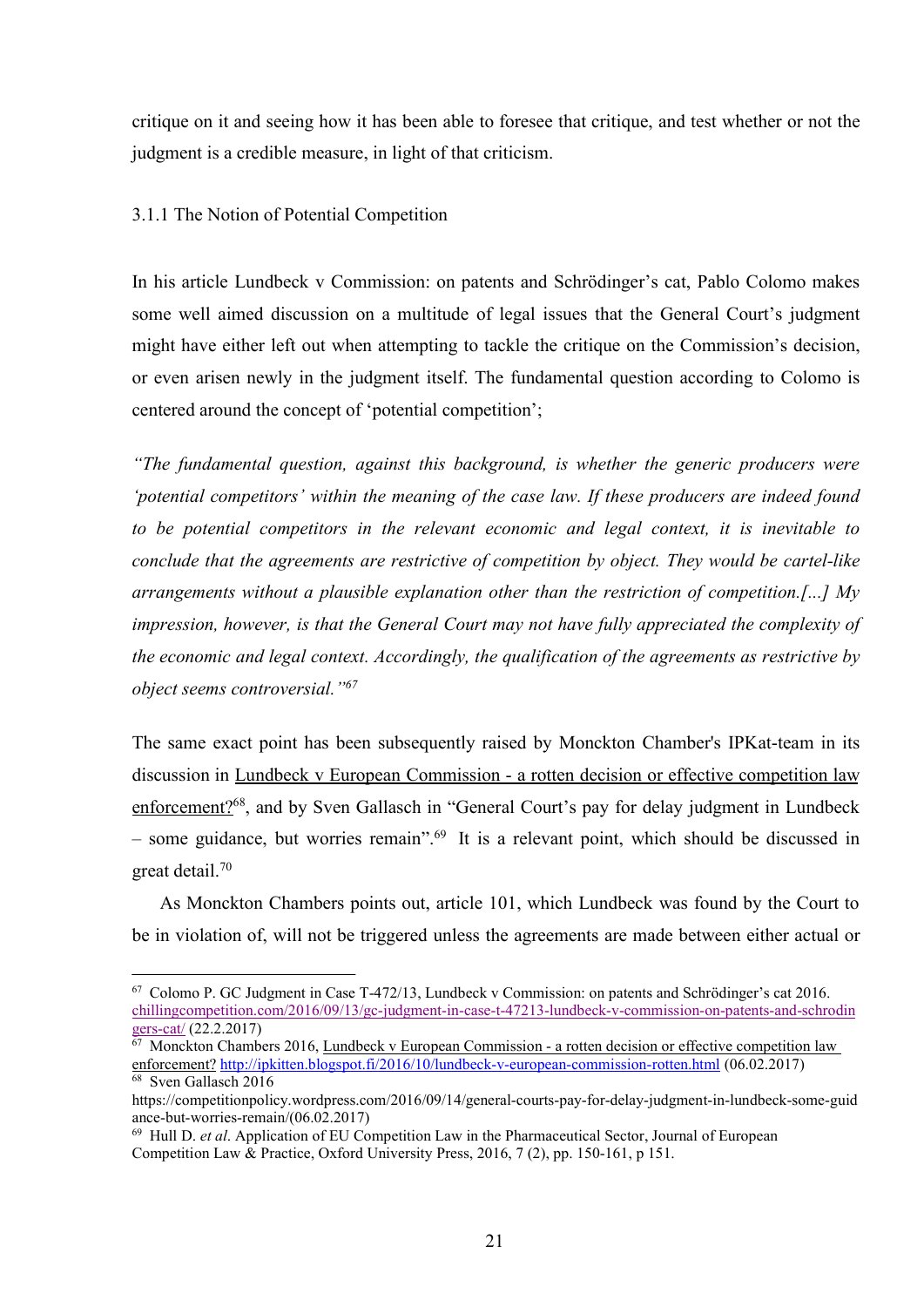potential competitors. As has been established previously in this paper, there was no actual<br>competition yet between the generic manufacturers and Lundbeck. The issue on the substance of<br>potential competition therefore, is potential competitors. As has been established previously in this paper, there was no actual<br>competition yet between the generic manufacturers and Lundbeck. The issue on the substance of<br>potential competition therefore, is potential competitors. As has been established previously in this paper, there was no actual<br>competition yet between the generic manufacturers and Lundbeck. The issue on the substance of<br>potential competition therefore, is potential competitors. As has been established previously in this paper, there was no actual<br>competition yet between the generic manufacturers and Lundbeck. The issue on the substance of<br>potential competition therefore, i potential competitors. As has been established previously in this paper, there was no actual<br>competition yet between the generic manufacturers and Lundbeck. The issue on the substance of<br>potential competition therefore, is potential competitors. As has been established previously in this paper, there was no actual<br>competition yet between the generic manufacturers and Lundbeck. The issue on the substance of<br>potential competition therefore, i potential competitors. As has been established previously in this paper, there was no actual<br>competition yet between the generic manufacturers and Lundbeck. The issue on the substance of<br>potential competition therefore, i potential competitors. As has been established previously in this paper, there was no actual<br>competition yet between the generic manufacturers and Lundbeck. The issue on the substance of<br>potential competition therefore, is potential competitors. As has been established previously in this paper, there was no actual<br>competition yet between the generic manufacturers and Lundbeck. The issue on the substance of<br>potential competition therefore, is potential competitors. As has been established previously in this paper, there was no actual<br>competition yet between the generic manufacturers and Lundbeck. The issue on the substance of<br>potential competition therefore, i potential competitors. As has been established previously in this paper, there was no actual<br>competition yet between the generic manufacturers and Lundbeck. The issue on the substance of<br>potential competition therefore, is potential competitors. As has been established previously in this paper, there was no actual<br>competition yet between the generic manufacturers and Lundbeck. The issue on the substance of<br>potential competition therefore, is potential competitors. As has been established previously in this paper, there was no actual<br>competition yet between the generic manufacturers and Lundbeck. The issue on the substance of<br>potential competition therefore, is competition yet between the generic manufacturers and Lundbeck. The issue on the substance of<br>potential competition therefore, is the threshold issue.<sup>71</sup> The legal test for this issue as defined by<br>the General Court is wh potential competition therefore, is the threshold issue.<sup>71</sup> The legal test for this issue as defined by<br>the General Court is whether or not there would have been 'real concrete possibilities' for an<br>entry by the generic c the General Court is whether or not there would have been 'real concrete possibilities' for an<br>entry by the generic companies.<sup>72</sup> This was a step forward from the Commission's decision on<br>Lundbeck, as in the decision ther y by the generic companies.<sup>72</sup> This was a step forward from the Commission's decision on dbeck, as in the decision there was no reconciliation with the *Visa*- case, which was the case gave birth to that definition.<sup>73</sup> Lundbeck, as in the decision there was no reconciliation with the *Fisa*-case, which was the case<br>that gave birth to that definition.<sup>73</sup> The approach until then seconced to be that unless a party was<br>able to demonstrate that gave birth to that definition.<sup>73</sup> The approach until then seemed to be that unless a party was<br>able to demonstrate that it was impossible for it to enter the market within the foreseeable future,<br>then that party was able to demonstrate that it was impossible for it to enter the market within the foreseeable future,<br>then that party was deemed as a potential competitor. It is a general feature for pay-for-delay<br>cases, that they include then that party was deemed as a potential competitor. It is a general feature for pay-for-delay<br>cases, that they include an originator company that on paper enjoys the protection of an<br>intellectual property right on their

cases, that they include an originator company that on paper enjoys the protection of an intellectual property right on their product, creating a legal monopoly for the benefit of the originator pharmaceutical company. Thi intellectual property right on their product, creating a legal monopoly for the benefit of the originator pharmaceutical company. This fact on its own could work as a deterrent on market entry for an otherwise potential co originator pharmaceutical company. This fact on its own could work as a deterrent on market<br>entry for an otherwise potential competitor. The crystallization patent, as established earlier, was<br>not on its own, groundbreakin entry for an otherwise potential competitor. The crystallization patent, as established earlier, was<br>not on its own, groundbreaking science, but despite that, Lundbeck had successfully acquired<br>one for that process.<sup>74</sup> In From the contest of the contested and from the content of the content of the content of the content of the content<br>competitors, in that they have real concrete possibilities of entering into the market?<br>As is pointed out b one for that process.<sup>74</sup> In light of this, could the generic companies be regarded as potentic competitors, in that they have real concrete possibilities of entering into the market?<br>
As is pointed out by the discussion First, and the method of the product 'at risk' and facing method is a principal method of the product is pointed out by the discussion in Lundbeck v European Commission - a rotten decision or effective competition law enf a potential competitor the right to launch an infringing product. Indeed, in accordance with this<br>idea, the generic companies had maintained, after the Commission's decision that they were not<br>potential competitors in the idea, the generic companies had maintained, after the Commission's decision that they were not<br>potential competitors in the sense that they had real conercte possibilities for entry to the<br>eitalopram market due to the manu otea, the generic companies nata mannamed, after the Commission s decision that they were not<br>potential competitions in the sense that they had real concrete possibilities for entry to the<br>civisalization parket due to th potential competitors in the sense that they had real concrete possibilities for entry to the<br>citalopram market due to the manufacturing process patents held by Lundbeck, particularly the<br>crystallization patent.<sup>73</sup> This a potential<br>citalopram market due to the manufacturing process pacints held by Lundbeck, particularly the<br>citystallization patent.<sup>75</sup> This argument was considered in the General Court's decision in a<br>lengthy analysis on th

Lundbeck;

enforcement? http://ipkitten.blogspot.fi/2016/10/lundbeck-v-european-commission-rotten.html (06.02.2017)<br><sup>72</sup> GC judgment T-472/13 - Lundbeck v Commission, 08.09.2016 para. 98-99.

enforcement? http://ipkitten.blogspot.fi/2016/10/lundbeck-v-european-commission-rotten.html (06.02.2017)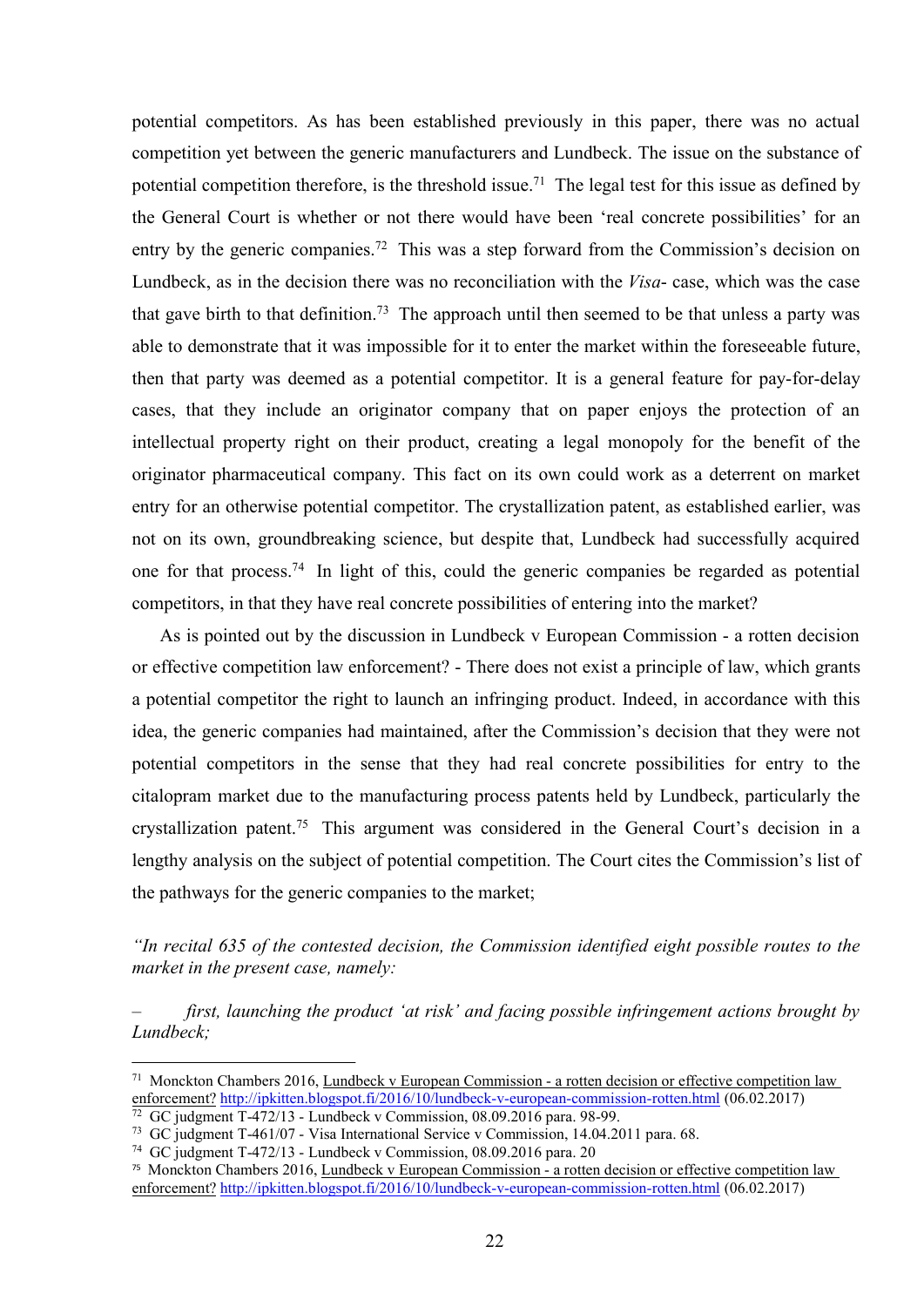— secondly, making efforts to 'clear the way' with the originator undertaking before entering<br>the market, especially in the United Kingdom;<br>— thirdly, requesting a declaration of non-infringement from a national court befo the market, especially in the United Kingdom;<br>the market, especially in the United Kingdom;<br>thirdly, requesting a declaration of non-infringement from a national court before entering<br>the market;<br>the market;

— secondly, making efforts to 'clear the way' with the originator undertaking before entering<br>the market, especially in the United Kingdom;<br>— thirdly, requesting a declaration of non-infringement from a national court befo -<br>
secondly, making efforts to 'clear the way' with the originator un<br>
the market, especially in the United Kingdom;<br>
- thirdly, requesting a declaration of non-infringement from a nation<br>
the market;<br>
- fourthly, claiming — secondly, making efforts to 'clear the way' with the originator undertaking before entering<br>the market, especially in the United Kingdom;<br>— thirdly, requesting a declaration of non-infringement from a national court befo correlation of patential and the patential and the market, especially in the United Kingdom;<br>
the market, especially in the United Kingdom;<br>
infinity, requesting a declaration of non-infringement from a national court befo

-<br>
secondly, making efforts to 'clear the way' with the originator undertaking before entering<br>
the market, especially in the United Kingdom;<br>
- thirdly, requesting a declaration of non-infringement from a national court b -<br>
secondly, making efforts to 'clear the way' with the originator undertaking before entering<br>
the market, especially in the United Kingdom;<br>
- thirdly, requesting a declaration of non-infringement from a national court b — secondly, making efforts to 'clear the way' with the originator undertaking before entering<br>the market, especially in the United Kingdom;<br>
— thirdly, requesting a declaration of non-infringement from a national court bef — secondly, making efforts to 'clear the way' with the originator undertaking before entering<br>the market, especially in the United Kingdom;<br>— thirdly, requesting a declaration of non-infringement from a national court befo secondly, making efforts to 'clear the way' with the originator undertaking before entering<br>the market, especially in the United Kingdom;<br>
- thirdly, requesting a declaration of non-infringement from a national court befor corridly, making efforts to 'clear the way' with the originator undertaking before entering<br>the market, especially in the United Kingdom;<br>
- thirdly, requesting a declaration of non-infringement from a national court befor — secondly, making efforts to 'clear the way' with the originator undertaking before entering<br>the market, especially in the United Kingdom;<br>— thirdly, requesting a declaration of non-infringement from a national court befo in the market, especially in the United Kingdom;<br>
- thirdly, requesting a declaration of non-infringement from a national court before entering<br>
the market;<br>
- fourthly, claiming patent invalidity before the national court because the market;<br>
- thirdly, requesting a declaration of non-infringement from a national court before entering<br>
the market;<br>
- fourthly, claiming patent invalidity before the national courts, as a counter-claim to a<br>
c indly, requesting a declaration of non-infringement from a national court before entering<br>the market;<br>
- fourthly, claiming patent invalidity before the national courts, as a counter-claim to a<br>
claim of patent infringemen

Frame that the methanism and the properties actional courts, as a counter-claim to a<br>
claim of patent infringement made by the originator undertaking;<br>  $\int f(x) \, dx$  or  $\int f(x) \, dy$ , opposing a patent before the competent natio pourthly, claiming patent invalidity before the national courts, as a counter-claim to a<br>claim of patent infringement made by the originator undertaking;<br> $-$  fifthly, opposing a patent before the competent national authori that the potential experiment that the potential competent in the competent potential competent potential competition is expected (GUK), Schweizerhall Pharma International GmbH ('Schweizerhall') — to change the API produce fifthly, opposing a patent before the competent national authorities or the EPO and<br>
requesting that the patent be revoked or narrowed;<br>
- sixthly, working with the current API producer or its supplier — in the case of Mer Expansion, which is that the current API producer or its supplier — in the case of Merck<br>  $(GUK)$ , Schweizerhall Pharma International GmbH ('Schweizerhall') — to change the API<br>
producers' process in such a way as to elimin Solution that the current API producer or its supplier — in the case of Merck<br>
(GUK), Schweizerhall Pharma International GmbH ('Schweizerhall') — to change the API<br>
producers' process in such a way as to eliminate or redu producers' process in such a way as to eliminate or reduce the risk of infringement of the originator undertaking's process patents;<br>
- seventhly, switching to another API producer within the existing supply contract;<br>
- e originator undertaking's process patents;<br>seventhly, switching to another API producer within the existing supply contract;<br> $-$  eighthly, switching to another API producer outside of the existing supply contract, either<br>be - seventhly, switching to another API producer within the existing supply contract;<br>
eighthly, switching to another API producer outside of the existing supply contract, either<br>
because the existing supply contract permits *eighthly, switching to another API producer outside of the existing supply contract, either* because the existing supply contract permits it or possibly because an exclusive supply contract could be invalidated if the su because the existing supply contract in **F** protons and  $\alpha$  protons and existing supply contract permits it or possibly because an exclusive supply contract could be invalidated if the supplied API were found to infringe Id be invalidated if the supplied API were found to infringe Lundbeck's process patents."<sup>79</sup><br>
Is questionable in light of these acknowledged routes (all of which are not without their<br>
blems) to the market, that the Comm It its questionable in light of these acknowledged routes (all of which are not without their<br>problems) to the market, that the Commission in its decision, as well as the Court in its judgment<br>take the line that potential problems) to the market, that the Commission in its decision, as well as the Court in its judgment<br>take the line that potential competition is always certain, when there is some, or any potential.<br>The question that arises The question that arises then - is one of hold e of these totules off its own conclete enough to<br>the fine a generic company that has that route, a potential competition. The biggest issue here is,<br>that the Court seems to define a generic company that has that route, a potential competitor. The big<br>that the Court seems to argue, that because there is no certainty of the pr<br>involved in these routes to the market, the generic companies facin Earth Court seems to argue, that because there is no certainty of the problems and risks<br>involved in these routes to the market, the generic companies facing these possible routes can be<br>deemed to be potential competitors.

chillingcompetition.com/2016/09/13/gc-judgment-in-case-t-47213-lundbeck-v-commission-on-patents-and-schrodin gers-cat/ (22.2.2017)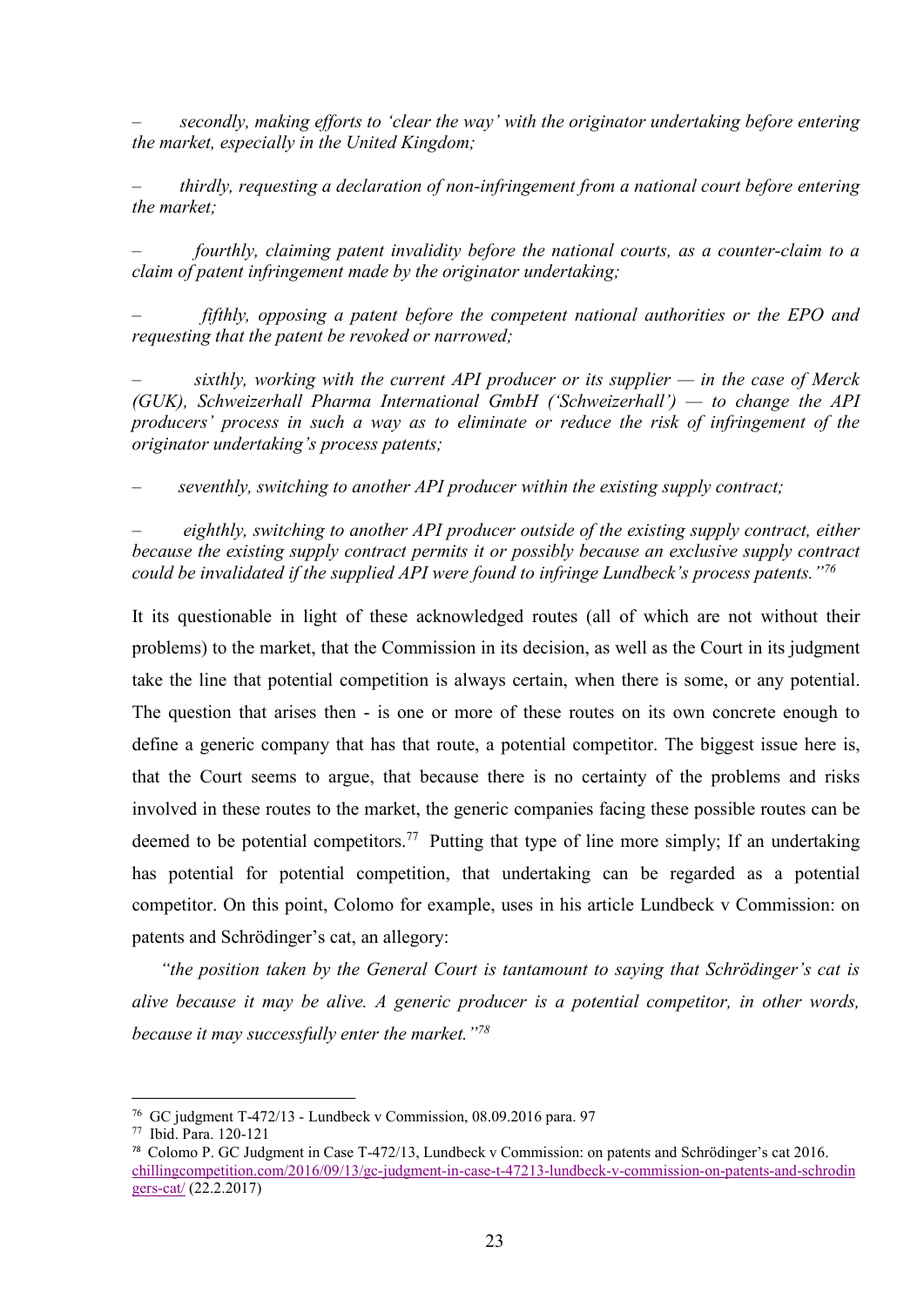In the end, it seems based on the judgment's paragraphs 129 and 131, that whatever the<br>ument is for denying the existence of real concrete possibilities of entry, if the generic<br>pany has demonstrated in the past, an explic In the end, it seems based on the judgment's paragraphs 129 and 131, that whatever the argument is for denying the existence of real concrete possibilities of entry, if the generic company has demonstrated in the past, an In the end, it seems based on the judgment's paragraphs 129 and 131, that whatever the argument is for denying the existence of real concrete possibilities of entry, if the generic company has demonstrated in the past, an In the end, it seems based on the judgment's paragraphs 129 and 131, that whatever the argument is for denying the existence of real concrete possibilities of entry, if the generic company has demonstrated in the past, an In the end, it seems based on the judgment's paragraphs 129 and 131, that whatever the argument is for denying the existence of real concrete possibilities of entry, if the generic company has demonstrated in the past, an In the end, it seems based on the judgment's paragraphs 129 and 131, that whatever the argument is for denying the existence of real concrete possibilities of entry, if the generic company has demonstrated in the past, an In the end, it seems based on the judgment's paragraphs 129 and 131, that whatever the argument is for denying the existence of real concrete possibilities of entry, if the generic company has demonstrated in the past, an In the end, it seems based on the judgment's paragraphs 129 and 131, that whatever the argument is for denying the existence of real conercte possibilities of entry, if the generic company has demonstrated in the past, an In the end, it seems based on the judgment's paragraphs 129 and 131, that whatever the argument is for denying the existence of real concrete possibilities of entry, if the generic company has demonstrated in the past, an In the end, it seems based on the judgment's paragraphs 129 and 131, that whatever the argument is for denying the existence of real concrete possibilities of entry, if the generic company has demonstrated in the past, an In the end, it seems based on the judgment's paragraphs 129 and 131, that whatever the argument is for denying the existence of real concrete possibilities of entry, if the generic company has demonstrated in the past, an

argument is for denying the existence of real concrete possibilities of entry, if the generic<br>company has demonstrated in the past, an explicit intent to enter the market, prior to entering<br>into a reverse payment patent se company has demonstrated in the past, an explicit intent to enter the market, prior to entering<br>into a reverse payment patent settlement with the originator, that company may be found to be a<br>potential competitor based on into a reverse payment patent settlement with the originator, that company may be found to be a<br>potential competitor based on that fact. The Court states the following:<br>"In addition, the steps taken and investments made by potential competitor based on that fact. The Court states the following:<br>
"In addition, the steps taken and investments made by the generic undertakings in order to enter<br>
the citalopram market before concluding the agreem "In addition, the steps taken and investments made by the generic undertakings in order to enter the cital<br>opram market before concluding the agreements at issue, as set out by the Commission<br>in the contested decision as "In addition, the steps taken and investments made by the generic undertakings in order to enter<br>the citalopram market before concluding the agreements at issue, as set out by the Commission<br>in the contested decision as r the citalopram market before concluding the agreements at issue, as set out by the Commission<br>in the contested decision as regards each of the generic undertakings [...] — the existence of<br>which has not been contested by t in the contested decision as regards each of the generic undertakings  $[...]$  — the existence of<br>which has not been contested by the applicants — show that they were ready to enter the market<br>and to accept the risks involve which has not been contested by the applicants — show that they were ready to enter the market<br>and to accept the risks involved in such an entry.<sup>179</sup><br>While this statement is not able to reconcile the line that the General and to accept the risks involved in such an entry.<sup>179</sup><br>While this statement is not able to reconcile the line that the General Court took with regards to<br>the notion of potential competition, it is successful in making th While this statement is not able to reconcile the line that the General Court took with regards to the notion of potential competition, it is successful in making that point a trivial legal issue relative to the facts (as While this statement is not able to reconcile the line that the General Court took with regards to the notion of potential competition, it is successful in making that point a trivial legal issue relative to the facts (as difficult.80 makes one a potential competitor does diminish the usability of the 'by object' test independent<br>from additional factors. If potential competition is defined in this manner then, so as to make it<br>less desirable for a paten between difficult and competition is defined in this manner then, so as to make it<br>less desirable for a patent holder to conclude patent settlements with generics that are now<br>deemed potential competitors, it might ultimat from additional factors. If potential competition is defined in this manner then, so as to make it<br>less desirable for a patent holder to conclude patent settlements with generics that are now<br>deemed potential competitors,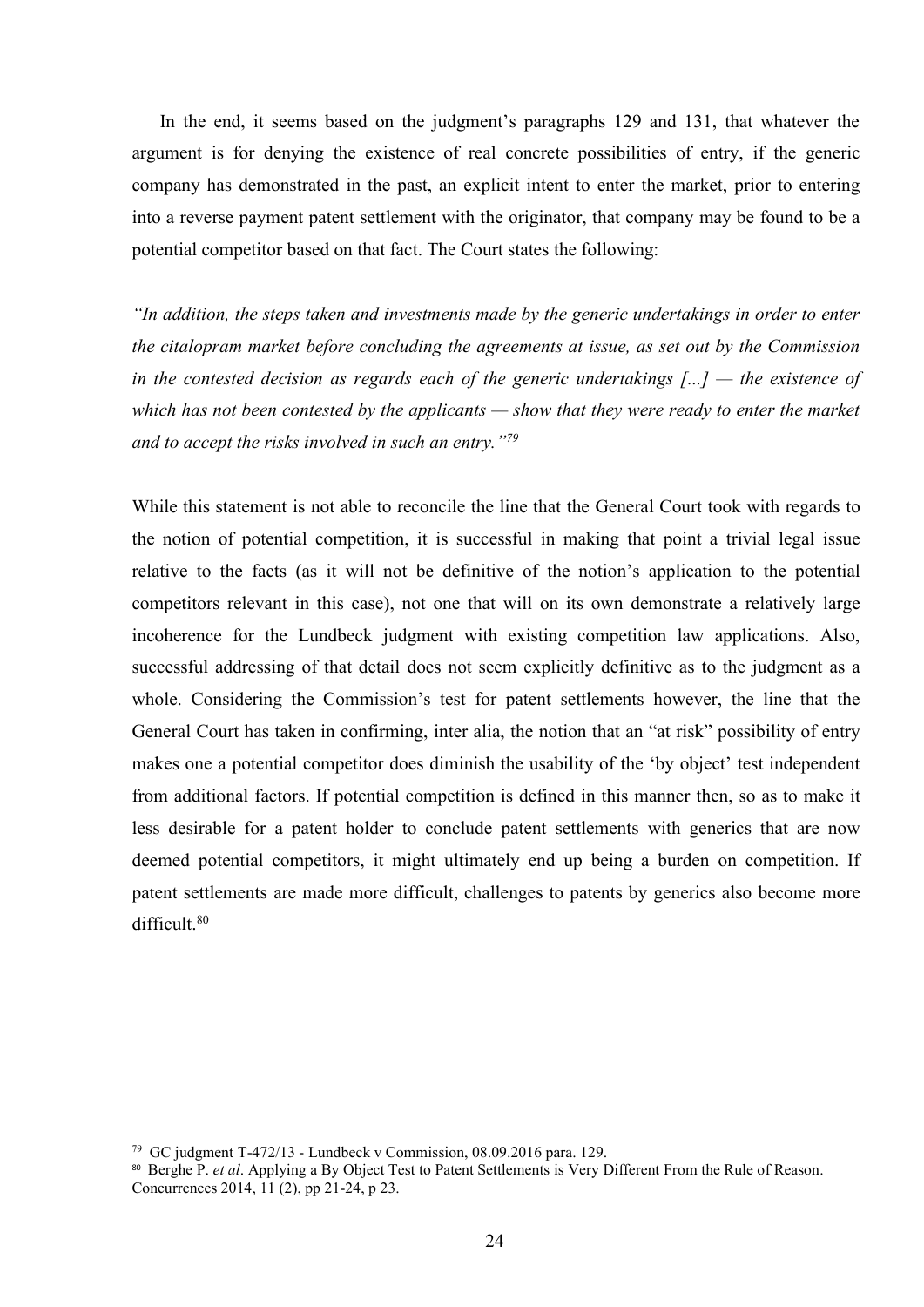3.1.2 Fallacies in Focusing on the Existence of a Reverse Payment<br>In his article "Further Thoughts on Pay for Delay Settlements", Pierre Regibeau demonstrates<br>the probabilistic nature of approaching reverse payment patent 3.1.2 Fallacies in Focusing on the Existence of a Reverse Payment<br>In his article "Further Thoughts on Pay for Delay Settlements", Pierre Regibeau demonstrates<br>the probabilistic nature of approaching reverse payment patent 3.1.2 Fallacies in Focusing on the Existence of a Reverse Payment<br>In his article "Further Thoughts on Pay for Delay Settlements", Pierre Regibeau demonstrates<br>the probabilistic nature of approaching reverse payment patent 3.1.2 Fallacies in Focusing on the Existence of a Reverse Payment<br>In his article "Further Thoughts on Pay for Delay Settlements", Pierre Regibeau demonstrates<br>the probabilistic nature of approaching reverse payment patent 3.1.2 Fallacies in Focusing on the Existence of a Reverse Payment<br>In his article "Further Thoughts on Pay for Delay Settlements", Pierre Regibeau demonstrates<br>the probabilistic nature of approaching reverse payment patent

1.1.2 Fallacies in Focusing on the Existence of a Reverse Payment<br>
In his article "Further Thoughts on Pay for Delay Settlements", Pierre Regibeau demonstrates<br>
the probabilistic nature of approaching reverse payment paten 3.1.2 Fallacies in Focusing on the Existence of a Reverse Payment<br>
In his article "Further Thoughts on Pay for Delay Settlements", Pierre Regibeau demonstrates<br>
the probabilistic nature of approaching reverse payment pate 3.1.2 Fallacies in Focusing on the Existence of a Reverse Payment<br>
In his article "Further Thoughts on Pay for Delay Settlements", Pierre Regibeau demonstrates<br>
the probabilistic nature of approaching reverse payment pate 3.1.2 Fallacies in Focusing on the Existence of a Reverse Payment<br>
In his article "Further Thoughts on Pay for Delay Settlements", Pierre Regibeau demonstrates<br>
the probabilistic nature of approaching reverse payment pate 3.1.2 Fallacies in Focusing on the Existence of a Reverse Payment<br>
In his article "Further Thoughts on Pay for Delay Settlements", Pierre Regibeau demonstrates<br>
the probabilistic nature of approaching reverse payment pate In his article "Further Thoughts on Pay for Delay Settlements", Pierre Regibeau demonstrates<br>the probabilistic nature of approaching reverse payment patent settlements by competition<br>authorities, that shows the connection In his article "Further Thoughts on Pay for Delay Settlements", Pierre Regibeau demonstrates<br>the probabilistic nature of approaching reverse payment patent settlements by competition<br>authorities, that shows the connection the probabilistic nature of approaching reverse payment patent settlements by competition<br>authorities, that shows the connection of value transfers and the potential of successful litigation<br>against the originator using an against the originator using an analogy;<br>
"To see what this implies, consider a house owned by Mr Fixit. Although Mr Fixit has the deed<br>
to the house, there is also a competing claim from the descendent of the previous own "To see what this implies, consider a house owned by Mr Fixit. Although Mr Fixit has the deed<br>to the house, there is also a competing claim from the descendent of the previous owner,<br>Mr Leavit. Mr Fixit would like to expan "To see what this implies, consider a house owned by Mr Fixit. Although Mr Fixit has the deed<br>to the house, there is also a competing claim from the descendent of the previous owner,<br>Mr Leavit. Mr Fixit would like to expa to the house, there is also a competing claim from the descendent of the previous owner,<br>Mr Leavit. Mr Fixit would like to expand the house, which is something that his neighbours<br>would not appreciate. Mr Leavit, who would

Mr Leavit. Mr Fixit would like to expand the house, which is something that his neighbours<br>would not appreciate. Mr Leavit, who would like to preserve family history, wants to preserve<br>the house as is. As a result of the would not appreciate. Mr Leavit, who would like to preserve family history, wants to preserve<br>the house as is. As a result of the legal dispute over the ownership of the house, an agreement is<br>reached: Mr Fixit keeps the the house as is. As a result of the legal dispute over the ownership of the house, an agreement is<br>reached: Mr Fixit keeps the house and is free to do as he wants in exchange for a payment of<br>100,000 euros to Mr Leavit. Cl reached: Mr Fixit keeps the house and is free to do as he wants in exchange for a payment of 100,000 euros to Mr Leavit. Clearly this agreement leaves the neighbours worse off. If litigation had proceeded, there was at le 100,000 euros to Mr Leavit. Clearly this agreement leaves the neighbours worse off. If litigation<br>had proceeded, there was at least a chance that Mr. Leavit would have won so that the extension<br>would not have been built. *had proceeded, there was at least a chance that Mr. Leavit would have won so that the extension would not have been built. Should this be a ground for blocking such an agreement?"<sup>81</sup><br>Regibeau argues, that the situation o would not have been built. Should this be a ground for blocking such an agreement?*<sup>*rmsl*</sup> Regibeau argues, that the situation on reverse payment patent settlements is very similar to that of his story. As there is un Regibeau argues, that the situation on reverse payment patent settlements is very similar to that<br>of his story. As there is uncertainty as to the validity of the patent, the final judgment might vary<br>and the neighbours, t Regibeau argues, that the situation on reverse payment patent settlements is very similar to that of his story. As there is uncertainty as to the validity of the patent, the final judgment might vary and the neighbours, th of his story. As there is uncertainty as to the validity of the patent, the final judgment might vary<br>and the neighbours, that in his story represent the consumers, might be better, or worse off in<br>accordance with the judg accordance with the plotterial price competition that would follow such interacts. Consumers singual<br>the companies settle the dispute via a patent settlement, then there is almost no chance, that that<br>settlement would not benefit from the potential price competition that would follow such judgme<br>the companies settle the dispute via a patent settlement, then there is almos<br>settlement would not include a reverse payment from the originator to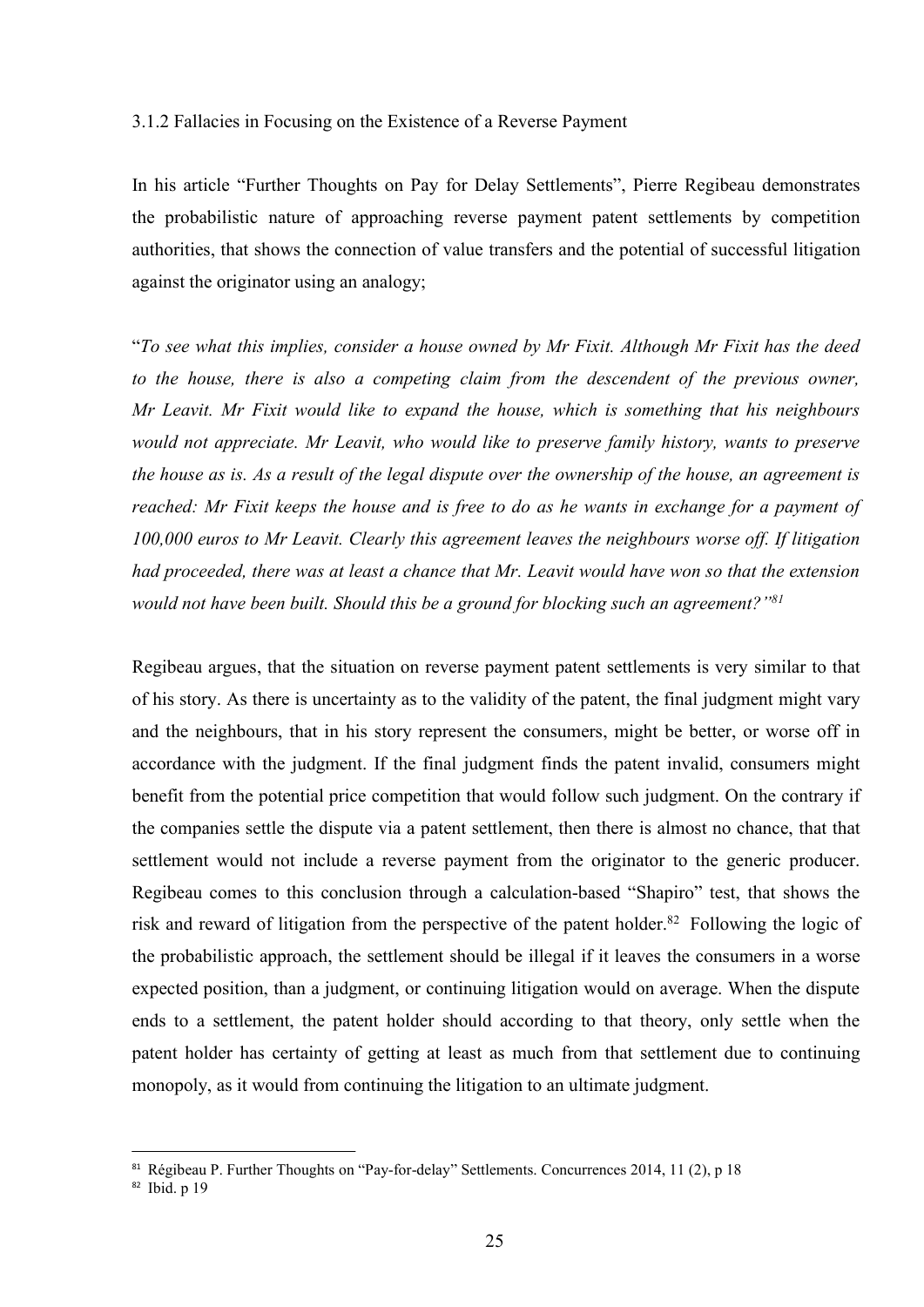The reality is not so clean. It goes beyond Shapiro's conditions, in part due to more risk on patent holder than on the potential infringer, as there might not be a judgment at all, and the maceutical company might face lo The reality is not so clean. It goes beyond Shapiro's conditions, in part due to more risk on<br>the patent holder than on the potential infringer, as there might not be a judgment at all, and the<br>pharmaceutical company might The reality is not so clean. It goes beyond Shapiro's conditions, in part due to more risk on<br>the patent holder than on the potential infringer, as there might not be a judgment at all, and the<br>pharmaceutical company might The reality is not so clean. It goes beyond Shapiro's conditions, in part due to more risk on<br>the patent holder than on the potential infringer, as there might not be a judgment at all, and the<br>pharmaceutical company might The reality is not so clean. It goes beyond Shapiro's conditions, in part due to more risk on<br>the patent holder than on the potential infringer, as there might not be a judgment at all, and the<br>pharmaceutical company might The reality is not so clean. It goes beyond Shapiro's conditions, in part due to more risk on<br>the patent holder than on the potential infringer, as there might not be a judgment at all, and the<br>pharmaceutical company might The reality is not so clean. It goes beyond Shapiro's conditions, in part due to more risk on<br>the patent holder than on the potential infringer, as there might not be a judgment at all, and the<br>pharmaceutical company might The reality is not so clean. It goes beyond Shapiro's conditions, in part due to more risk on<br>the patent holder than on the potential infringer, as there might not be a judgment at all, and the<br>pharmaceutical company migh The reality is not so clean. It goes beyond Shapiro's conditions, in part due to more risk on<br>the patent holder than on the potential infringer, as there might not be a judgment at all, and the<br>pharmaceutical company migh The reality is not so clean. It goes beyond Shapiro's conditions, in part due to more risk on<br>the patent holder than on the potential infringer, as there might not be a judgment at all, and the<br>pharmaceutical company migh The reality is not so clean. It goes beyond Shapiro's conditions, in part due to more risk on<br>the patent holder than on the potential infringer, as there might not be a judgment at all, and the<br>pharmaceutical company migh The reality is not so elean. It goes beyond Shapiro's conditions, in part due to more risk on<br>the patent holder than on the potential infringer, as there might not be a judgment at all, and the<br>pharmaceutical company migh The reality is not so clean. It goes beyond Shapiro's conditions, in part due to more risk on<br>the patent holder than on the potential infringer, as there might not be a judgment at all, and the<br>pharmaceutical company migh the patent holder than on the potential infringer, as there might not be a judgment at all, and the pharmaccutical company might face lowered prices on its drug, as the ultimate outcome of litigation becomes irrelevant. Th pharmaceutical company might face lowered prices on its drug, as the ultimate outcome of litigation becomes irrelevant. This results in the originator companies being more inclined to pay an extra premium for the sake of g litigation becomes irrelevant. This results in the originator companies being more inclined to pay<br>an extra premium for the sake of getting rid of that uncertainty, a risk premium, as Regibeau<br>calls it. This in turn leads an extra premium for the sake of getting rid of that uncertainty, a risk premium, as Regibeau<br>calls it. This in turn leads to the conclusion (as the new risk factor is added to the calculation)<br>that it is not possible to calls it. This in turn leads to the conclusion (as the new risk factor is added to the calculation)<br>that it is not possible to claim that even a large value transfer, that goes beyond litigation<br>expenses would be a suffici that it is not possible to claim that even a large value transfer, that goes beyond litigation<br>expenses would be a sufficient ground for finding the patent settlement agreement<br>anticompetitive.<sup>83</sup> Therefore, the fact that expenses would be a sufficient ground for finding the patent settlement<br>anticompetitive.<sup>83</sup> Therefore, the fact that in Lundbeck one of the more major p<br>analysis of the judgment is the focus on the existence of reverse pa competitive.<sup>83</sup> Therefore, the fact that in Lundbeck one of the more major points in the yysis of the judgment is the focus on the existence of reverse payment, makes the rationale as whole more questionable on these grou analysis of the judgment is the focus on the existence of reverse payment, makes the rationale as<br>a whole more questionable on these grounds<sup>34</sup>; "So, even if one espouses the normative<br>probabilistic view of patent protect a whole more questionable on these grounds<sup>84</sup>; "So, *even if one espouses the normative*<br>probabilistic view of patent protection, the logical basis for focusing on the importance of<br>"reverse" payments in settlements is n probabilistic view of patent protection, the logical basis for focusing on the importance of<br>"reverse" payments in settlements is not compelling." In Regibeau's view, this approach will<br>result in falsehoods on both negativ "*reverse" payments in settlements is not compelling.*" In Regibeau's view, this approach will<br>result in falsehoods on both negative and positive ends, and concludes, that if a policy is not<br>precise, there is no need for s

result in falschoods on both negative and positive ends, and concludes, that if a policy is not<br>precise, there is no need for such policy. Regibeau further claborates his line in another article:<br>"Pay-for-Delay": What Do W precise, there is no need for such policy. Regibeau further elaborates his line in another article:<br>"Pay-for-Dclay": What Do We Disagree On? In that article, he rejects the commission's<br>argument, that a negative stance on "Pay-for-Delay": What Do We Disagree On? In that article, he rejects the commission's argument, that a negative stance on reverse payment settlements does not make it more difficult for pharmaceutical companies to settle p argument, that a negative stance on reverse payment settlements does not make it more difficult<br>for pharmaceutical companies to settle patent disputes, and also rejects the argument that a<br>negative stance on such value tra for pharmaceutical companies to settle patent disputes, and also rejects the argument that a<br>negative stance on such value transfers has been an effective force in combating anticompetitive<br>reverse payment settlements.<sup>85</sup> megative stance on such value transfers has been an effective force in comb<br>reverse payment settlements.<sup>85</sup><br>Not only does this realization show a fallacy in focusing on the existenc<br>and therefore the second part of the co reverse payment settlements.<sup>85</sup><br>Not only does this realization show a fallacy in focusing on the existence of a value transfer,<br>and therefore the second part of the commission's test for 'by object' infringement - but it reverse payment settlements.<sup>53</sup><br>Not only does this realization show a fallacy in focusing on the existence of a value transfer,<br>Am a therefore the second part of the commission's test for 'by object' infringement - but it Not only does this realization show a fallacy in focusing on the existence of a value transfer,<br>and therefore the second part of the commission's test for 'by object' infringement - but it is also<br>an argument against one and therefore the second part of the commission's test for 'by object' infringement - but it is also<br>an argument against one of the dominismon's test for 'by object' infringement - but it is also<br>an argument against one of and therefore the second part of the commission's test for 'by object' infringement - but it is also<br>an argument against one of the additional factors that the commission considered in determining<br>the existence of an infr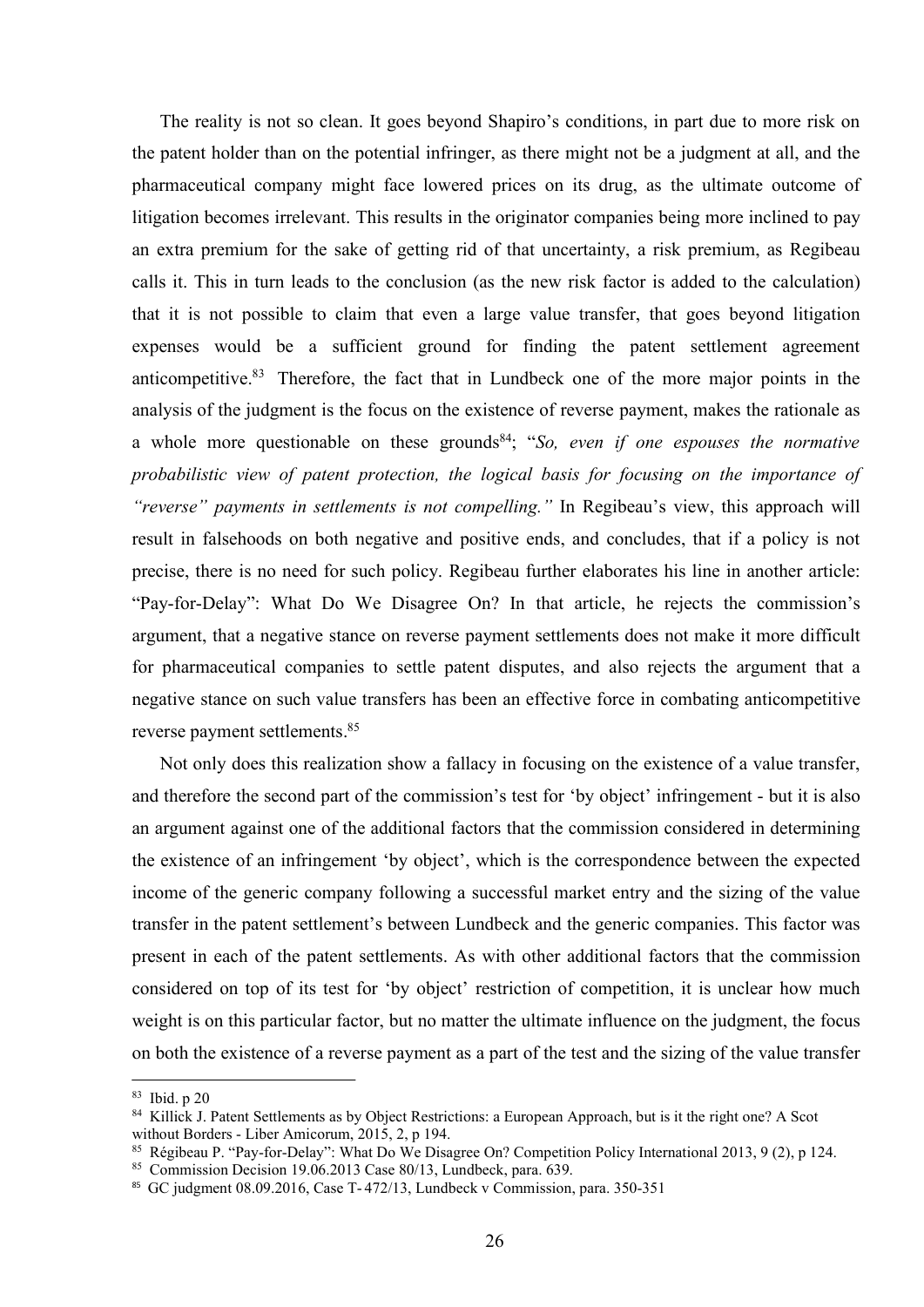in such a fundamental way is questioned under the line of argument present in both of<br>Regibeau's articles.<br>Indeed, the Lundbeck decision, and later the judgment themselves do consider a very similar<br>value transfer in the N

in such a fundamental way is questioned under the line of argument pr<br>Regibeau's articles.<br>Indeed, the Lundbeck decision, and later the judgment themselves do consi-<br>value transfer in the Neolab settlement, a reverse payme Indeed, the Lundbeck decision, and later the judgment themselves do consider a very similar<br>Indeed, the Lundbeck decision, and later the judgment themselves do consider a very similar<br>Indeed, the Lundbeck decision, and lat in such a fundamental way is questioned under the line of argument present in both of<br>Regibeau's articles.<br>Indeed, the Lundbeck decision, and later the judgment themselves do consider a very similar<br>value transfer in the N in such a fundamental way is questioned under the line of argument present in both of<br>Regibeau's articles.<br>Indeed, the Lundbeck decision, and later the judgment themselves do consider a very similar<br>value transfer in the N in such a fundamental way is questioned under the line of argument present in both of Regibeau's articles.<br>
Indeed, the Lundbeck decision, and later the judgment themselves do consider a very similar<br>
value transfer in the in such a fundamental way is questioned under the line of argument present in both of Regibeau's articles.<br>Indeed, the Lundbeck decision, and later the judgment themselves do consider a very similar value transfer in the N in such a fundamental way is questioned under the line of argument present in both of Regibeau's articles.<br>
Indeed, the Lundbeck decision, and later the judgment themselves do consider a very similar<br>
value transfer in the in such a fundamental way is questioned under the line of argument present in both of Regibeau's articles.<br>
Indeed, the Lundbeck decision, and later the judgment themselves do consider a very similar<br>
value transfer in the in such a fundamental way is questioned under the line of argument present in both of Regibeau's articles.<br>
Indeed, the Lundbeck decision, and later the judgment themselves do consider a very similar value transfer in the in such a fundamental way is questioned under the line of argument present in both of Regibeau's articles.<br>
Indeed, the Lundbeck decision, and later the judgment themselves do consider a very similar value transfer in the in such a fundamental way is questioned under the line of argument present in both of Regibeau's articles.<br>
Indeed, the Lundbeck decision, and later the judgment themselves do consider a very similar value transfer in the in such a fundamental way is questioned under the line of argument present in both of Regibeau's articles.<br>
Indeed, the Lundbeck decision, and later the judgment themselves do consider a very similar value transfer in the Regibeau's articles.<br>Indeed, the Lundbeck decision, and later the judgment themselves do consider a very similar<br>value transfer in the Neolab settlement, a reverse payment from Lundbeck to Neolab based on<br>the same pattern, Indeed, the Lundbeck decision, and later the judgment themselves do consider a very similar value transfer in the Neolab settlement, a reverse payment from Lundbeck to Neolab based on the same pattern, yet both the Commiss value transfer in the Neolab settlement, a reverse payment from Lundbeck to Neolab based on<br>the same pattern, yet both the Commission and the General Court found that that particular<br>settlement was unproblematie.<sup>86</sup> This the same pattern, yet both the Commission and the General Court found that that particular settlement was unproblematie.<sup>86</sup> This fact alone undermines greatly the legitimacy of using the existence of a reverse payment as settlement was unproblematic.<sup>86</sup> This fact alone undermines greatly the legitimacy of using the existence of a reverse payment as such a fundamental part of the approach in the test for by object restriction of competitio existence of a reverse payment as such a fundamental part of the approach in the test for by object restriction of competition. The General Court acknowledged, that the number of agreements concluded between Lundbeck and N object restriction of competition. The General Court acknowledged, that the number of agreements concluded between Lundbeck and Neolab within a relatively short period of time did include both a delay to Neolab's entry to agreements concluded between Lundbeck and Neolab within a relatively short period of time did<br>include both a delay to Neolab's entry to the market, as well as a transfer value from Lundbeck<br>to the generic company Neolab, b include both a delay to Neolab's entry to the market, as well as a transfer value from Lundbeck<br>to the generic company Neolab, but concluded that agreement not to have an object of restriction<br>of competition, but an object to the generic company Neolab, but concluded that agreement not to have an object of restriction<br>of competition, but an object of settling an actual patent dispute.<sup>87</sup> While the Court's rationa<br>with regards to their view with regards to their view on the Neolab settlement is sensible, when taken into account the multitude of factors relevant to the circumstances of that particular settlement, it does not reconcile, in the view of the of th reconcile, in the view of the of this thesis, with the fact that the 'by object' approach does not<br>scem precise cnough a line to take. Indeed, the Court's line does the opposite, as an analysis<br>using the three-prong test o seem precise enough a line to take. Indeed, the Court's line does the opposite, as an analysis<br>using the three-prong test of the commission should on paper categorize the Neolab settlement as<br>anticompetitive. For the purpo using the three-prong test of the commission should on paper categorize the Neolab settlement as anticompetitive. For the purpose of analyzing the suitability as to what Lundbeck has to offer as part of the legal framework anticompetitive. For the purpose of analyzing the suitability as to what Lundbeck has to offer as<br>part of the legal framework on article 101 TFEU, and as sound case law on the matter of reverse<br>payment patent settlements,

Neolab. The fact that it has to use such a wide array of additional consideration<br>to the right conclusion does not strengthen, but weakens the argument fo<br>approach, that it chooses to take.<br>3.1.3. Other "By Object" Restric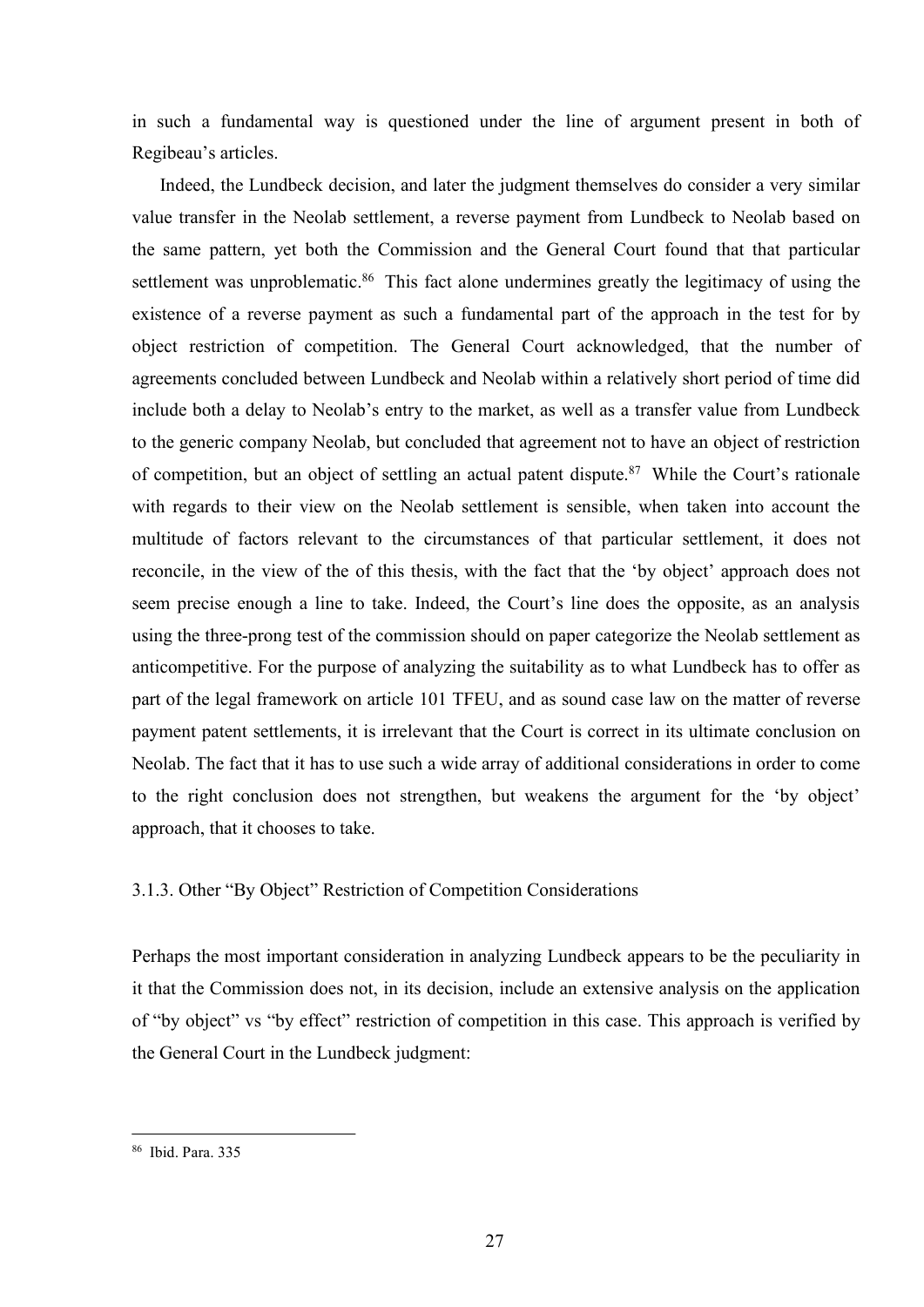"[...] even if the restrictions set out in the agreements at issue fell within the scope of the<br>Lundbeck patents — that is to say that the agreements prevented only the market entry of generic<br>citalopram deemed to potentia "[...] even if the restrictions set out in the agreements at issue fell within the scope of the<br>Lundbeck patents — that is to say that the agreements prevented only the market entry of generic<br>citalopram deemed to potentia "[...] even if the restrictions set out in the agreements at issue fell within the scope of the<br>Lundbeck patents — that is to say that the agreements prevented only the market entry of generic<br>citalopram deemed to potentia "[...] even if the restrictions set out in the agreements at issue fell within the scope of the<br>Lundbeck patents — that is to say that the agreements prevented only the market entry of generic<br>citalopram deemed to potentia "[...] even if the restrictions set out in the agreements at issue fell within the scope of the Lundbeck patents — that is to say that the agreements prevented only the market entry of generic citalopram deemed to potentia "[...] even if the restrictions set out in the agreements at issue fell within the scope of the Lundbeck patents — that is to say that the agreements prevented only the market entry of generic citalopram deemed to potenti "[...] even if the restrictions set out in the agreements at issue fell within the scope of the Lundbeck patents — that is to say that the agreements prevented only the market entry of generic citalopram deemed to potenti "[...] even if the restrictions set out in the agreements at issue fell within the scope of the Lundbeck patents — that is to say that the agreements prevented only the market entry of generic citalopram deemed to potentia "[...] even if the restrictions set out in the agreements at issue fell within the scope of the Lundbeck patents – that is to say that the agreements prevented only the market entry of generic citalopram deemed to potentia "[...] even if the restrictions set out in the agreements at issue fell within the scope of the Lundbeck patents — that is to say that the agreements prevented only the market entry of generic citalopram deemed to potenti "[...] even if the restrictions set out in the agreements at issue fell within the scope of the Lundbeck patents — that is to say that the agreements prevented only the market entry of generic citalopram deemed to potentia "[...] even if the restrictions set out in the agreements at issue fell within the scope of the Lundbeck patents — that is to say that the agreements prevented only the market entry of generic citalopram deemed to potenti *Lundbeck patents*—that is to say that the agreements prevented only the market entry of generic citalopram deemed to potentially infringe those patents by the parties to the agreements and not that of every type of generi

entalopram asemed to potentially injringe intose patents by the parties to the agreements and not<br>that of every type of generic citalopram — they would nevertheless constitute restrictions on<br>competition thy object', sinc the European Court of Justice in 2014 - over one year after the General Court of 2012 and referred in the Homanistan Courts, whereas, according to the Commission, that type of challenge is part of normal courts, whereas, a

competition by object, since, their and, they prevented or renaered pointless any type of<br>challenge to Lundbeck's patents before the national courts, whereas, according to the<br>Commission, that type of challenge is part of challenge to Lunabeck s patents before the national courts, whereas, accoraing to the Commission, that type of challenge is part of normal competition in relation to patents<sup>-ws</sup><br>
"It must be found, therefore, that the Co Commission, mat type of cnatterge is part of normal competition in relation to putents<br>
"It must be found, therefore, that the Commission did not err in considering, in the contested<br>decision, that the very existence of r "It must be found, therefore, that the Commission did not err in considering, in the contested<br>decision, that the very existence of reverse payments and the disproportionate nature of those<br>payments were relevant factors decision, that the very existence of reverse payments and the disproportionate nature of those<br>payments were relevant factors in establishing whether the agreements at issue constituted<br>restrictions of competition 'by obje proments were relevant factors in establishing whether the agreements at issue constituted<br>restrictions of competition 'by object' for the purpose of Article 101 TFEU in that, by those<br>payments, the originator undertaking restrictions of competition 'by object' for the purpose of Article 101 TFEU in that, by those<br>payments, the originator undertaking provided an incentive to the generic undertakings not to<br>continue their independent efforts payments, the originator undertaking provided an incentive to the generic undertakings not to continue their independent efforts to enter the market."<sup>89</sup><br>This line is questionable, especially in light of the *Cartes Banca* continue their independent efforts to enter the market."<sup>89</sup><br>This line is questionable, especially in light of the *Cartes Bancaires* case, which came out from<br>the European Court of Justice in 2014 - over one year after th The European Court of Justice in 2014 - over one year after the Commission's Lundbeck<br>the European Court of Justice in 2014 - over one year after the Commission's Lundbeck<br>Decision. That judgment was extremely significant Example 11 The Court of the Court of Justice and, therefore, erred in law viriting the Court of 2012 and referred it back to them. According to the opinion by the advocate general Court of 2012 and referred it back to the **Example 10** competition. In its judgment, the ECJ set saide the judgment of the General Court of 2012 and referred it back to them. According to the opinion by the advocate general Court of 2012 and referred it back to t The method in the syncemum and the meaning of the opinion by the advocate general Wall it is<br>
experience and economic theory, that tell us when a conduct should be viewed as a by object<br>
restriction of competition.<sup>90</sup> Th Experience and economic metry, unat terr as when a contact should be view<br>restriction of competition.<sup>90</sup> The Court concluded that, when analyzing conco-<br>biject" restriction-principle, a 'sufficient degree of harm' has to restriction of competition.<sup>90</sup> The Court concluded that, when analyzing conduct using the "by<br>object" restriction- principle, a 'sufficient degree of harm' has to be intrinsic to the conduct itself.<br>This consideration, th bolyect" restriction-principle, a 'sufficient degree of harm' has to be intrinsic to the conduct itself.<br>This consideration, the Court further concludes, has to be bare in the conduct itself.<br>This consideration, the Court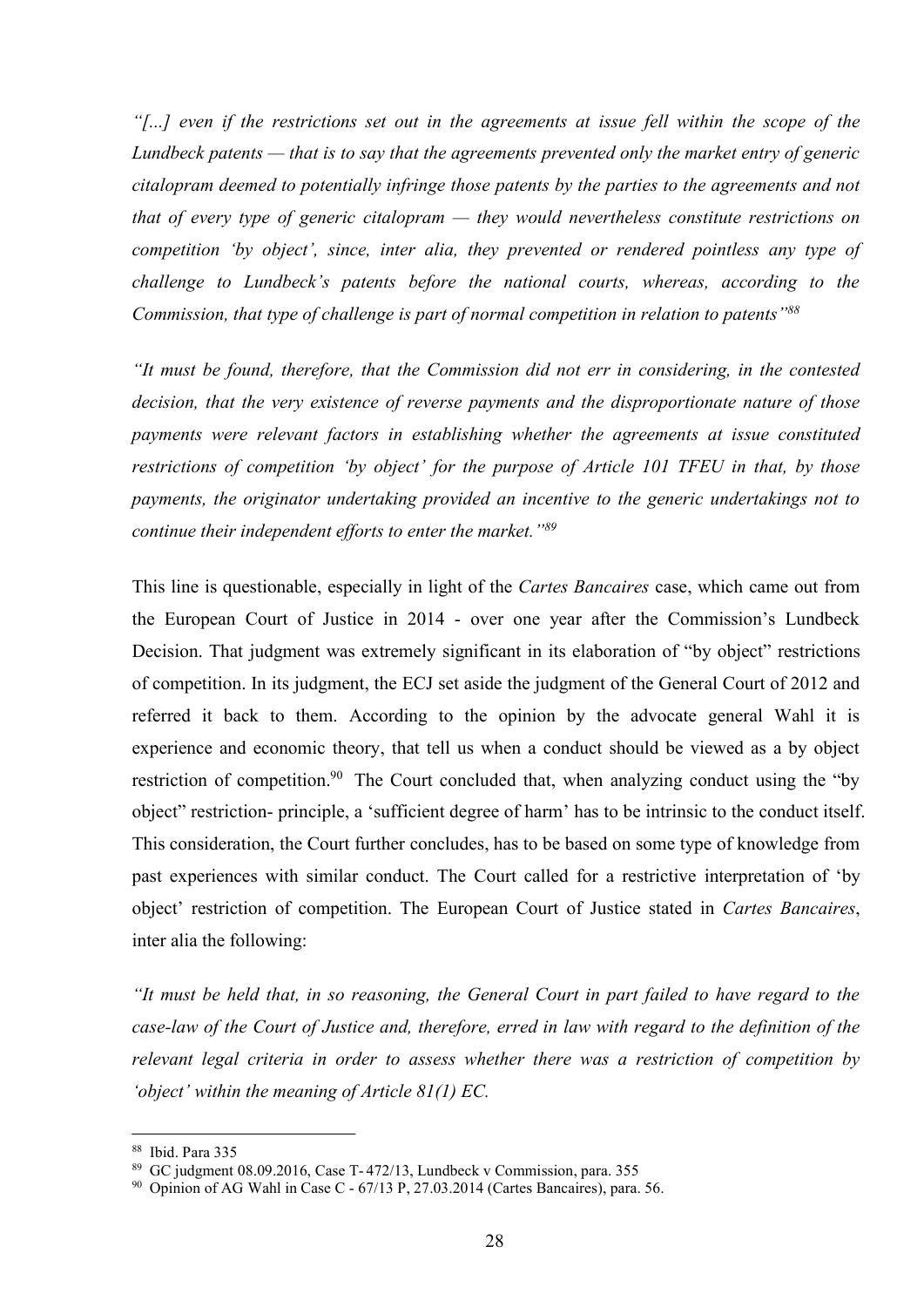First, in paragraph 125 of the judgment under appeal, when the General Court defined the<br>concept of the restriction of competition 'by object' within the meaning of that provision, it did<br>not refer to the settled case-law First, in paragraph 125 of the judgment under appeal, when the General Court defined the<br>concept of the restriction of competition 'by object' within the meaning of that provision, it did<br>not refer to the settled case-law First, in paragraph 125 of the judgment under appeal, when the General Court defined the<br>concept of the restriction of competition 'by object' within the meaning of that provision, it did<br>not refer to the settled case-law First, in paragraph 125 of the judgment under appeal, when the General Court defined the concept of the restriction of competition 'by object' within the meaning of that provision, it did not refer to the settled case-law First, in paragraph 125 of the judgment under appeal, when the General Court defined the concept of the restriction of competition 'by object' within the meaning of that provision, it did not refer to the settled case-law First, in paragraph 125 of the judgment under appeal, when the General Court defined the concept of the restriction of competition 'by object' within the meaning of that provision, it did not refer to the settled case-law First, in paragraph 125 of the judgment under appeal, when the General<br>concept of the restriction of competition 'by object' within the meaning of the<br>not refer to the settled case-law of the Court of Justice mentioned in First, in paragraph 125 of the judgment under appeal, when the General Court defined the<br>concept of the restriction of competition 'by object' within the meaning of that provision, it did<br>not refer to the settled case-law First, in paragraph 125 of the judgment under appeal, when the General Court defined the concept of the restriction of competition 'by object' within the meaning of that provision, it did<br>not refer to the settled case-law First, in paragraph 125 of the judgment under appeal, when the General Court defined the concept of the restriction of competition by object' within the meaning of that provision, it did not refer to the settled case-law

*First, in paragraph 125 of the judgment under appeal, when the General Court defined the* concept of the restriction of competition 'by object' within the meaning of that provision, it did<br>not refer to the settled case-l First, in paragraph 125 of the judgment under appeal, when the General Court defined the concept of the restriction of competition 'by object' within the meaning of that provision, it did<br>not refer to the settled case-law Concept of the restriction of competition "by object" within the meaning of that provision, it did<br>not refer to the vesticlarion of competition "by object" within the meaning of that provision, it did<br>not refer to the set Exterior the test external Court of Justice mentioned in paragraphs 49 to 52 of the<br>present judgment, thereby failing to have regard to the fact that the essential legal criterion for<br>ascertaining whether coordination bet the commission is that the Commission was not ever when the extention are pure to the commission is present judgment, thereby failing to have regard to the fact that the essential legal criterion for assocrtaining whether *presentaining whether coordination between undertakings involves such a restriction of accordination between undertakings involves such a restriction of competition 'by object' is the finding that such coordination revea* competition "by object" is the finding that such coordination reveals in itself a sufficient degree<br>of harm to competition."<sup>97</sup><br>According to James Killick, Jéremié Jourdan, and Jerome Dickinson in The Commission's<br>Lundbec Comparinon of payers. The methanic settlement in Lundbeck were solution in The Commission's<br>According to James Killick, Jéremié Jourdan, and Jerome Dickinson in The Commission's<br>Lundbeck decision: A critical review of the According to James Killick, Jéremié Jourdan, and Jerome Dickinson in The Commission's<br>Lundbeck decision: A critical review of the Commission's test for patent settlement agreements,<br>The Commission simply does not have eno According to James Killick, Jéremié Jourdan, and Jerome Dickinson in The Commission's<br>Lundbeck decision: A critical review of the Commission's test for patent settlement agreements,<br>The Commission simply does not have enou Lundbeck decision: A critical review of the Commission's test for patent settlement agreements,<br>The Commission simply does not have enough experience on the subject matter of reverse<br>payment patent settlements to enable it The Commission simply does not have enough experience on the subject matter of reverse<br>payment patent settlements to enable it to definitively call an agreement as restrictive by object<br>and therefore implying that past exp payment patent settlements to enable it to definitively call an agreement as restrictive by object<br>and therefore implying that past experience and economic theory have enough data on them, that<br>one can put them into that c and therefore implying that past experience and economic theory have enough data on them, that<br>one can put them into that category even without declaring the basis for such rationale.<sup>92</sup> The<br>General Court does not establi one can put them into that category even without declaring the basis for such rationale.<sup>92</sup> The General Court does not establish facts on that issue any better in its Lundbeck Judgment, but it does state, that the Commiss General Court does not establish facts on that issue any better in its Lundbeck Judgment, but it<br>does state, that the Commission was not erroneous in calling the agreement to be restrictive by<br>object as it was, according t does state, that the Commission was not erroneous in calling the agreement to be restrictive by object as it was, according to the General Court's judgment, not necessary for this instance, to have prior experience on sim object as it was, according to the General Court's judgment, not necessary for this instance, to<br>have prior experience on similar situations due to acknowledging that the particulars of the types<br>of reverse payment patent of reverse payment patent settlements present in Lundbeck were so clearly comparable with<br>market exclusion agreements. Experience on market exclusion agreements according to the<br>Court therefore, was enough to determine wh market exclusion agreements. Experience on market exclusion agreements according to the<br>Court therefore, was enough to determine whether or not a reverse payment patent settlement<br>was restrictive by object.<sup>33</sup> This discr market exclusion agreements. Experience on market exclusion agreements according to the<br>Court therefore, was enough to determine whether or not a reverse payment patent settlement<br>was restrictive by object.<sup>93</sup> This discre Court therefore, was enough to determine whether or not a reverse payment patent settlement<br>was restrictive by object.<sup>93</sup> This discrepaney is further strengthened by the fact that Commission,<br>together with the Danish Com Court therefore, was enough to determine whether or not a reverse payment patent stellement<br>was restrictive by object.<sup>93</sup> This discrepancy is further strengthened by the fact that Commission,<br>together with the Danish Com Was restrictive by object.<sup>22</sup> Tins discrepancy is further strengthened by the fact that Commission,<br>together with the Danish Competition Authority, in reviewing them in 2003 had definitively<br>considered these kinds of pat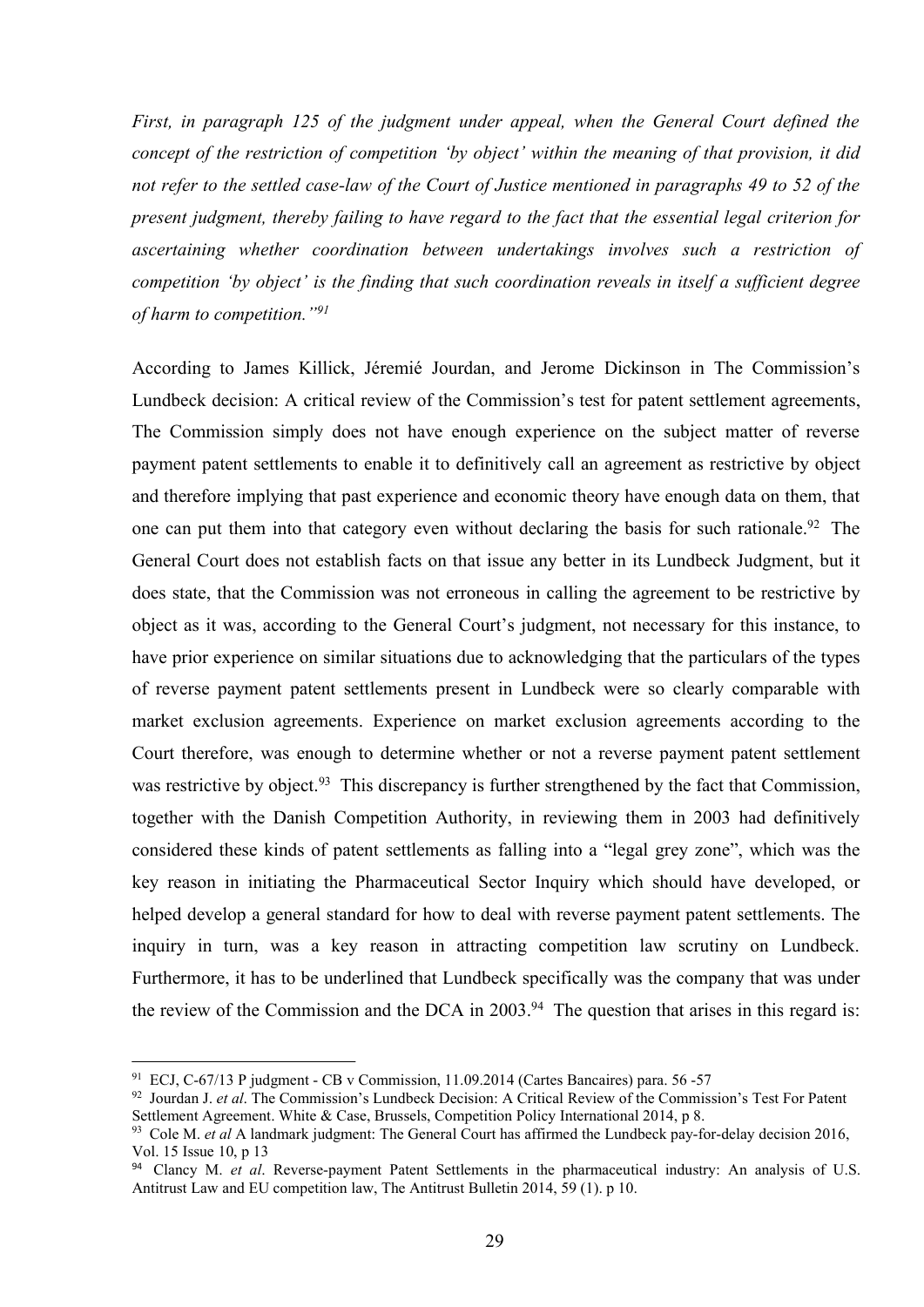At which point of this process of creating the legal framework (or as the Commission calls it: "a<br>general standard") for reverse payment patent settlements, which Lundbeck has been a part of<br>from the very beginning, was th At which point of this process of creating the legal framework (or as the Commission calls it: "a general standard") for reverse payment patent settlements, which Lundbeck has been a part of from the very beginning, was th At which point of this process of creating the legal framework (or as the Commission calls it: "a general standard") for reverse payment patent settlements, which Lundbeck has been a part of from the very beginning, was th At which point of this process of creating the legal framework (or as the Commission calls it: "a general standard") for reverse payment patent settlements, which Lundbeck has been a part of from the very beginning, was th At which point of this process of creating the legal framework (or as the Commission calls it: "a general standard") for reverse payment patent settlements, which Lundbeck has been a part of from the very beginning, was th At which point of this process of creating the legal framework (or as the Commission calls it: "a general standard") for reverse payment patent settlements, which Lundbeck has been a part of from the very beginning, was th At which point of this process of creating the legal framework (or as the Commission calls it: "a general standard") for reverse payment patent settlements, which Lundbeck has been a part of from the very beginning, was th At which point of this process of creating the legal framework (or as the Commission calls it: "a general standard") for reverse payment patent settlements, which Lundbeck has been a part of from the very beginning, was th At which point of this process of creating the legal framework (or as the Commission calls it: "a<br>general standard") for reverse payment patent settlements, which Lundbeck has been a part of<br>from the very beginning, was t At which point of this process of creating the legal framework (or as the Commission calls it: "a general standard") for reverse payment patent settlements, which Lundbeck has been a part of from the very beginning, was th At which point of this process of creating the legal framework (or as the Commission calls it: "a general standard") for reverse payment patent settlements, which Lundbeck has been a part of from the very beginning, was th At which point of this process of creating the legal framework (or as the Commission calls it: "a general standard") for reverse payment patent settlements, which Lundbeck has been a part of from the very beginning, was t At which point of this process of creating the legal framework (or as the Con<br>general standard") for reverse payment patent settlements, which Lundbeck<br>from the very beginning, was the general standard developed enough for eral standard") for reverse payment patent settlements, which Lundbeck has been a part of<br>the very beginning, was the general standard developed enough for it to be applied to<br>dbcck - a case that is part of the creation of from the very beginning, was the general standard developed enough for it to be applied to Lundbeck - a case that is part of the creation of that same general standard. How can the agreements between Lundbeck and the four Lundbeck - a case that is part of the creation of that same general standard. How can the agreements between Lundbeck and the four generic companies be regarded legally as, first a "grey zone" and later a definitive case agreements between Lundbeck and the four generic companies be regarded legally as, first a "grey zone" and later a definitive case of 'by object' -restriction of competition, that does not require any 'by effect' -analysis "grey zone" and later a definitive case of "by object" -restriction of competition, that does not<br>require any 'by effect' -analysis? This discrepancy is discussed by Sven Gallasch in the article<br>Activating Actavis in Europ

require any 'by effect' -analysis? This discrepancy is discussed by Sven Gallasch in the article<br>Activating Actavis in Europe - the proposal of a 'structured effects-based' analysis for<br>pay-for-delay settlements, where he Activating Actavis in Europe - the proposal of a 'structured effects-based' analysis for pay-for-delay settlements, where he calls for a 'structured effects-based' analysis on such cases, that would apply to them, principl pay-for-delay settlements, where he calls for a 'structured effects-based' analysis on such eases, that would apply to them, principles similar to those developed by the US Supreme Court in its case *Actavis*.<sup>95</sup> That typ that would apply to them, principles similar to those developed by the US Supreme Court in its<br>case *Actavis*.<sup>95</sup> That type of an consideration ecrtainly does put Lundbeck in a bad light, when<br>determining whether there mi case *Actavis*.<sup>95</sup> That type of an consideration certainly does put Lundbeck in a bad light, when<br>determining whether there might be a cleaner legal approach than has been demonstrated by the<br>European courts.<br>Cartes *Banc* determining whether there might be a cleaner legal approach than has been demonstrated by the European courts.<br> *Cartes Bancaires* was in part an elaboration of an earlier case, *Allianz*, in which the eategorical approach European courts.<br>
Cartes Bancaires was in part an elaboration of an earlier case, *Allianz*, in which the<br>
categorical approach to by object restriction of competition was largely abandoned, and a<br>
case-by-case approach wa Cartes Bancaires was in part an elaboration of an earlier case, *Allianz*, in which the eategorical approach to by object restriction of competition was largely abandoned, and a ease-by-ease approach was adopted.<sup>96</sup> This eategorical approach to by object restriction of competition was largely abandoned, and a<br>case-by-case approach was adopted.<sup>96</sup> This was a departure from some long-standing<br>distinctions. First, *Allianz* and *Cartes Banca* Realities, a perfunctory market-analysis. Agreements that are analyzed under a 'by object'<br>investigation are centered around the idea, that restriction of competition happens by nature in<br>such agreements, meaning, that an Realities, a perfunctory market-analysis. Agreements that are analyzed under a 'by object'<br>investigation are centered around the idea, that restriction of competition happens by nature in<br>such agreements, meaning, that an investigation are centered around the idea, that restriction of competition happens by nature in<br>such agreements, meaning, that an investigation of the context, that is, a market-analysis is not<br>necessary. Secondly, it has Investigation are centered around the idea, that restriction of competition nappens by nature in<br>such agreements, meaning, that an investigation of the context, that is, a market-analysis is not<br>necessary. Secondly, it has Substant approaches, meaning, unt ar in westengation of the Contect, unter Substantial and the secondly, it has been a long-stanting practice and principle, that once it has been encessary. Secondly, it has been a long-sta necessary. Secondly, it has been a long-standing practice and principle, that once it has been<br>established, that a settlement is infringing of competition by object, there is no need to assess in<br>the same approach, the eff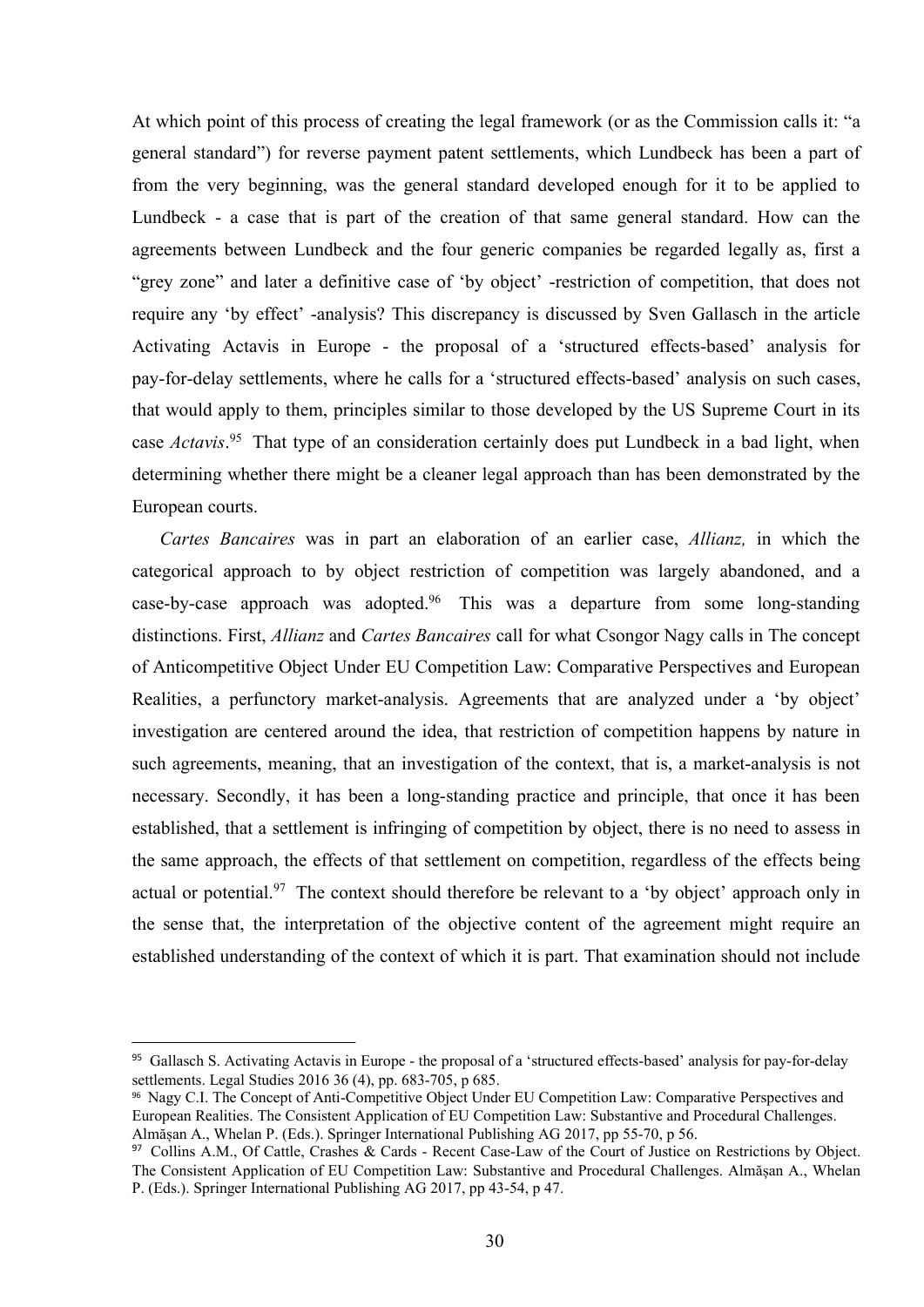an analysis of the actual and potential effects the agreement may entail.<sup>98</sup> This is where *Allianz*<br>and later *Cartes Bancaires* met with a lot of critique by legal scholars, as it discredited the merits<br>on clarity and f an analysis of the actual and potential effects the agreement may entail.<sup>98</sup> This is where *Allianz*<br>and later Cartes Bancaires met with a lot of critique by legal scholars, as it discredited the merits<br>on clarity and for an analysis of the actual and potential effects the agreement may entail.<sup>98</sup> This is where *Allianz*<br>and later *Cartes Bancaires* met with a lot of critique by legal scholars, as it discredited the merits<br>on clarity and f an analysis of the actual and potential effects the agreement may entail.<sup>98</sup> This is where *Allianz* and later *Cartes Bancaires* met with a lot of critique by legal scholars, as it discredited the merits on clarity and f an analysis of the actual and potential effects the agreement may entail.<sup>98</sup> This is where *Allianz* and later *Cartes Bancaires* met with a lot of critique by legal scholars, as it discredited the merits on clarity and f an analysis of the actual and potential effects the agreement may entail.<sup>98</sup> This is where *Altianz* and later *Cartes Bancaires* met with a lot of critique by legal scholars, as it discredited the merits on clarity and f an analysis of the actual and potential effects the agreement may entail.<sup>98</sup> This is where *Allianz* and later *Cartes Bancaires* met with a lot of critique by legal scholars, as it discredited the merits on clarity and f an analysis of the actual and potential effects the agreement may entail.<sup>98</sup> This is where *Allianz* and later *Cartes Bancaires* met with a lot of critique by legal scholars, as it discredited the merits on clarity and an analysis of the actual and potential effects the agreement may entail.<sup>98</sup> This is where *Allianz* and later *Cartes Bancaires* met with a lot of critique by legal scholars, as it discredited the merits on clarity and f an analysis of the actual and potential effects the agreement may entail.<sup>98</sup> This is where *Allianz* and later *Cartes Bancaires* met with a lot of critique by legal scholars, as it discredited the merits on clarity and an analysis of the actual and potential effects the agreement may entail.<sup>98</sup> This is where *Allianz* and later *Cartes Bancaires* met with a lot of critique by legal scholars, as it discredited the merits on clarity and an analysis of the actual and potential effects the agreement may entail.<sup>98</sup> This is where *Allianz* and later *Cartes Bancaires* met with a lot of critique by legal scholars, as it discredited the merits on clarity and an analysis of the actual and potential effects the agreement may entail.<sup>98</sup> This is where *Allianz* and later *Cartes Bancaires* met with a lot of critique by legal scholars, as it discredited the merits on clarity and and later *Cartes Bancaires* met with a lot of critique by legal scholars, as it discredited the merits<br>on clarity and forcsceability of the "pre-Allianz" 'by object' approach<sup>99</sup>. This discrepancy is<br>analyzed further in on clarity and foreseeability of the "pre-Allianz" "by object" approach<sup>99</sup>. This discrepancy is<br>analyzed further in the next stage of the proportionality test, as the comparative aspects are more<br>relevant in determining analyzed further in the next stage of the proportionality test, as the comparative aspects are more relevant in determining necessity. What is specifically important to consider for suitability in this regard however, is t regard however, is that a considerable part of the critique that *Cartes Bancaires* received was relative to the fact that the newly induced effects analysis of the 'by object' approach did not require a deep enough analys require a deep enough analysis on the effects. As the repercussions are the largest in<br>infringements by object, it is not logical that the analysis then be lighter in that approach, than if<br>an effects-based approach was ta infringements by object, it is not logical that the analysis then be lighter in that approach, than if<br>an effects-based approach was taken.<sup>160</sup> The connection to the analysis of this thesis on<br>suitability lies ultimately an effects-based approach was taken.<sup>160</sup> The connection to the analysis of this thesis on suitability lies ultimately with the fact that Lundbeck was arguably not able to sufficiently fulfill the requirement of an effects

suitability lies ultimately with the fact that Lundbeck was arguably not able to sufficiently fulfill<br>the requirement of an effects-based analysis of the aforementioned cases, a requirement which<br>was widely criticized for the requirement of an effects-based analysis of the aforementioned cases, a requirement which<br>was widely criticized for its incapability to entail a full examination on anticompetitive effects.<sup>101</sup><br>Indeed, the General Cou was widely criticized for its incapability to entail a full examination on anticompetitive effects.<sup>101</sup><br>Indeed, the General Court did not cite *Cartes Bancaires* at all in its judgment. This means that<br>the rationale in L Indeed, the General Court did not cite *Cartes Bancaires* at all in its judgment. This means that<br>the rationale in Lundbeck is further weakened, not strengthened by the fact that *Cartes Bancaires*<br>for example received suc the rationale in Lundbeck is further weakened, not strengthened by the fact that *Cartes Bancaires* for example received such a large amount of criticism, though it would seem counter-intuitive.<br>3.1.4. Substantive Scope of for example received such a large amount of criticism, though it would seem counter-intuitive.<br>3.1.4. Substantive Scope of an Intellectual Property Protection<br>As was established in part 2.3 of this thesis regarding the Gen As was established in part 2.3 of this thesis regarding the General Courts judgment, potential<br>competition can arise on the basis of a possible 'at risk' launch of a generic product. Taken out<br>of context, this line is a b As was established in part 2.3 of this thesis regarding the General Courts judgment, potential<br>competition can arise on the basis of a possible 'at risk' launch of a generic product. Taken out<br>of context, this line is a b As was established in part 2.5 of this thesis regarding the General courts judgment, potential<br>competition can raise on the basis of a possible 'at risk' launch of a generic product. Taken out<br>of context, this line is a b competition can arise on the basis of a possible 'at risk' launch of a generi<br>of context, this line is a big departure from the principle, that an agreeme<br>restrictive by object, when it remains within the substantive scope being the state of the basis of a possible at first state of a general of context, this line is a big departure from the principle, that an agreemer restrictive by object, when it remains within the substantive scope of th of context, this line is a big departure from the principle, that an agreemer<br>restrictive by object, when it remains within the substantive scope of the<br>right. This sets a precedent, according to which a patent holder, eve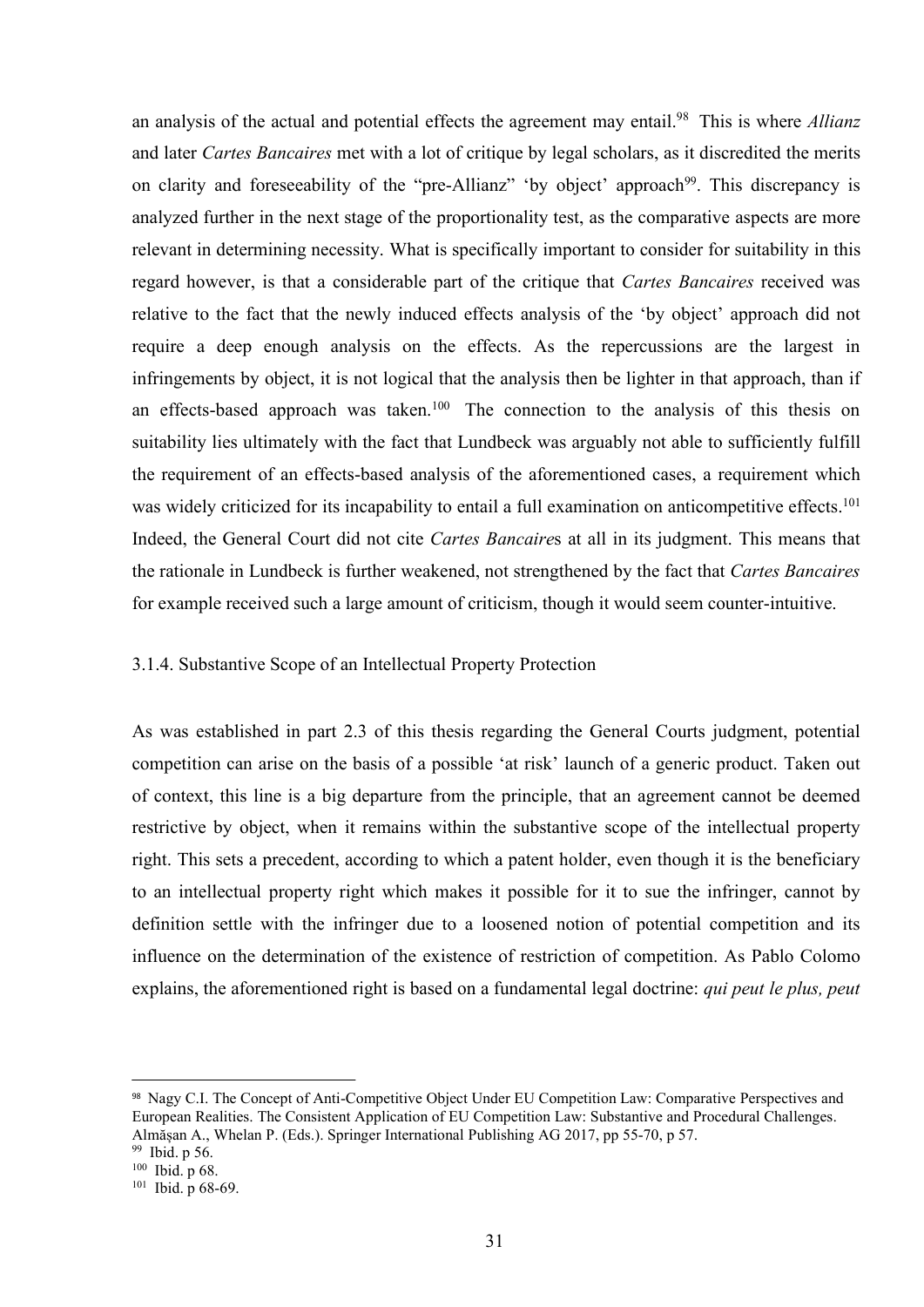*le moins*, which means that there should exist a by definition possibility for the holder of the right to settle with the infringing party.<sup>102</sup><br>It was mentioned in this paper previously, that in the commission's view, al

*le moins*, which means that there should exist a by definition possibility for the holder of the right to settle with the infringing party.<sup>102</sup><br>It was mentioned in this paper previously, that in the commission's view, al *noins*, which means that there should exist a by definition possibility for the holder of the<br>t to settle with the infringing party.<sup>102</sup><br>It was mentioned in this paper previously, that in the commission's view, all of th *le moins*, which means that there should exist a by definition possibility for the holder of the right to settle with the infringing party.<sup>102</sup><br>It was mentioned in this paper previously, that in the commission's view, a *le moins*, which means that there should exist a by definition possibility for the holder of the right to settle with the infringing party.<sup>102</sup><br>It was mentioned in this paper previously, that in the commission's view, al *le moins*, which means that there should exist a by definition possibility for the holder of the right to settle with the infringing party.<sup>102</sup><br>It was mentioned in this paper previously, that in the commission's view, al *Le moins*, which means that there should exist a by definition possibility for the holder of the right to settle with the infringing party.<sup>102</sup><br>It was mentioned in this paper previously, that in the commission's view, a *le moins*, which means that there should exist a by definition possibility for the holder of the right to settle with the infringing party.<sup>102</sup><br>It was mentioned in this paper previously, that in the commission's view, al *le moins*, which means that there should exist a by definition possibility for the holder of the right to settle with the infringing party.<sup>102</sup><br>It was mentioned in this paper previously, that in the commission's view, al *le moins*, which means that there should exist a by definition possibility for the holder of the right to settle with the infringing party.<sup>102</sup><br>It was mentioned in this paper previously, that in the commission's view, a *te moins*, which means that there should exist a by definition possibility for the holder of the right to settle with the infringing party.<sup>102</sup><br>It was mentioned in this paper previously, that in the commission's view, a right to settle with the infringing party,<sup>102</sup><br>It was mentioned in this paper previously, that in the commission's view, all of the<br>agreements between Lundbeck and the generic companies went further than any particular<br>p It was mentioned in this paper previously, that in the commission's view, all of the agreements between Lundbeck and the generic companies went further than any particular production process or other patent in a way that agreements between Lundbeck' and the generic companies went further than any particular production process or other patent in a way that ultimately blocked in its entirety, entry to the market by the generics, with which L production process or other patent in a way that ultimately blocked in its entirety, entry to the market by the generics, with which Lundbeck had made the reverse payment patent settlements.<br>If this claim were to be true, If this claim were to be true, the generic companies were effectively prevented from selling any<br>citalopram at all. On the same note, the agreements gave certainty to Lundbeck, that went<br>beyond the substantive scope of the

eitalopram at all. On the same note, the agreements gave ecrtainty to Lundbeck, that went<br>beyond the substantive scope of the patent, or more generally speaking, the substantive scope of<br>an intellectual property protection

beyond the substantive scope of the patent, or more generally speaking, the substantive scope of<br>an intellectual property protection provided by the patent. The Court mentioned the following on<br>the Merck agreement:<br>"Merck an intellectual property protection provided by the patent. The Court mentioned the following on<br>the Merck agreement:<br>
"Merck (GUK) committed not to sell and not to supply any generic citalopram in the EEA<br>
excluding the U the Merck agreement:<br>
"Merck (GUK) committed not to sell and not to supply any generic citalopram in the EEA<br>
excluding the United Kingdom during the term of the agreement, including to other Merck<br>
Generics substdiaries a "Merck (GUK) committed not to sell and not to supply any generic citalopram in the EEA excluding the United Kingdom during the term of the agreement, including to other Merck Generics subsidiaries and to NM Pharma. The bro "Merck (GUK) committed not to sell and not to supply any generic citalopram in the EEA<br>excluding the United Kingdom during the term of the agreement, including to other Merck<br>Generics subsidiaries and to NM Pharma. The bro excluding the United Kingdom during the term of the agreement, including to other Merck<br>Generics subsidiaries and to NM Pharma. The broad scope of this commitment clearly exceeded<br>the substantive scope of Lundbeck's proces Generics subsidiaries and to NM Pharma. The broad scope of this commitment clearly exceeded<br>the substantive scope of Lundbeck's process patents since it also necessarily included citalopram<br>that would not infringe those pa the substantive scope of Lundbeck's process patents since it also necessarily included citalopram<br>that would not infringe those patents."<sup>103</sup><br>This logic was disputed by both Lundbeck and the generic companies on every lev that would not infringe those patents.<sup>9103</sup><br>This logic was disputed by both Lundbeck and the generic companies on every level of the case.<br>Lundbeck and the other parties then, held that the agreement on not selling cital This logic was disputed by both Lundbeck and the generic companies on every level of the case.<br>
Lundbeck and the other parties then, held that the agreement on not selling citalopram was<br>
indeed limited to citalopram that This logic was disputed by both Lundbeck and the generic companies on every level of the case.<br>
Lundbeck and the other parties then, held that the agreement on not selling citalopram was<br>
indeed limited to citalopram that indeed limited to citalopram that would have by the very least had a risk of infringing the patents<br>of the patent holder. Therefore, the substantive scope of the patent, or the intellectual property<br>protection was not brok modeo times to enargy the last word late velocity that is the state of the patter holder property<br>protection was not broken.<sup>104</sup> The Court acknowledged, that while there was an exclusion of<br>Merck from selling its own fini of the patent holder. Therefore, the substantive scope of the patent, or the intellectual property<br>protection was not broken.<sup>164</sup> The Court acknowledged, that while there was an exclusion of<br>Merck from selling its own fin

chillingcompetition.com/2016/09/13/gc-judgment-in-case-t-47213-lundbeck-v-commission-on-patents-and-schrodin

gers-cat/ (22.2.2017)<br><sup>103</sup> Commission Decision 19.06.2013 Case 80/13, Lundbeck, para. 846.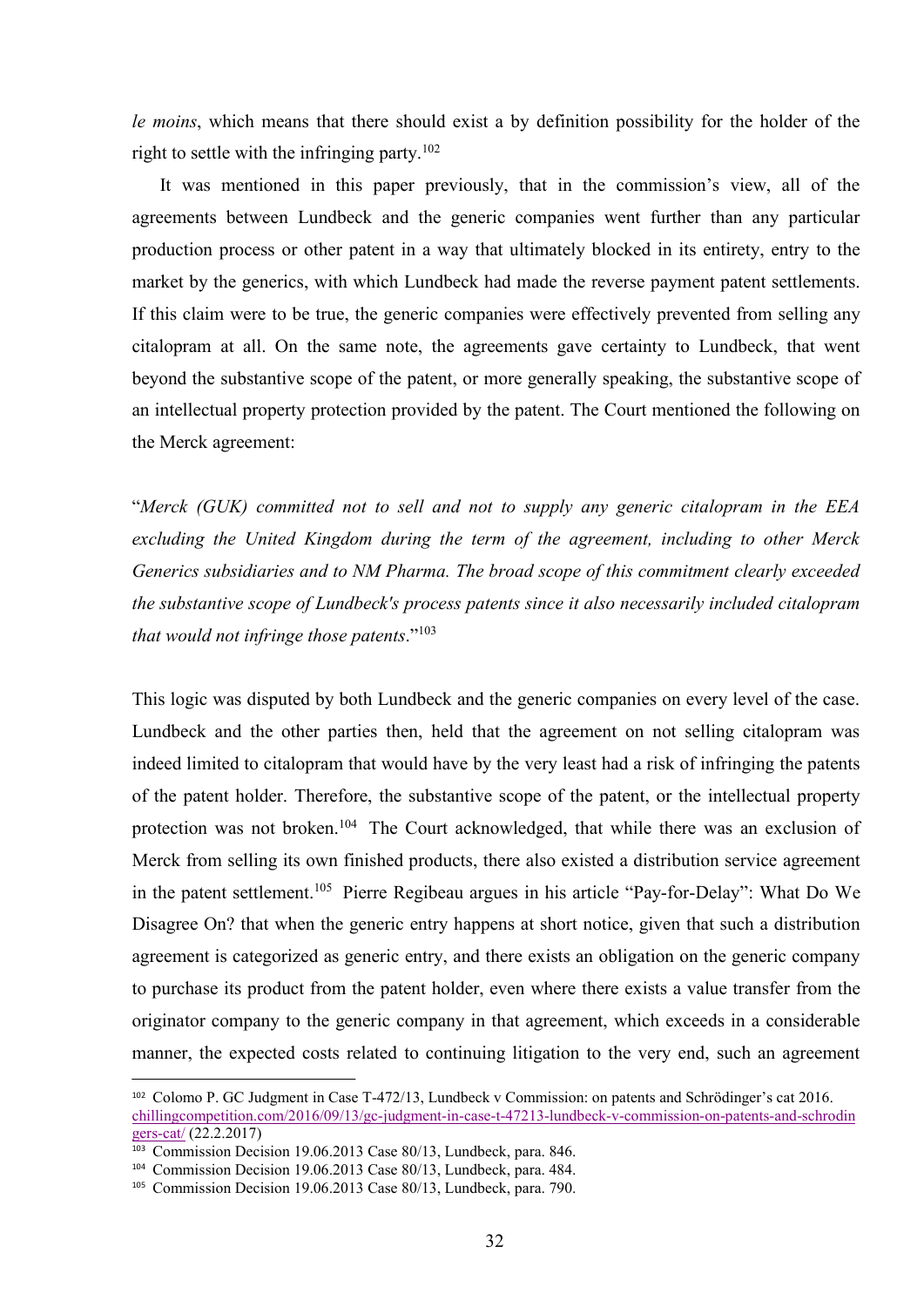cannot be presumed to have a negative effect on competition or on consumer welfare, which is<br>the ultimate goal of competition law. This is in accordance with what was mentioned earlier in<br>this chapter on the questionable b the ultimate goal of competition law. This is in accordance with what was mentioned earlier in this chapter on the questionable basis of keeping focus on the existence or size of a reverse payment.<sup>106</sup><br>The argument on the cannot be presumed to have a negative effect on competition or on consumer welfare, which is<br>the ultimate goal of competition law. This is in accordance with what was mentioned earlier in<br>this chapter on the questionable b payment.106 not be presumed to have a negative effect on competition or on consumer welfare, which is<br>ultimate goal of competition law. This is in accordance with what was mentioned carlier in<br>chapter on the questionable basis of keep

cannot be presumed to have a negative effect on competition or on consumer welfare, which is<br>the ultimate goal of competition law. This is in accordance with what was mentioned carlier in<br>this chapter on the questionable b cannot be presumed to have a negative effect on competition or on consumer welfare, which is<br>the ultimate goal of competition law. This is in accordance with what was mentioned earlier in<br>this chapter on the questionable b cannot be presumed to have a negative effect on competition or on consumer welfare, which is<br>the ultimate goal of competition law. This is in accordance with what was mentioned earlier in<br>this chapter on the questionable b cannot be presumed to have a negative effect on competition or on consumer welfare, which is<br>the ultimate goal of competition law. This is in accordance with what was mentioned carlier in<br>this chapter on the questionable b cannot be presumed to have a negative effect on competition or on consumer welfare, which is<br>the ultimate goal of competition law. This is in accordance with what was mentioned earlier in<br>this chapter on the questionable b cannot be presumed to have a negative effect on competition or on consumer welfare, which is<br>the ultimate goal of competition law. This is in accordance with what was mentioned earlier in<br>this chapter on the questionable b cannot be presumed to have a negative effect on competition or on consumer welfare, which is<br>the ultimate goal of competition law. This is in accordance with what was mentioned carlier in<br>this chapter on the questionable b cannot be presumed to have a negative effect on competition or on consumer welfare, which is<br>the ultimate goal of competition law. This is in accordance with what was mentioned carlier in<br>this chapter on the questionable b the ultimate goal of competition law. This is in accordance with what was mentioned earlier in<br>this chapter on the questionable basis of keeping focus on the existence or size of a reverse<br>payment.<sup>106</sup><br>The argument on the this chapter on the questionable basis of keeping focus on the existence or size of a reverse<br>payment.<sup>106</sup><br>The argument on the substantive scope of the intellectual property protection is not<br>completely a separate one, as payment.<sup>106</sup><br>The argument on the substantive scope of the intellectual property protection is not<br>completely a separate one, as the pattern here suggests. At least one more issue on the notion of<br>potential competition can The argument on the substantive scope of the intellectual property protection is not completely a separate one, as the pattern here suggests. At least one more issue on the notion of potential competition can arise here, s completely a separate one, as the pattern here suggests. At least one more issue on the notion of<br>potential competition can arise here, should Lundbeck and other parties to the patent settlements<br>be correct; If a route oth potential competition can arise here, should Lundbeck and other parties to the patent settlements<br>be correct; If a route other than a patent protected process, was allowed to a generic company in<br>its attempts to produce ci be correct; If a route other than a patent protected process, was allowed to a generic company in<br>its attempts to produce citalopram, but that company was also able to produce citalopram, in<br>accordance with the contract, t its attempts to produce citalopram, but that company was also able to produce citalopram, in accordance with the contract, through the patented process that it first agreed not to infringe after the short period of time th the short period of time that the patent settlement agreement was concerned with, how<br>be possible for that generic company to be decemed a potential competitor, as it would<br>had a short period of time to develop or utilize had a short period of time to develop or utilize an alternative process in order to produce<br>citalopram. This argument is strengthened, if the pattern is taken out of context and applied for<br>the hypothetical situation of a citalopram. This argument is strengthened, if the pattern is taken out of context and applied for<br>the hypothetical situation of a generic, that only has one product, the one that the partics have<br>agreed upon, so that for t the hypothetical situation of a generic, that only has one product, the one that the parties have agreed upon, so that for the duration of one year, the generic company will not produce the product through the potentially agreed upon, so that for the duration of one year, the generic company will not produce the<br>product through the potentially infringing means. If that generic company had only prepared for<br>market entry through utilizing tha

product through the potentially infringing means. If that generic company had only prepared for market entry through utilizing that particular successfully patented process, is it then not logically impossible to declare t market entry through utilizing that particular successfully patented process, is it then no<br>logically impossible to declare that company a potential competitor that had realistic ability to<br>utilize a different process for cally impossible to declare that company a potential competitor that had realistic ability to<br>izc a different process for the sake of one year (a relatively short period of time), even given<br>fact, that it had the freedom t utilize a different process for the sake of one year (a relatively short period of time), even given<br>the fact, that it had the freedom to do so?<br>3.1.5 Assessing the Counterfactual<br>Lundbeck and all of the generic companies 3.1.5 Assessing the Counterfactual<br>
Lundbeck and all of the generic companies maintained, that in order to determine a restriction of<br>
competition, the Court must consider the counterfactual<sup>167</sup>. It is a peculiarity, tha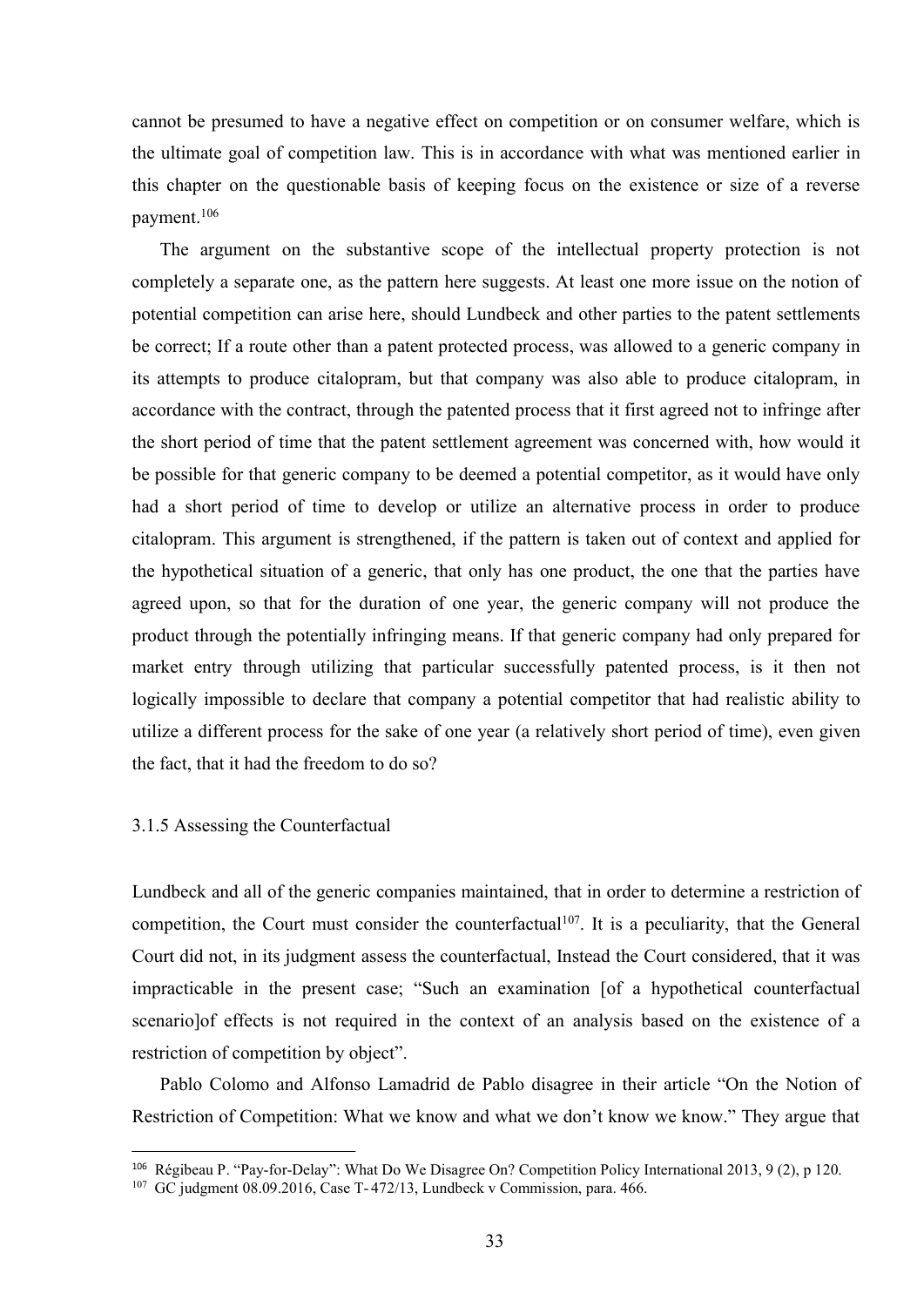taking into consideration the counterfactual, has quickly become a venerable part of establishing<br>the existence restriction of competition. It means that one has to evaluate the "conditions of<br>competition that would have p taking into consideration the counterfactual, has quickly become a venerable part of establishing<br>the existence restriction of competition. It means that one has to evaluate the "conditions of<br>competition that would have p taking into consideration the counterfactual, has quickly become a venerable part of establishing<br>the existence restriction of competition. It means that one has to evaluate the "conditions of<br>competition that would have p taking into consideration the counterfactual, has quickly become a venerable part of establishing<br>the existence restriction of competition. It means that one has to evaluate the "conditions of<br>competition that would have p taking into consideration the counterfactual, has quickly become a venerable part of establishing<br>the existence restriction of competition. It means that one has to evaluate the "conditions of<br>competition that would have p taking into consideration the counterfactual, has quickly become a venerable part of establishing<br>the existence restriction of competition. It means that one has to evaluate the "conditions of<br>competition that would have taking into consideration the counterfactual, has quickly become a venerable part of establishing<br>the existence restriction of competition. It means that one has to evaluate the "conditions of<br>competition that would have p taking into consideration the counterfactual, has quickly become a venerable part of establishing<br>the existence restriction of competition. It means that one has to evaluate the "conditions of<br>competition that would have p taking into consideration the counterfactual, has quickly become a venerable part of establishing<br>the existence restriction of competition. It means that one has to evaluate the "conditions of<br>competition that would have p taking into consideration the counterfactual, has quickly become a venerable part of establishing<br>the existence restriction of competition. It means that one has to evaluate the "conditions of<br>competition that would have p taking into consideration the counterfactual, has quickly become a venerable part of establishing<br>the existence restriction of competition. It means that one has to evaluate the "conditions of<br>competition that would have p taking into consideration the counterfactual, has quickly become a venerable part of establishing<br>the existence restriction of competition. It means that one has to evaluate the "conditions of<br>competition that would have p taking into consideration the counterfactual, has quickly become a vene<br>the existence restriction of competition. It means that one has to eva<br>competition that would have prevailed in the absence of the practice.<br>Société T existence restriction of competition. It means that one has to evaluate the "conditions of opetition that would have prevailed in the absence of the practice.<sup>n108</sup> Indeed, in the case icté Technique Minière, the European competition that would have prevailed in the absence of the practice.<sup>1168</sup> Indeed, in the case<br>Société Technique Minière, the European Court of Justice states, that when one is to consider<br>whether an agreement has as its Société Technique Minière, the European Court of Justice states, that when one is to consider whether an agreement has as its object the interference with the competition, it is necessary to consider the precise purpose of whether an agreement has as its object the interference with the competition, it is necessary to<br>consider the precise purpose of the agreement in the ceonomic context in which it is to be<br>applied.<sup>109</sup> Colomo and Lamarid d consider the precise purpose of the agreement in the economic context in which it is to be applied.<sup>109</sup> Colomo and Lamarid de Pablo claborate; *"The analysis of the counterfactual amounts in essence to asking whether the* 

applied.<sup>169</sup> Colomo and Lamarid de Pablo elaborate; *"The analysis of the counterfactual amounts in essence to asking whether the alleged restriction of competition is, or would be, attributable to the practice. The quest* amounts in essence to asking whether the alleged restriction of competition is, or would be,<br>attributable to the practice. The question, in other words is whether there is a causal link<br>between the behaviour and the allege attributable to the practice. The question, in other words is whether there is a causal link<br>between the behaviour and the alleged restriction." The Court of Justice has been careful in its<br>application of this legal standa between the behaviour and the alleged restriction." The Court of Justice has been careful in its<br>application of this legal standard, and in some cases, has held that the Commission had erred in<br>establishing restriction of establishing restriction of competition, due to not being able to take this requisite legal standard<br>into account.<br>Where Lundbeck is concerned, the question in this regard is not in whether or not applying<br>an assessment of into account.<br>
Where Lundbeck is concerned, the question in this regard is not in whether or not applying<br>
an assessment of the counterfactual would fundamentally change the established facts or the<br>
basis upon which restr Where Lundbeck is concerned, the question in this regard is not in whether or not applying<br>an assessment of the counterfactual would fundamentally change the established facts or the<br>basis upon which restriction of competi an assessment of the counterfactual would fundamentally change the established facts or the basis upon which restriction of competition is established. The question then becomes: Is the commission is applying different sta basis upon which restriction of competition is established. The question then becomes: Is the commission is applying different standards to comparable contexts? This is a question which is asked, and which calls for furthe commission is applying different standards to comparable contexts? This is a question which is<br>asked, and which calls for further research in the article "Lundbeck v European Commission - a<br>rotten decision or effective com

rotten decision or effective competition law enforcement?<sup>110</sup> In light of the preciseness of the European Court of Justices application of the principle, the fact that the General Court so blatantly discredited the applic rotten decision or effective competition law enforcement?<sup>110</sup> In light of the preciseness of the<br>European Court of Justices application of the principle, the fact that the General Court so<br>blatantly discredited the applic European Court of Justices application of the principle, it may be regarded as another factor to question the Lundbeck judgment as a whole.<br>
To conclude the first and most important stage of the proportionality test on su blatantly discredited the applicability of the principle, it may be regarded as another factor to<br>question the Lundbeck judgment as a whole.<br>To conclude the first and most important stage of the proportionality test on su

enforcement? http://ipkitten.blogspot.fi/2016/10/lundbeck-v-european-commission-rotten.html (06.02.2017)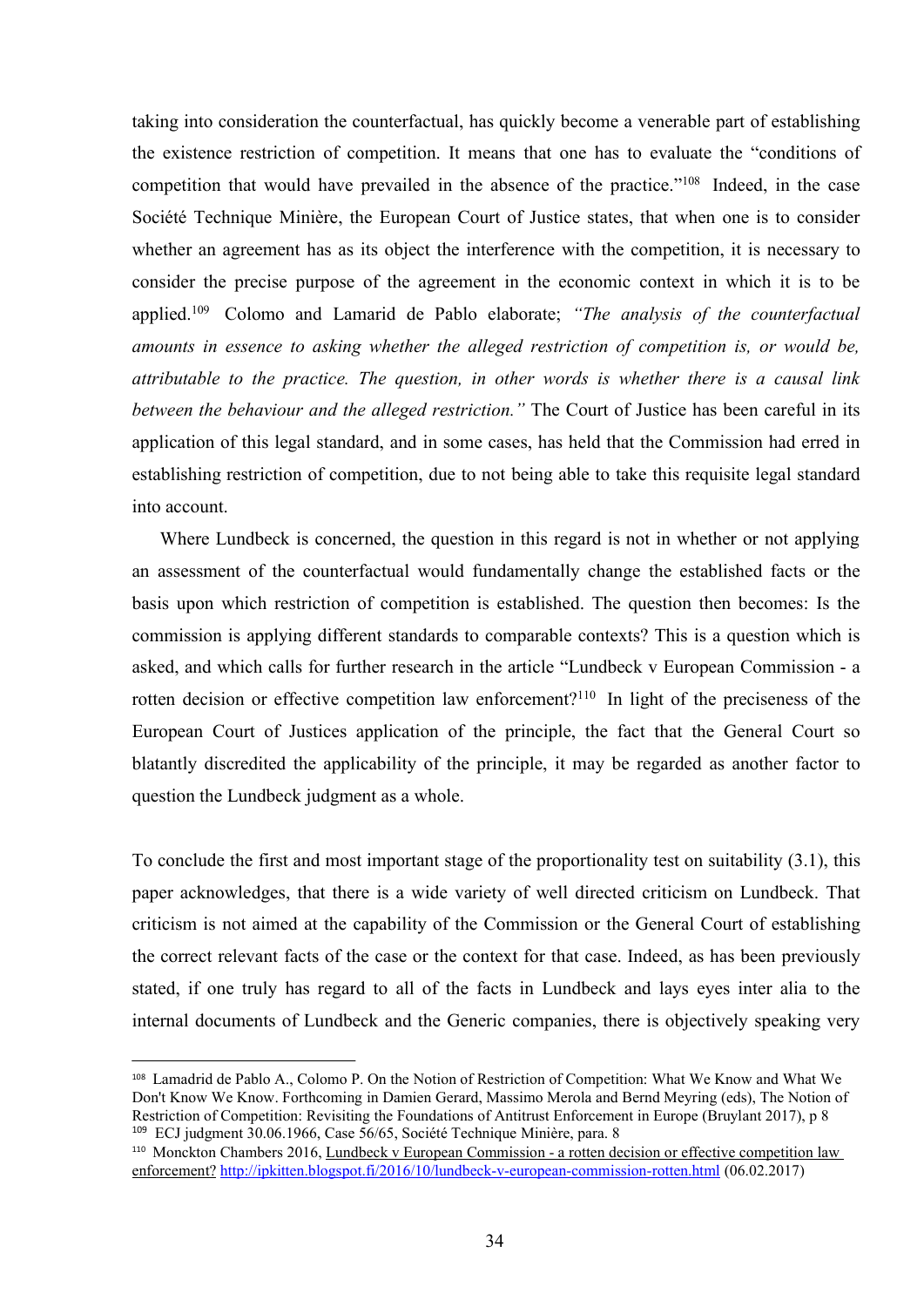little chance, in the view of this paper, that one would be able to consider, that the reverse<br>payment patent settlements in question are anything short of restrictive of competition. Therefore<br>it is impossible to definiti little chance, in the view of this paper, that one would be able to consider, that the reverse<br>payment patent settlements in question are anything short of restrictive of competition. Therefore<br>it is impossible to definiti little chance, in the view of this paper, that one would be able to consider, that the reverse<br>payment patent settlements in question are anything short of restrictive of competition. Therefore<br>it is impossible to definiti little chance, in the view of this paper, that one would be able to consider, that the reverse<br>payment patent settlements in question are anything short of restrictive of competition. Therefore<br>it is impossible to definiti agreements. Example of this paper, that one would be able to consider, that the reverse<br>ment patent settlements in question are anything short of restrictive of competition. Therefore<br>impossible to definitively state, that when applie little chance, in the view of this paper, that one would be able to consider, that the reverse<br>payment patent settlements in question are anything short of restrictive of competition. Therefore<br>it is impossible to definiti

little chance, in the view of this paper, that one would be able to consider, that the reverse<br>payment patent settlements in question are anything short of restrictive of competition. Therefore<br>it is impossible to definiti little chance, in the view of this paper, that one would be able to consider, that the reverse<br>payment patent settlements in question are anything short of restrictive of competition. Therefore<br>it is impossible to definiti little chance, in the view of this paper, that one would be able to consider, that the reverse<br>payment patent settlements in question are anything short of restrictive of competition. Therefore<br>it is impossible to definiti little chance, in the view of this paper, that one would be able to consider, that the reverse<br>payment patent settlements in question are anything short of restrictive of competition. Therefore<br>it is impossible to definiti little chance, in the view of this paper, that one would be able to consider, that the reverse<br>payment patent settlements in question are anything short of restrictive of competition. Therefore<br>it is impossible to definiti little chance, in the view of this paper, that one would be able to consider, that the reverse<br>payment patent settlements in question are anything short of restrictive of competition. Therefore<br>it is impossible to definiti payment patent settlements in question are anything short of restrictive of competition. Therefore<br>it is impossible to definitively state, that when applied strictly to very similar cases Lundbeck<br>would be unsuitable as to it is impossible to definitively state, that when applied strictly to very similar cases Lundbeck<br>would be unsuitable as to achieve the desired end of being able to prohibit those exact kinds of<br>agreements.<br>However, as the would be unsuitable as to achieve the desired end of being able to prohibit those exact kinds of agreements.<br>
However, as the criticism is directed at the general principles that Lundbeck appears to set, steering future de agreements.<br>
However, as the criticism is directed at the general principles that Lundbeck appears to set,<br>
steering future development of the legal framework of which it is part, one has to look past the<br>
individual case However, as the criticism is directed at the general principles that Lundbeck appears to set,<br>stecring future development of the legal framework of which it is part, one has to look past the<br>individual case and assess what steering future development of the legal framework of which it is part, one has to look past the individual case and assess what is left of the analysis of the General Court and the Commission, when the cocktail of factors individual case and assess what is left of the analysis of the General Court and the Commission, when the cocktail of factors of Lundbeck is taken out of the picture and suitability is measured only based on the merits of when the cocktail of factors of Lundbeck is taken out of the picture and suitability is measured<br>only based on the merits of the approach taken and the precedent that Lundbeck sets in general.<br>On that notion this research only based on the merits of the approach taken and the precedent that Lundbeck sets in general.<br>On that notion this research paper finds Lundbeck too problematic of a case for it to be<br>determined as a suitable general meas On that notion this research paper finds Lundbeck too problematic of a case for it to be determined as a suitable general measure and part of the legal framework. This is due to many inconsistencies relative to the already determined as a suitable general measure and part of the legal framework. This is due to many<br>inconsistencies relative to the already existing legal framework, in part which seem to pave the<br>way for application of differen most notably the notion of potential competition and the focus on the sizing of the reverse<br>payment. The line, where there is enough information and factors to determine restriction of<br>competition 'by object', and where th European Realities. The Line, where there is enough information and factors to determine restriction of exompetition 'by object', and where there is not enough information i also, as it stands, too blurred - and that makes payment. The line, where there is enough information and factors to determine restriction of<br>competition 'by object', and where there is not enough information i also, as it stands, too<br>blurred - and that makes it impossib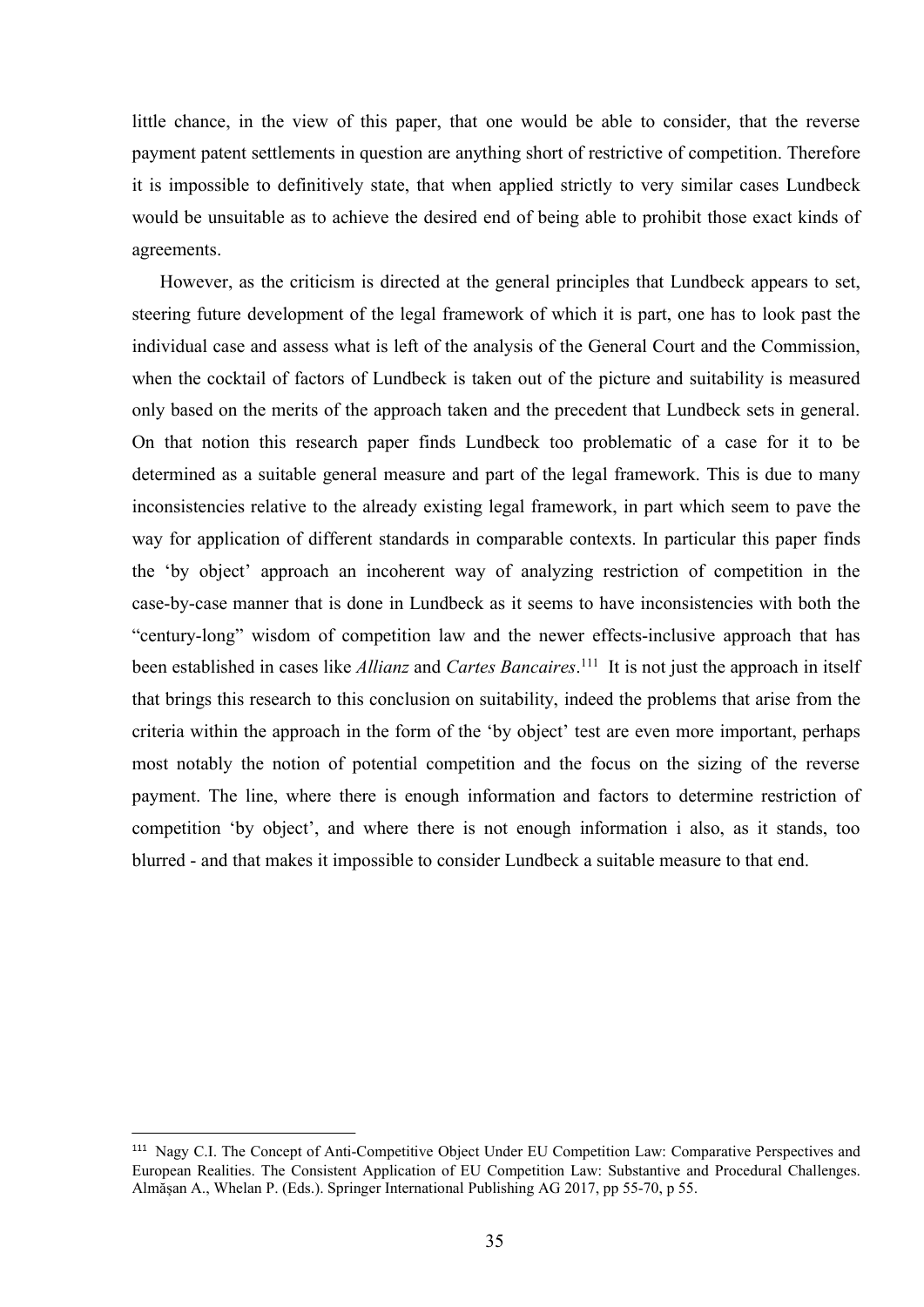3.2 Necessity<br>As mentioned earlier in this paper, the calls for effect-based, rather than<br>determining the restrictiveness of reverse payment patent settlements 3.2 Necessity<br>As mentioned earlier in this paper, the calls for effect-based, rather than object-based analysis for<br>determining the restrictiveness of reverse payment patent settlements might prove to be a hard<br>argument to 3.2 Necessity<br>As mentioned earlier in this paper, the calls for effect-based, rather than object-based analysis for<br>determining the restrictiveness of reverse payment patent settlements might prove to be a hard<br>argument to 3.2 Necessity<br>As mentioned earlier in this paper, the calls for effect-based, rather than object-based analysis for<br>determining the restrictiveness of reverse payment patent settlements might prove to be a hard<br>argument to 3.2 Necessity<br>As mentioned earlier in this paper, the calls for effect-based, rather than object-based analysis for<br>determining the restrictiveness of reverse payment patent settlements might prove to be a hard<br>argument to 3.2 Necessity<br>As mentioned earlier in this paper, the calls for effect-based, rather than object-based analysis for<br>determining the restrictiveness of reverse payment patent settlements might prove to be a hard<br>argument to 3.2 Necessity<br>As mentioned earlier in this paper, the calls for effect-based, rather than object-based analysis for<br>determining the restrictiveness of reverse payment patent settlements might prove to be a hard<br>argument to 3.2 Necessity<br>As mentioned carlier in this paper, the calls for effect-based, rather than object-based analysis for<br>determining the restrictiveness of reverse payment patent settlements might prove to be a hard<br>argument to 3.2 Necessity<br>As mentioned earlier in this paper, the calls for effect-based, rather than object-based analysis for<br>determining the restrictiveness of reverse payment patent settlements might prove to be a hard<br>argument t 3.2 Necessity<br>As mentioned earlier in this paper, the calls for effect-based, rather than object-based analysis for<br>determining the restrictiveness of reverse payment patent settlements might prove to be a hard<br>argument t **3.2 Necessity**<br>As mentioned earlier in this paper, the calls for effect-based, rather than object-based analysis for<br>determining the restrictiveness of reverse payment patent settlements might prove to be a hard<br>argument **3.2 Necessity**<br> **As mentioned earlier in this paper, the calls for effect-based, rather than object-based analysis for<br>
determining the restrictiveness of reverse payment patent settlements might prove to be a hard<br>
argu** As mentioned earlier in this paper, the calls for effect-based, rather than object-based analysis<br>determining the restrictiveness of reverse payment patent settlements might prove to be a h<br>argument to tackle, as an effect determining the restrictiveness of reverse payment patent settements might prove to be a reason argument to tackle, as an effect-based approach may very well be considered a less onerous of assuring both a meaningful polic of assumng both a meaningtul policy on reverse payment patent settlements and the prohibition<br>of restrictive settlements.<sup>112</sup> In its analysis regarding necessity, this paper focuses on that<br>question exactly: In light of t of restrictive settlements.<sup>12</sup> In its analysis regarding necessity, this paper focuses on that<br>question exactly: In light of the criticism targeted at Lundbeck and the precedent it establishes on<br>the European legal tradit question exactly: In light of the entiesm targeted at Lundbeck and the precedent it establishes on<br>the European legal tradition on reverse payment patent settlements, is there an alternative route,<br>which would be both as s the European legal tradition on reverse payment patent settlements, is there an atternative route,<br>which would be both as suitable, and a less burdensome, and which at the same time would<br>successfully weed out anticompetit ch would be both as suitable, and a less burdensome, and which at the same time would<br>essfully weed out anticompetitive agreements and raise less concerns than the established<br>opean approach among legal scholars? In partic

successtully weed out anticompetitive agreements and raise less concerns than the established<br>European approach among legal scholars? In particular, many articles written since Lundbeck<br>have compared the approach taken by European approach among legal scholars? In particular, many articles written since Lundbeck<br>have compared the approach taken by the Commission and the General Court to the approach<br>taken by the US Supreme Court.<br>The Commi have compared the approach taken by the Commission and the General Court to the approach<br>taken by the US Supreme Court.<br>3.2.1 Actavis and the US Approach<br>The Commssion, while adopting its decision on Lundbeck in 2013, made 3.2.1 Actavis and the US Approach<br>The Commssion, while adopting its decision on Lundbeck in 2013, made a reference to the US<br>Supreme Court's ruling in the case *Actavis*, asserting that the approach which the Lundbeck<br>Deci 3.2.1 Actavis and the US Approach<br>The Commssion, while adopting its decision on Lundbeck in 2013, made a reference to the US<br>Supreme Court's ruling in the case *Actavis*, asserting that the approach which the Lundbeck<br>Dec 3.2.1 Actavis and the US Approach<br>The Commssion, while adopting its decision on Lundbeck in 2013, made a reference to the US<br>Supreme Court's ruling in the case *Actavis*, asserting that the approach which the Lundbeck<br>Dec The Commssion, while adopting its decision on Lundbeck in 2013, made a reference to the US<br>Supreme Court's ruling in the case *Actavis*, asserting that the approach which the Lundbeck<br>Decision entails is very similar to t The Commssion, while adopting its decision on Lundbeck in 2013, made a reference to the US<br>Supreme Court's ruling in the case *Actavis*, asserting that the approach which the Lundbeck<br>Decision entails is very similar to t Supreme Court's ruling in the case *Actavis*, asserting that the approach which the Lundbeck<br>Decision entails is very similar to that of the Supreme Court in the United States and has held<br>this view up to date. This is, a Supreme Court's ruling in the case *Actavis*, asserting that the approach which the Lundbeck<br>Decision entails is very similar to that of the Supreme Court in the United States and has held<br>this view up to date. This is, ac Decision entails is very similar to that of the Supreme Court in the United States and has held<br>this view up to date. This is, according to many, a misconception.<sup>113</sup><br>The Hatch-Waxman Act was what originally created the Detsion entails is very similar to that of the supprene Coutr in the circle states and has nead<br>this view up to date. This is, according to many, a misconception.<sup>113</sup><br>The Hatch-Waxman Act was what originally created the this view up to date. This is, according to many, a misconception.<sup>113</sup><br>The Hatch-Waxman Act was what originally created the framework, which allowed the<br>Federal Trade Commission, or FTC to litigate potentially anticompeti The Hatch-Waxman Act was what originally created the framework, which allowed the<br>Tederal Trade Commission, or FTC to litigate potentially anticompetitive patent settlements.<br>However, the US Courts have strongly held onto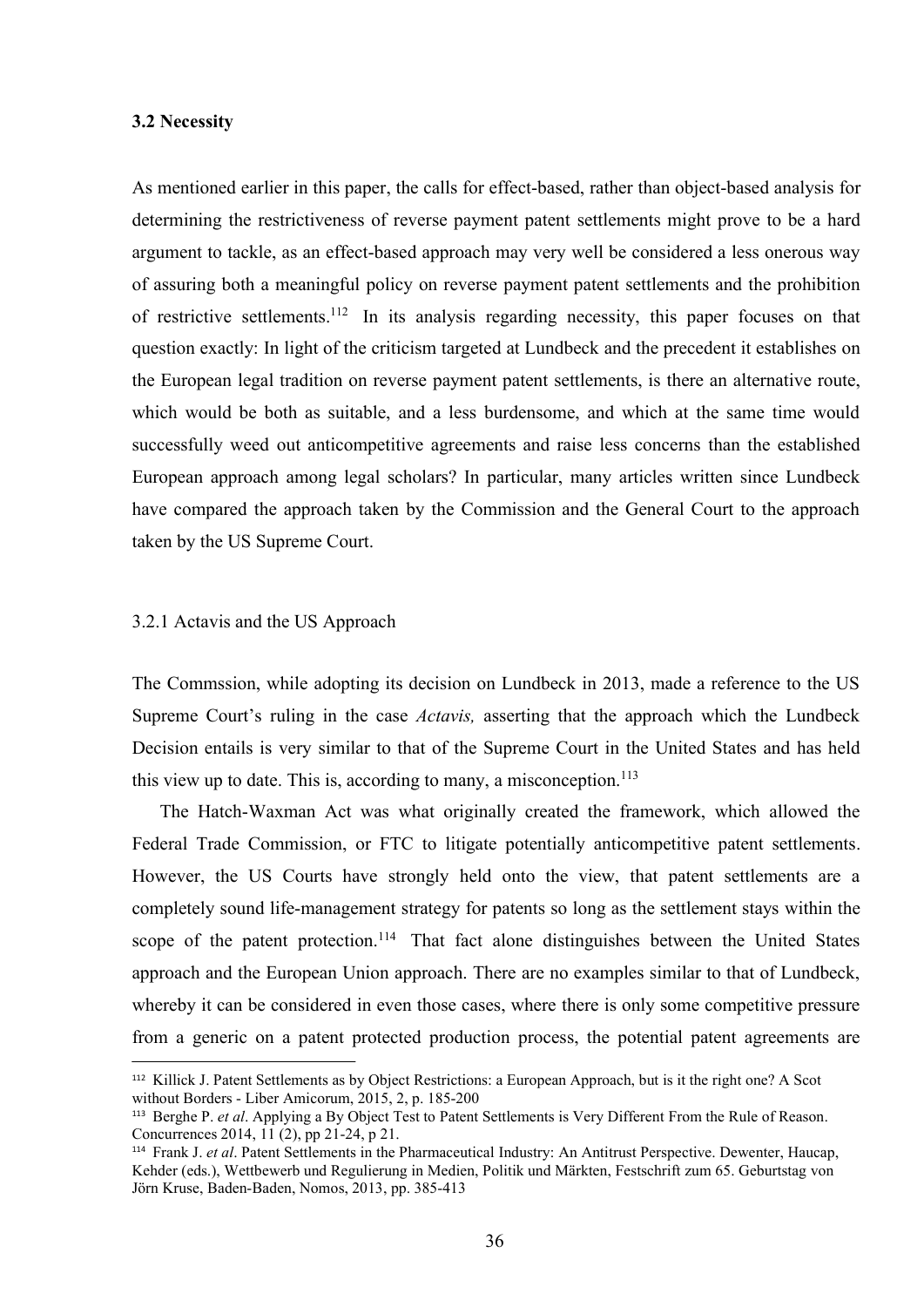presumed to be illegal, should they include a reverse payment, due to the loose definition of<br>potential competition.<br>Two days prior to the announcement of the Lundbeck decision by the European Commission,<br>the US Supreme Co

presumed to be illegal, should they include a reverse payment, due to the<br>potential competition.<br>Two days prior to the announcement of the Lundbeck decision by the Eur<br>the US Supreme Court gave a judgment in FTC v. Actavis sumed to be illegal, should they include a reverse payment, due to the loose definition of<br>the announcement of the Lundbeck decision by the European Commission,<br>US Supreme Court gave a judgment in FTC v. Actavis on 17 June presumed to be illegal, should they include a reverse payment, due to the loose definition of<br>potential competition.<br>Two days prior to the announcement of the Lundbeck decision by the European Commission,<br>the US Supreme Co presumed to be illegal, should they include a reverse payment, due to the loose definition of<br>potential competition.<br>Two days prior to the announcement of the Lundbeck decision by the European Commission,<br>the US Supreme Co presumed to be illegal, should they include a reverse payment, due to the loose definition of<br>potential competition.<br>Two days prior to the announcement of the Lundbeck decision by the European Commission,<br>the US Supreme Co presumed to be illegal, should they include a reverse payment, due to the loose definition of<br>potential competition.<br>Two days prior to the announcement of the Lundbeck decision by the European Commission,<br>the US Supreme Co presumed to be illegal, should they include a reverse payment, due to the loose definition of<br>potential competition.<br>Two days prior to the announcement of the Lundbeck decision by the European Commission,<br>the US Supreme Co presumed to be illegal, should they include a reverse payment, due to the loose definition of<br>potential competition.<br>Two days prior to the announcement of the Lundbeck decision by the European Commission,<br>the US Supreme Co presumed to be illegal, should they include a reverse payment, due to the loose definition of potential competition.<br>
Two days prior to the announcement of the Lundbeck decision by the European Commission,<br>
the US Supreme presumed to be illegal, should they include a reverse payment, due to the loose definition of<br>potential competition.<br>Two days prior to the announcement of the Lundbeck decision by the European Commission,<br>the US Supreme C presumed to be illegal, should they include a reverse payment, due to the loose definition of<br>potential competition.<br>Two days prior to the announcement of the Lundbeck decision by the European Commission,<br>the US Supreme Co presumed to be illegal, should they include a reverse payment, due to the loose definition of<br>potential competition.<br>Two days prior to the announcement of the Lundbeck decision by the European Commission,<br>the US Supreme Co potential competition.<br>
Two days prior to the announcement of the Lundbeck decision by the European Commission,<br>
the US Supreme Court gave a judgment in FTC v. Actavis on 17 June 2013. In the judgment, the<br>
Supreme Court e Two days prior to the announcement of the Lundbeck decision by the European Commission,<br>US Supreme Court gave a judgment in  $FTC v$ . Actavis on 17 June 2013. In the judgment, the<br>preme Court established a "Rule of Reason" a the US Supreme Court gave a judgment in *FTC* v. *Actavis* on 17 June 2013. In the judgment, the Supreme Court established a "Rule of Reason" approach, which by definition means a "by effect" restriction of competition ana Supreme Court established a "Rule of Reason" approach, which by definition means a 'by effect'<br>restriction of competition analysis on wherever the rule of reason is applied to.<sup>115</sup> This approach<br>entails the need to assess restriction of competition analysis on wherever the rule of reason is applied to.<sup>115</sup> This approach<br>entails the need to assess, inter alia, the validity of the relevant patent and an analysis of the<br>relevant market or con entails the need to assess, inter alia, the validity of the relevant patent and an analysis of the<br>relevant market or context. A restriction 'by effect' means that the agreement: "must affect<br>actual or potential competitio

relevant market or context. A restriction 'by effect' means that the agreement: "must affect<br>actual or potential competition to such an extent that on the relevant market negative effects on<br>prices, output, innovation or t actual or potential competition to such an extent that on the relevant market negative effects on<br>prices, output, innovation or the variety or quality of goods and services can be expected with a<br>reasonable degree of proba prices, output, innovation or the variety or quality of goods and services can be expected with a<br>reasonable degree of probability".<sup>116</sup> This stance therefore, as it takes into account all<br>pro-competitive and anticompetit reasonable degree of probability".<sup>116</sup> This stance therefore, as it takes into account all<br>pro-competitive and anticompetitive effects, seem much more to the contrary of the General<br>Court's approach whereby patent settlem pro-competitive and anticompetitive effects, seem much more to the contrary of the General Court's approach whereby patent settlement agreements are assessed strictly as 'by object'<br>infringements, which is exactly the idea Court's approach whereby patent settlement agreements are assessed strictly a<br>infringements, which is exactly the idea that the US Supreme Court rejected in *Acta*<br>The General Court rejected an idea, which was very similar The General Court rejected an idea, which was very similar to what has now been endorsed<br>by the General Court of the European Union, the "quick look" method, which was considered to<br>be eategorically insufficient in determ Ine General Court rejected an idea, which was very similar to what has now been endorsed<br>by the General Court of the European Union, the "quick look" method, which was considered to<br>be categorically insufficient in determ by the General Court of the European Union, the "quick look" method, whibe<br>
be categorically insufficient in determining restriction of competition. In<br>
Court expressly called for a full Rule of Reason analysis, which it d by the General court of the European Union, the "quick fook Inetition, which was consistence to<br>Court expressily issufficient in determining restriction of competition. Instead, the Supercon-<br>Court expressily called for a be categorically insufficient in determining restriction of competition. Instead, the Supreme<br>Court expressly called for a full Rule of Reason analysis, which it deemed necessary for<br>"pay-for-delay" (reverse payment paten Court expressly called for a full Rule of Reason analysis, which it deemed necessary for<br>"pay-for-delay" (reverse payment patent settlements) patent settlements.<sup>118</sup> This approach is<br>endorsed by many: namely this type of "pay-for-delay" (reverse payment patent settlements) patent settlements.<sup>11</sup><br>
endorsed by many: namely this type of an effects based analysis seen<br>
according to but not limited to, Gallasch<sup>119</sup>, Berghe<sup>120</sup>, Killick<sup>121</sup> "pay-for-delay" (reverse payment patent settlements) patent settlements.<sup>118</sup> This approach is<br>endorsed by many: namely this type of an effects based analysis seems to be preferable<br>according to but not limited to, Gallasc endorsed by many: namely this type of an effects based analysis seems to be preferable<br>according to but not limited to, Gallasch<sup>119</sup>, Berghe<sup>120</sup>, Killick<sup>121</sup>, and Geradin.<sup>122</sup> It appears, that<br>there is a lot of consen endorsed by many: namely tims type of at encores based analysis seems to be preterable<br>according to but not limited to, Gallasch<sup>119</sup>, Breghc<sup>120</sup>, Killick<sup>121</sup>, and Geradin.<sup>122</sup> It appears, that<br>there is a lot of consen according to but not limited to, Gallasch<sup>119</sup>, Berghe<sup>120</sup>, Killick<sup>121</sup>, and Geradin.<sup>122</sup> It appears, that<br>there is a lot of consensus in the scholarship with regards to what could be the route to take<br>instead of the cu Letter is a lot of constrained by, states of payer (constrained by the constrained by the commission and the single in the scheme in the scheme payer of establishing restriction of competition and the General Court as the there is a lot of consensus in the scholarship with regards to what could be the route to take<br>instead of the current infringement 'by object' approach taken by the Commission and the<br>General Court as the less oncrous way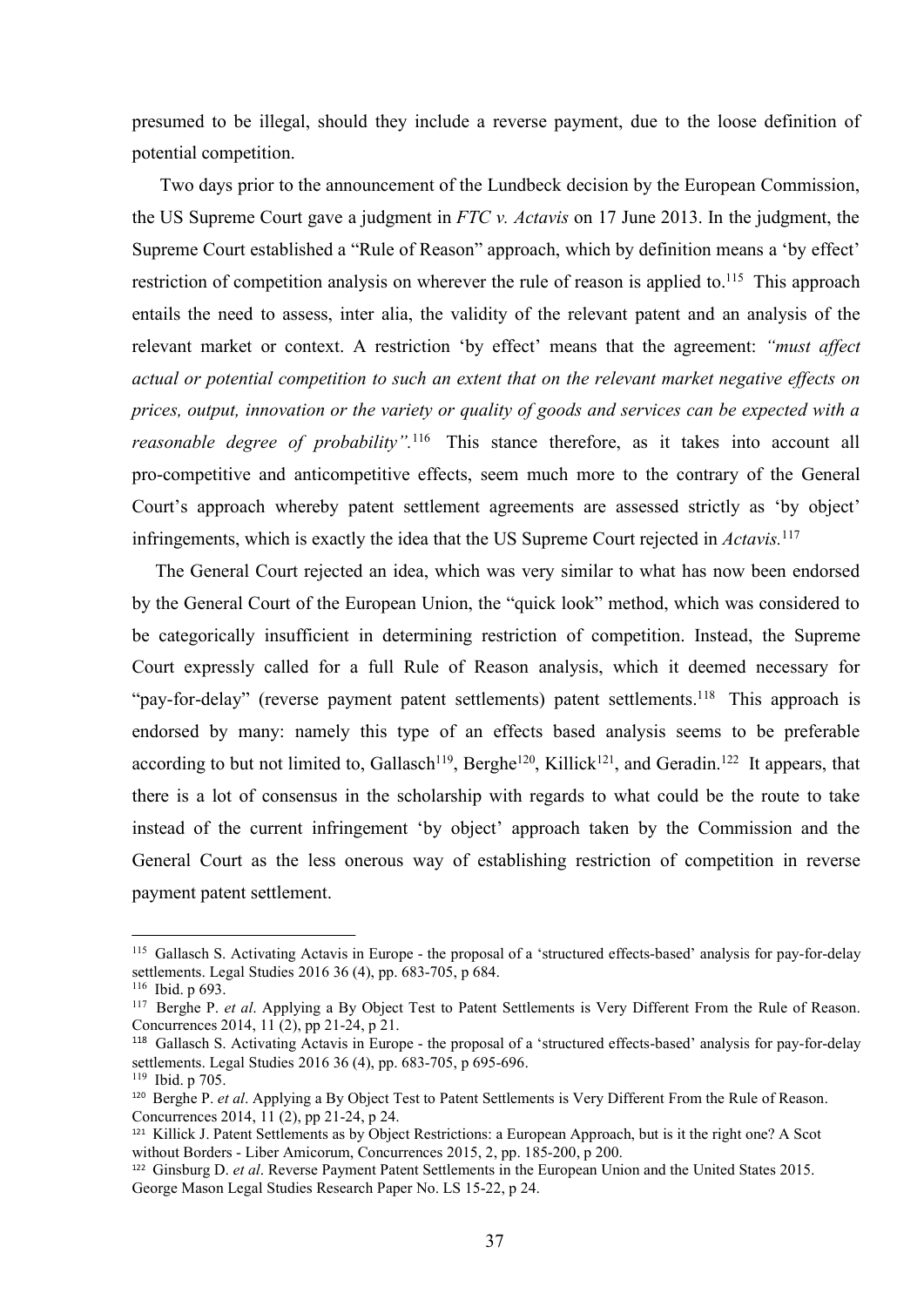Furthermore, as mentioned earlier in this chapter, there seems to be some confusion between<br>fundamentally different legal concepts. The confusion is by no means just the fault of the<br>vant authorities in Lundbeck. *Allianz* Furthermore, as mentioned earlier in this chapter, there seems to be some confusion between<br>two fundamentally different legal concepts. The confusion is by no means just the fault of the<br>relevant authorities in Lundbeck. A Furthermore, as mentioned earlier in this chapter, there seems to be some confusion between<br>two fundamentally different legal concepts. The confusion is by no means just the fault of the<br>relevant authorities in Lundbeck. Furthermore, as mentioned earlier in this chapter, there seems to be some confusion between<br>two fundamentally different legal concepts. The confusion is by no means just the fault of the<br>relevant authorities in Lundbeck. Furthermore, as mentioned earlier in this chapter, there seems to be some confusion between<br>two fundamentally different legal concepts. The confusion is by no means just the fault of the<br>relevant authorities in Lundbeck. A Furthermore, as mentioned earlier in this chapter, there seems to be some confusion between<br>two fundamentally different legal concepts. The confusion is by no means just the fault of the<br>relevant authorities in Lundbeck. Furthermore, as mentioned earlier in this chapter, there seems to be some confusion between<br>two fundamentally different legal concepts. The confusion is by no means just the fault of the<br>relevant authorities in Lundbeck. Furthermore, as mentioned earlier in this chapter, there seems to be some confusion between<br>two fundamentally different legal concepts. The confusion is by no means just the fault of the<br>relevant authorities in Lundbeck. Furthermore, as mentioned earlier in this chapter, there seems to be some confusion between<br>two fundamentally different legal concepts. The confusion is by no means just the fault of the<br>relevant authorities in Lundbeck. Furthermore, as mentioned earlier in this chapter, there seems to be some confusion between<br>two fundamentally different legal concepts. The confusion is by no means just the fault of the<br>relevant authorities in Lundbeck. Furthermore, as mentioned earlier in this chapter, there seems to be some confusion between<br>two fundamentally different legal concepts. The confusion is by no means just the fault of the<br>relevant authorities in Lundbeck. Furthermore, as mentioned carlier in this chapter, there seems to be some confusion between<br>two fundamentally different legal concepts. The confusion is by no means just the fault of the<br>relevant authorities in Lundbeck. Furthermore, as mentioned earlier in this chapter, there seems to be some confusion between<br>two fundamentally different legal concepts. The confusion is by no means just the fault of the<br>relevant authorities in Lundbeck. two fundamentally different legal concepts. The confusion is by no means just the fault of the relevant authorities in Lundbeck. *Alitanz* and *Cartes bancaires* and the Court of Justice of the European Union applied to th relevant authorities in Lundbeck. *Allianz* and *Cartes bancaires* and the Court of Justice of the European Union applied to the 'by object' infringement approach, some elements that had prior to those cases, been clearly European Union applied to the 'by object' infringement approach, some elements that had prior<br>to those cases, been elearly a part of the 'by effect' analysis. Predictability was abolished from<br>the determination of a restr to those cases, been clearly a part of the 'by effect' analysis. Predictability was abolished from<br>the determination of a restriction of competition by object, while the consequences, which are<br>large in comparison to deter the determination of a restriction of competition by object, while the consequences, which are large in comparison to determination of a restriction of competition by effect.<sup>123</sup> This happened via the inclusion of a conce large in comparison to determination of a restriction of competition by effect.<sup>123</sup> This happened<br>via the inclusion of a concept of what was rejected in the United States in *Actavis* - the "quick<br>look"-method, or as it s the inclusion of a concept of what was rejected in the United States in *Actavis* - the "quick c"-method, or as it stands in Europe, a case-by-case analysis of 'by object' infringements, includes a perfunctory analysis of 100k"-method, or as it stands in Europe, a case-by-case analysis of 'by object' infringements,<br>with includes a perfunctory analysis of the legal and economic context, that is, the effects-based<br>analysis on competition of t with includes a perfunctory analysis of the legal and economic context, that is, the effects-based<br>analysis on competition of the patent settlement agreement, while object type agreements should<br>always be restrictive of co analysis on competition of the patent settlement agreement, while object type agreements should<br>always be restrictive of competition by nature, and on that note, by definition should not<br>facilitate an investigation into th always be restrictive of competition by nature, and on that note, by definition should not facilitate an investigation into the context of the arrangement. A restriction of competition 'by object' should entail, that the a facilitate an investigation into the context of the arrangement. A restriction of competition 'by<br>object' should entail, that the agreement reveals in itself some degree of harm, or the potential of<br>harm on competition. If

object' should entail, that the agreement reveals in itself some degree of harm, or the potential of<br>harm on competition. If an arrangement is by its very nature and content anticompetitive, there<br>should be no need for an 123 Nagy C1. The Concept of Anti-Competitive Object Under FU Competition Law: Comparative Perspective and European Realities. The Concept of Anti-Concept of Anti-Competitive Object-based analysis takes far more resources general, due to the fact that a full effects-based analysis takes far more resources to complete that<br>does a perfunctory analysis, that has been induced into the object-based analysis.<sup>124</sup><br>The discrepancy does not have to does a perfunctory analysis, that has been induced into the object-based analysis.<sup>124</sup><br>The discrepancy does not have to be the standard. As described by Pablo Colomo in Article<br>101 TFEU and Market Integration, the traditi The discrepancy does not have to be the standard. As described by Pablo Colomo in Article 101 TFEU and Market Integration, the tradition has been centered first around "Making sense of the rationale behind the approach".<sup></sup> 12 (4), pp 749-779, p 775.<br>
12 (4), Market Integration, the tradition has been centered first around "Making sense of<br>
the rational e behind the approach".<sup>125</sup> Csongor Nagy supports this though the rational e-behind the To The Consistent Application of EU Competition Law: Comparing Substantial Properties.<br>
Approach of the US, that is, a category-building doctrine of 'by object' restriction of competition<br>
is what the 'old concept' of anti the rationale behind the approach".<sup>125</sup> Csongor Nagy supports this thought in stating that the approach of the US, that is, a category-building doctrine of 'by object' restriction of competition<br>is what the 'old concept'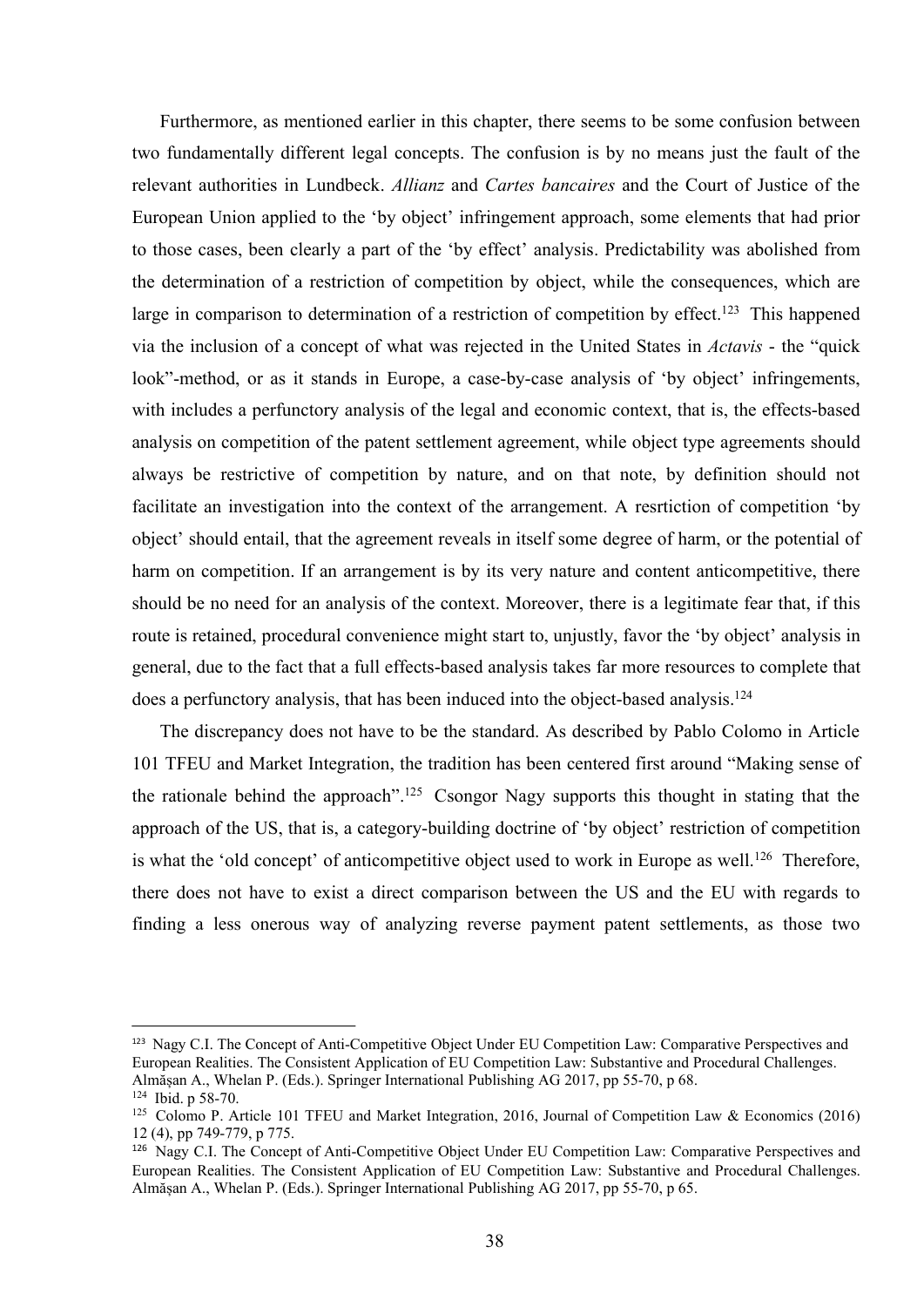regimes are not directly comparable anyway.<sup>127</sup> A clearer distinction between the concepts of<br>
"by object" and "by effect" restrictions of competition might, it itself bring about less<br>
contradictory cases and policy.<br>
In The regimes are not directly comparable anyway.<sup>127</sup> A clearer distinction between the concepts of<br>
"by object' and 'by effect' restrictions of competition might, it itself bring about less<br>
contradictory cases and policy. regimes are not directly comparable anyway.<sup>127</sup> A clearer distinction between the concer-<br>
"by object' and 'by effect' restrictions of competition might, it itself bring about<br>
contradictory cases and policy.<br>
In conclusi

mes are not directly comparable anyway.<sup>127</sup> A clearer distinction between the concepts of object' and 'by effect' restrictions of competition might, it itself bring about less tradictory cases and policy.<br>In conclusion, t regimes are not directly comparable anyway.<sup>127</sup> A clearer distinction between the concepts of<br>
"by object' and 'by effect' restrictions of competition might, it itself bring about less<br>
contradictory cases and policy.<br>
In regimes are not directly comparable anyway.<sup>127</sup> A clearer distinction between the concepts of<br>
"by object" and "by effect" restrictions of competition might, it itself bring about less<br>
contradictory cases and policy.<br>
In regimes are not directly comparable anyway.<sup>127</sup> A clearer distinction between the concepts of 'by object' and 'by effect' restrictions of competition might, it itself bring about less contradictory cases and policy.<br>In co regimes are not directly comparable anyway.<sup>127</sup> A clearer distinction between the concepts of<br>
"by object" and "by effect" restrictions of competition might, it itself bring about less<br>
contradictory cases and policy.<br>
In regimes are not directly comparable anyway.<sup>127</sup> A clearer distinction between the concepts of<br>
"by object" and "by effect" restrictions of competition might, it itself bring about less<br>
contradictory cases and policy.<br>
In regimes are not directly comparable anyway.<sup>127</sup> A clearer distinction between the concepts of by object' and 'by effect' restrictions of competition might, it itself bring about less contradictory cases and policy. In con regimes are not directly comparable anyway.<sup>127</sup> A clearer distinction between the concepts of by object' and 'by effect' restrictions of competition might, it itself bring about less contradictory cases and policy. In con regimes are not directly comparable anyway.<sup>127</sup> A clearer distinction between the concepts of by object' and 'by effect' restrictions of competition might, it itself bring about less contradictory cases and policy. In con <sup>3</sup> by object' and <sup>3</sup> by effect' restrictions of competition might, it contradictory cases and policy.<br>In conclusion, the Commission's test, as confirmed by the General infringement of competition approach in the view of In conclusion, the Commission's test, as confirmed by the General Court, with its 'by object'<br>infringement of competition approach in the view of this paper, cannot be considered a necessary<br>measure in light of the consens infringement of competition approach in the view of this paper, cannot be considered a necessary<br>measure in light of the consensus among legal scholars, that there is a less burdensome general<br>approach to analyzing the exi measure in light of the consensus among legal scholars, that there is a less burdensome general<br>approach to analyzing the existence of a restriction of competition. This time if Lundbeck were<br>to be applied strictly to case

approach to analyzing the existence of a restriction of competition. This time if Lundbeck were<br>to be applied strictly to cases, that are exactly the same structurally and factually, one might be<br>inclined to also decm Lund to be applied strictly to cases, that are exactly the same structurally and factually, one might be inclined to also deem Lundbeck to lack the necessity as to the desired end of being able to prohibit anticompetitive paten inclined to also deem Lundbeck to lack the necessity as to the desired end of being able to<br>prohibit anticompetitive patent settlements, due to the fact that an effects-based analysis<br>establishes more duly the context and prohibit anticompetitive patent settlements, due to the fact that an effects-based analysis<br>establishes more duly the context and actual effects of an agreement, and is as such a less<br>onerous than the "automatic condemnati establishes more duly the context and actual effects of an agreement, and is as such a less<br>oncrous than the "automatic condemnation" that an object-based analysis entails.<br>
3.3 **Proportionality**<br>
Assessing proportionality onerous than the "automatic condemnation" that an object-based analysis entails.<br> **3.3 Proportionality**<br> **Assessing proportionality** *stricto sensu* is the third and final stage of the proportionality test, as<br>
defined in **3.3 Proportionality**<br>Assessing proportionality *stricto sensu* is the third and final stage of the proportionality test, as<br>defined in EU Law: Text, Cases and Materials. This part, when applied to Lundbeck asks<br>therefore **3.3 Proportionality**<br> **Assessing proportionality** *stricto sensu* is the third and final stage of the proportionality test, as<br>
defined in EU Law: Text, Cases and Materials. This part, when applied to Lundbeck asks<br>
ther Assessing proportionality *stricto sensu* is the third and final stage of the proportionality test, as<br>defined in EU Law: Text, Cases and Materials. This part, when applied to Lundbeck asks<br>therefore, whether the burden o Assessing proportionality *stricto sensu* is the third and final stage of the proportionality test, as<br>defined in EU Law: Text, Cases and Materials. This part, when applied to Lundbeck asks<br>therefore, whether the burden on defined in EU Law: Text, Cases and Materials. This part, when applied to Lundbeck asks<br>therefore, whether the burden on the pharmaceutical companies was excessive in relation to the<br>desired ends of prohibiting anticompeti therefore, whether the burden on the pharmaceutical companies was excessive in relation to the desired ends of prohibiting anticompetitive reverse payment patent settlements and establishing sound policy and case law arou sound policy and case law around such settlements in relation to article 101 TFEU. It has been<br>held that this stage of the test is not necessary where the question on proportionality has been<br>answered in earlier stages, na Sound poincy and case taw around such setuements in retation to article 101 TFEO. It has been<br>answered in earlier stages, namely suitability and necessity.<sup>128</sup> This paper will apply that<br>answered in earlier stages, namely held that this stage of the test is not necessary where the question on proportionality has been<br>answered in earlier stages, namely suitability and necessity.<sup>128</sup> This paper will apply that<br>principle to its analysis, due Example 128 Craig P. (at is state to the constraint with the principal principle to its analysis, due to the lack of a *stricto sensu* consideration raising new specific arguments for the analysis in a whole. As this pape

<sup>526</sup>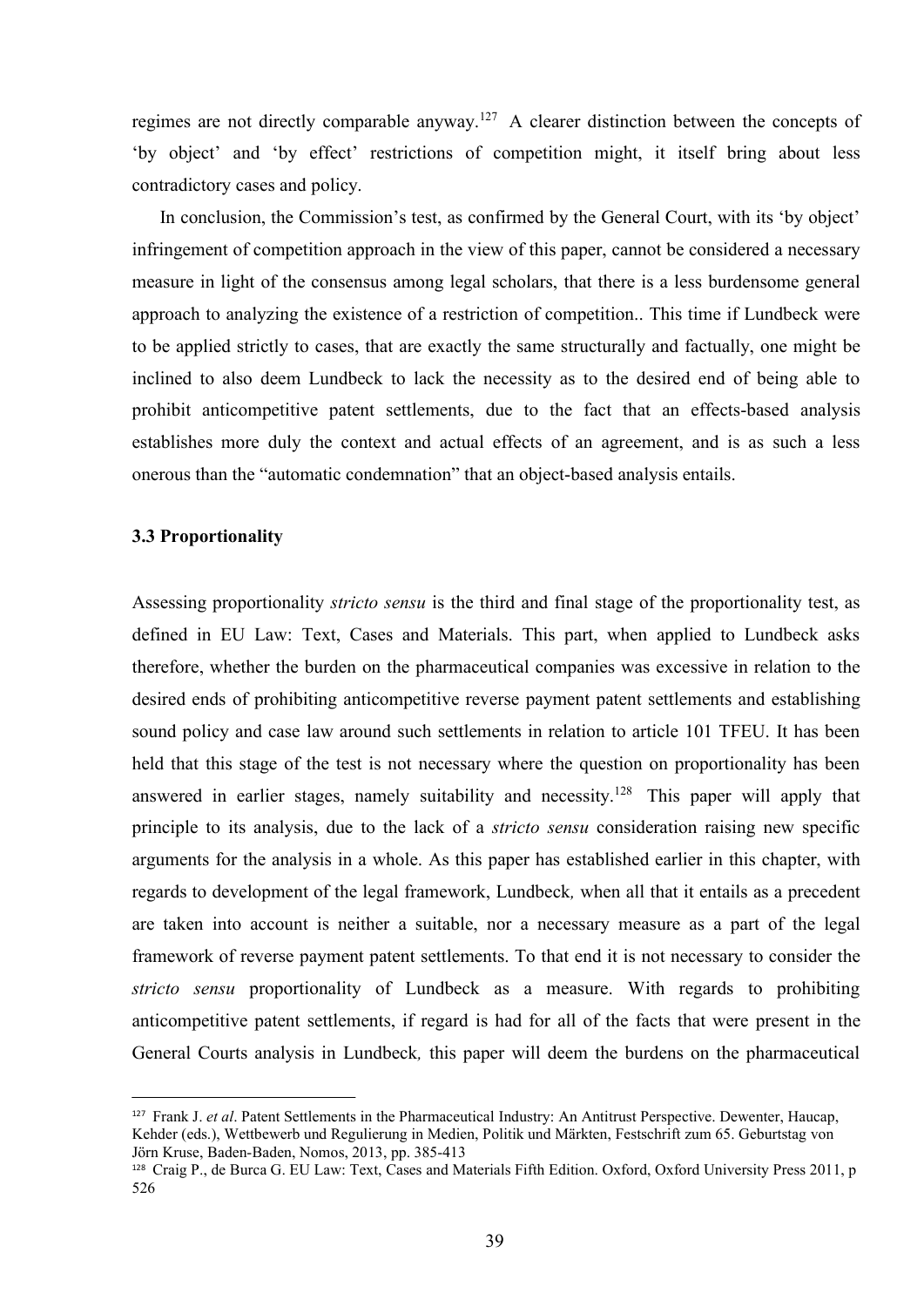companies as proportional, if by 'burdens' one strictly means the repercussions that Lundbeck<br>and the generic companies had to face after the decision, as confirmed by the judgment, in the<br>form of fines- and if by proporti companies as proportional, if by 'burdens' one strictly means the repercussions that Lundbeck<br>and the generic companies had to face after the decision, as confirmed by the judgment, in the<br>form of fines- and if by proporti companies as proportional, if by 'burdens' one strictly means the repercussions that Lundbeck<br>and the generic companies had to face after the decision, as confirmed by the judgment, in the<br>form of fines- and if by proporti companies as proportional, if by 'burdens' one strictly means the repercussions that Lundbeck<br>and the generic companies had to face after the decision, as confirmed by the judgment, in the<br>form of fines- and if by proporti companies as proportional, if by 'burdens' one strictly means the repercussions that Lundbeck<br>and the generic companies had to face after the decision, as confirmed by the judgment, in the<br>form of fines- and if by proporti companies as proportional, if by 'burdens' one strictly means the repercussions that Lundbeck<br>and the generic companies had to face after the decision, as confirmed by the judgment, in the<br>form of fines- and if by proporti companies as proportional, if by 'burdens' one strictly means the repercussions that Lundbeck<br>and the generic companies had to face after the decision, as confirmed by the judgment, in the<br>form of fines- and if by proporti companies as proportional, if by 'burdens' one strictly means the repercussions that Lundbeck<br>and the generic companies had to face after the decision, as confirmed by the judgment, in the<br>form of fines- and if by proporti companies as proportional, if by 'burdens' one strictly means the repercussions that Lundbeck<br>and the generic companies had to face after the decision, as confirmed by the judgment, in the<br>form of fines- and if by proporti companies as proportional, if by 'burdens' one strictly means the repercussions that Lundbeck<br>and the generic companies had to face after the decision, as confirmed by the judgment, in the<br>form of fines- and if by proporti and the generic companies had to face after the decision, as confirmed by the judgment, in the form of fines- and if by proportionality one strictly means the *stricto sensu* proportionality of those fines relative to the

## Conclusions

form of fines- and if by proportionality one strictly means the *stricto sensu* proportionality of those fines relative to the severences of the infringement, based on all of the considered facts. To that end, the General those fines relative to the severeness of the infringement, based on all of the considered facts. To<br>that end, the General Court addressed sufficiently the calls for reduction of the fine by the<br>relevant parties on multipl that end, the General Court addressed sufficiently the calls for reduction of the fine by the<br>relevant parties on multiple instances, namely paragraphs 71, 74, 830, 837 and 841 of the<br>judgment.<sup>129</sup> Taken the aforementione relevant parties on multiple instances, namely paragraphs 71, 74, 830, 837 and 841 of the judgment.<sup>129</sup> Taken the aforementioned paragraphs into account, this paper concludes, that there is no doubt as to the proportional indgment.<sup>129</sup> Taken the aforementioned paragraphs into account, this paper concludes, that there<br>is no doubt as to the proportionality of the burdens.<br> **Conclusions**<br>
The biggest challenges that Lundbeck faces with regard is no doubt as to the proportionality of the burdens.<br> **Conclusions**<br>
The biggest challenges that Lundbeck faces with regards to its usability as a first<br>
court-confirmed European Union case on reverse payment settlements **Conclusions**<br>The biggest challenges that Lundbeck faces with regards to its usability as a first<br>court-confirmed European Union ease on reverse payment settlements concern its usage of such<br>a huge amount of case-specific **Conclusions**<br>The biggest challenges that Lundbeck faces with regards to its usability as a first<br>court-confirmed European Union case on reverse payment settlements concern its usage of such<br>a huge amount of case-specific The biggest challenges that Lundbeck faces with regards to its usability<br>court-confirmed European Union case on reverse payment settlements concern its us<br>a huge amount of case-specific facts that go beyond any precise tes is biggest challenges that Lundbeck faces with regards to its usability as a first en-<br>enfirmed European Union case on reverse payment settlements concern its usage of such<br>uge amount of case-specific facts that go beyond court-confirmed European Union case on reverse payment settlements concern its usage of such<br>a huge amount of casc-specific facts that go beyond any precise test. As this paper has<br>established, the most central tool, that a huge amount of case-specific facts that go beyond any precise test. As this paper has established, the most central tool, that the commission attempted to formulate in Lundbeck was its test on "by object" infringement. S established, the most central tool, that the commission attempted to formulate in Lundbeck was<br>its test on "by object" infringement. So long as the Court considers in its rationale on that notion,<br>such a variety of facts t its test on "by object" infringement. So long as the Court considers in its rationale on that notion, such a variety of facts that are not specific to that test, how much relevancy can such a test have in later cases, when such a variety of facts that are not specific to that test, how much relevancy can such a test have<br>in later cases, when an authority or a court is supposed to utilize the test in its own analysis? If<br>the application of th

in later cases, when an authority or a court is supposed to utilize the test in its own analysis? If the application of the notion of "by object" infringement is dependent on yet more circumstances, it might quickly becom 129 GC judgment 08.09.2016, Case T- 472/13, Lundbeck v Commission, para. 71-841.<br>
29 However, Mark 20.2016, Case T- 472/13, Lundbeck seems to be based on a concept of a 'by object'<br>
120 In essence, as it currently stands, from the Lundbeck judgment, whether or not an absence of one important factor would have<br>impacted the full conclusion.<sup>130</sup><br>In essence, as it currently stands, Lundbeck seems to be based on a concept of a 'by object'<br>test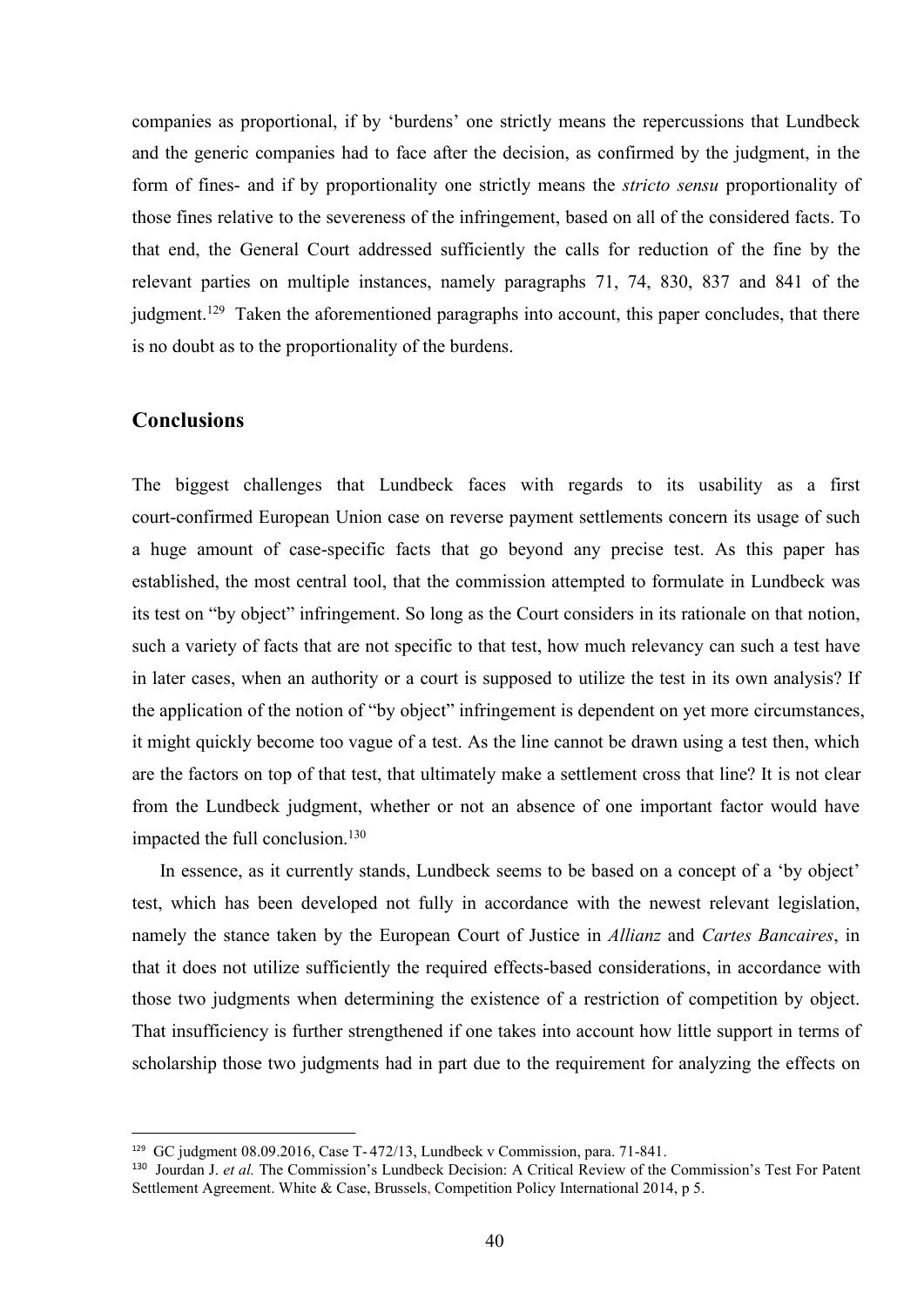competition being too modest.<sup>131</sup> An agreement which is declared as having an anticompetitive<br>object has by far the biggest consequences and repercussions, and should therefore include the<br>most careful analysis, not a sim competition being too modest.<sup>131</sup> An agreement which is declared as having an anticompetitive<br>object has by far the biggest consequences and repercussions, and should therefore include the<br>most careful analysis, not a sim competition being too modest.<sup>131</sup> An agreement which is declared as having an anticompetitive<br>object has by far the biggest consequences and repercussions, and should therefore include the<br>most careful analysis, not a sim

inpetition being too modest.<sup>131</sup> An agreement which is declared as having an anticompetitive<br>ect has by far the biggest consequences and repercussions, and should therefore include the<br>st careful analysis, not a simpler p competition being too modest.<sup>131</sup> An agreement which is declared as having an anticompetitive<br>object has by far the biggest consequences and repercussions, and should therefore include the<br>most careful analysis, not a sim competition being too modest.<sup>131</sup> An agreement which is declared as having an anticompetitive object has by far the biggest consequences and repercussions, and should therefore include the most careful analysis, not a sim competition being too modest.<sup>131</sup> An agreement which is declared as having an anticompetitive object has by far the biggest consequences and repercussions, and should therefore include the most careful analysis, not a sim competition being too modest.<sup>131</sup> An agreement which is declared as having an anticompetitive<br>object has by far the biggest consequences and repercussions, and should therefore include the<br>most careful analysis, not a sim competition being too modest.<sup>131</sup> An agreement which is declared as having an anticompetitive object has by far the biggest consequences and repercussions, and should therefore include the most careful analysis, be a simp competition being too modest.<sup>131</sup> An agreement which is declared as having an anticompetitive object has by far the biggest consequences and repercussions, and should therefore include the most careful analysis, Based on competition being too modest.<sup>131</sup> An agreement which is declared as having an anticompetitive object has by far the biggest consequences and repercussions, and should therefore include the most careful analysis, bot a sim competition being too modest.<sup>131</sup> An agreement which is declared as having an an object has by far the biggest consequences and repercussions, and should therefor most careful analysis, not a simpler perfunctory analysis. mpetition being too modest.<sup>131</sup> An agreement which is declared as having an anticompetitive<br>ject has by far the biggest consequences and repercussions, and should therefore include the<br>bst careful analysis, not a simpler object has by far the biggest consequences and repercussions, and should therefore include the most careful analysis, not a simpler perfunctory analysis.<br>
Based on that central notion, and multiple other problems and incon most careful analysis, not a simpler perfunctory analysis.<br>
Based on that central notion, and multiple other problems and inconsistencies in the line that<br>
the Commission and the General Court took, as analyzed carlier in Based on that central notion, and multiple other problems and inconsistencies in the line that<br>the Commission and the General Court took, as analyzed carlier in this paper, it has to be<br>concluded that the Lundbeck judgment the Commission and the General Court took, as analyzed earlier in this paper, it has to be concluded that the Lundbeck judgment, as a fundamental part of the legal framework on reverse payment patent settlements is not a s

concluded that the Lundbeck judgment, as a fundamental part of the legal framework on reverse<br>payment patent settlements is not a suitable instrument as to the desired end of establishing for<br>the first time, sound policy a payment patent settlements is not a suitable instrument as to the desired end of establishing for<br>the first time, sound policy around article 101 of the Treaty on the Functioning of the European<br>Union regarding reverse pay the first time, sound policy around article 101 of the Treaty on the Functioning of the European<br>Union regarding reverse payment patent settlements. As this paper did not attempt to dispute the<br>facts that were established Union regarding reverse payment patent settlements. As this paper did not attempt to dispute the facts that were established by the General Court however, this paper has to conclude that the Lundbeck judgment is a suitabl facts that were established by the General Court however, this paper has to conclude that the Lundbeck judgment is a suitable instrument, as to the desired end of being able to prohibit anticompetitive agreements.<br>
In addi Lundbeck judgment is a suitable instrument, as to the desired end of being able to prohibit<br>anticompetitive agreements.<br>In addition to the analysis on suitability, the considerations on necessity focus even more<br>greatly o anticompetitive agreements.<br>
In addition to the analysis on suitability, the considerations on necessity focus even more<br>
greatly on the approach taken by the commission and the General Court in their utilization of 'by<br>
o In addition to the analysis on suitability, the considerations on necessity focus even more<br>greatly on the approach taken by the commission and the General Court in their utilization of 'by<br>object' infringement. The chall greatly on the approach taken by the commission and the General Court in their utilization of 'by<br>object' infringement. The challenge on necessity of Lundbeck as an instrument is the same with<br>regards to both of the desire object' infringement. The challenge on necessity of Lundbeck as an instrument is the same with regards to both of the desired ends: Is there a less oncrous way of achieving the desired end? The easiest comparison to the Eu regards to both of the desired ends: Is there a less onerous way of achieving the desired end? The casiest comparison to the European Union's 'by object' infringement approach is to the approach in the United States.via th easiest comparison to the European Union's 'by object' infringement appro<br>in the United States.via their rule of reason. The conclusion on that fron<br>throughout the large field of articles written on the differences of the the "by object" approach established by Lundbeck in Europe - the US approach is the more coherent one, undermining the necessity of the approach in Lundbeck. The commission has later somewhat corrected its stance, as in *S* Ine by object approach established by Lundbeck in Europe - the OS approach is the more<br>coherent one, undermining the necessity of the approach in Lundbeck. The commission has later<br>somewhat corrected its stance, as in *Ser* coherent one, undermining the necessity of the approach in Lundbeck. The commission has later somewhat corrected its stanec, as in *Servier* it included a more sufficient effects-based analysis with regards to restriction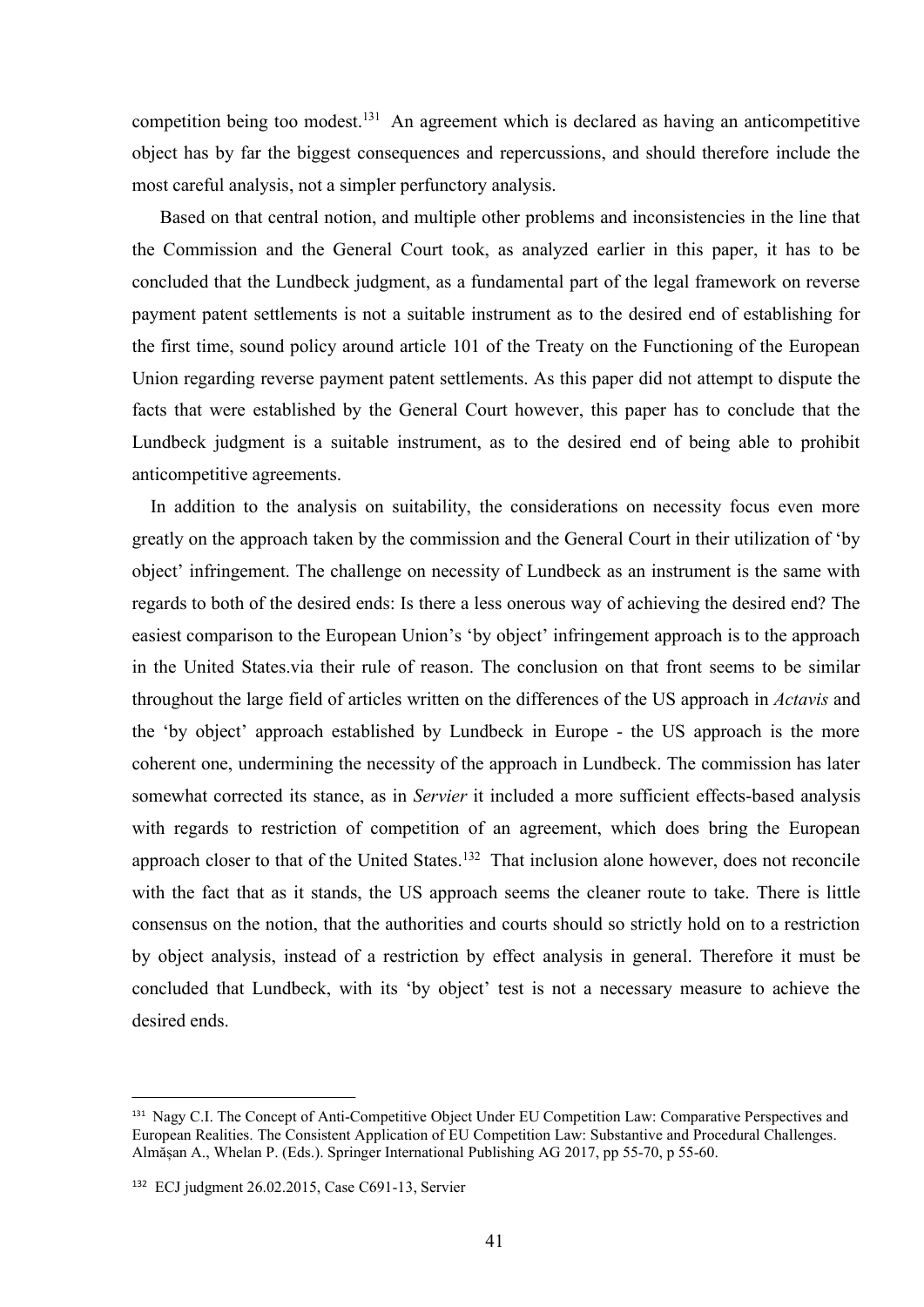The size and depth of both the decision and judgment on Lundbeck seem to demonstrate, not<br>the authority has in the best possible manner been able to bring to the table and consider all<br>he relevant facts, but instead that t The size and depth of both the decision and judgment on Lundbeck seem to demonstrate, not<br>that the authority has in the best possible manner been able to bring to the table and consider all<br>of the relevant facts, but inste The size and depth of both the decision and judgment on Lundbeck seem to demonstrate, not<br>that the authority has in the best possible manner been able to bring to the table and consider all<br>of the relevant facts, but inste The size and depth of both the decision and judgment on Lundbeck seem to demonstrate, not<br>that the authority has in the best possible manner been able to bring to the table and consider all<br>of the relevant facts, but inste The size and depth of both the decision and judgment on Lundbeck seem to demonstrate, not<br>that the authority has in the best possible manner been able to bring to the table and consider all<br>of the relevant facts, but inste The size and depth of both the decision and judgment on Lundbeck seem to demonstrate, not<br>that the authority has in the best possible manner been able to bring to the table and consider all<br>of the relevant facts, but inste The size and depth of both the decision and judgment on Lundbeck seem to demonstrate, not<br>that the authority has in the best possible manner been able to bring to the table and consider all<br>of the relevant facts, but inste The size and depth of both the decision and judgment on Lundbeck seem to demonstrate, not<br>that the authority has in the best possible manner been able to bring to the table and consider all<br>of the relevant facts, but inste The size and depth of both the decision and judgment on Lundbeck seem to demonstrate, not<br>that the authority has in the best possible manner been able to bring to the table and consider all<br>of the relevant facts, but inste The size and depth of both the decision and judgment on Lundbeck seem to demonstrate, not<br>that the authority has in the best possible manner been able to bring to the table and consider all<br>of the relevant facts, but inste The size and depth of both the decision and judgment on Lundbeck seem to demonstrate, not<br>the authority has in the best possible manner been able to bring to the table and consider all<br>he relevant facts, but instead that The size and depth of both the decision and judgment on Lundbeck seem to demonstrate, not<br>that the authority has in the best possible manner been able to bring to the table and consider all<br>of the relevant facts, but inst The size and depth of both the decision and judgment on Lundbeck seem to demonstrate, not<br>that the authority has in the best possible manner been able to bring to the table and consider all<br>of the relevant facts, but inste that the authority has in the best possible manner been able to bring to the table and consider all<br>of the relevant facts, but instead that the authority has lacked the ability to coherently and sharply<br>justify its utiliza of the relevant facts, but instead that the authority has lacked the ability to coherently and sharply<br>justify its utilization of the 'by object' restriction of competition approach in the first place.<br>Neither does it demo

justify its utilization of the 'by object' restriction of competition approach in the first place.<br>Neither does it demonstrate that the Commission had initially followed a rule of reason,<br>regardless of what has been the st Neither does it demonstrate that the Commission had initially followed a rule of reason,<br>regardless of what has been the stance of Commission official's after adoption of the their<br>decision.<sup>133</sup> As Régibeau stated in Furt regardless of what has been the stance of Commission official's after adoption of the their<br>decision.<sup>133</sup> As Régibeau stated in Further Thoughts on "Pay-for-delay" Settlements, if the<br>policy is not precise enough, one mig decision.<sup>133</sup> As Régibeau stated in Further Thoughts on "Pay-for-delay" Settlements, if the policy is not precise enough, one might as well do without the policy.<sup>134</sup> If there is a lack of preciseness in applying a by ob policy is not precise enough, one might as well do without the policy.<sup>134</sup> If there is a lack of<br>preciseness in applying a by object qualification to reverse payment settlements, it does not seem<br>very logical to use that preciseness in applying a by object qualification to reverse payment settlements, it does not seem<br>very logical to use that approach in general.<br>The most important examination of this thesis, was the assessment of the prop very logical to use that approach in general.<br>
The most important examination of this thesis, was the assessment of the proportionality of<br>
the Lundbeck judgment in its entirety with regards to the desired end of establish The most important examination of this thesis, was the assessment of the proportionality of<br>the Lundbeck judgment in its entirety with regards to the desired end of establishing a<br>meaningful and legally sound instrument fo the Lundbeck judgment in its entirety with regards to the desired end of establishing a<br>meaningful and legally sound instrument for the legal framework on reverse payment patent<br>settlements in the European Union. That enta meaningful and legally sound instrument for the legal framework on reverse payment patent<br>settlements in the European Union. That entails, that Lundbeck should be able to help better<br>assess reverse payment patent settlemen settlements in the European Union. That entails, that Lundbeck should be able to help better<br>assess reverse payment patent settlements in the future, utilizing what has been established in the<br>case. To that end, this thesi specifically, Lundbeck failed the proportionality test on both of the most relevant stages,<br>suitability and necessity, due to both, the inconsistency of Lundbeck's approach with other<br>relevant legal framework and the possi eventually cancers 2014, 11 (2), pp 21-24, p 21.<br>
anticability and necessity, due to both, the inconsistency of Lundbeck's approach with other<br>
relevant legal framework and the possibilities of approaches that are explicit relevant legal framework and the possibilities of approaches that are explicitly rejected in<br>Lundbeck. There is widespread consensus within the legal scholarship on the problems of the<br>approach that Lundbeck uses.<sup>135</sup> It relevant legal framework and the possibilities of approaches that are explicitly rejected in Lundbeck. There is widespread consensus within the legal scholarship on the problems of the approach that Lundbeck uses.<sup>135</sup> It Lundbeck. There is widespread consensus within the legal scholarship on the problems of the<br>approach that Lundbeck uses.<sup>135</sup> It is a reasonable expectation that competition might be<br>deteriorated by Lundbeck because, so l Lunaocex. Incre is widespread consensus within the legal senotarsmp on the prototens of the<br>approach that Lundbeck because, so long as it is made more different to conclude patent<br>estetlromets the generic challenges also approach that Lundbeck uses.<sup>135</sup> It is a reasonable expectation that competition might be<br>deteriorated by Lundbeck because, so long as it is made more difficult to conclude patent<br>settlements the generic challenges also εμηνοκαι out Lamistock uses." In 3 a Crackmanne exploration funiversity of the properties are settlements the generic challenges also becomes more difficult and therefore fewer.<sup>136</sup> The third stage of the proportionalit

<sup>526.</sup>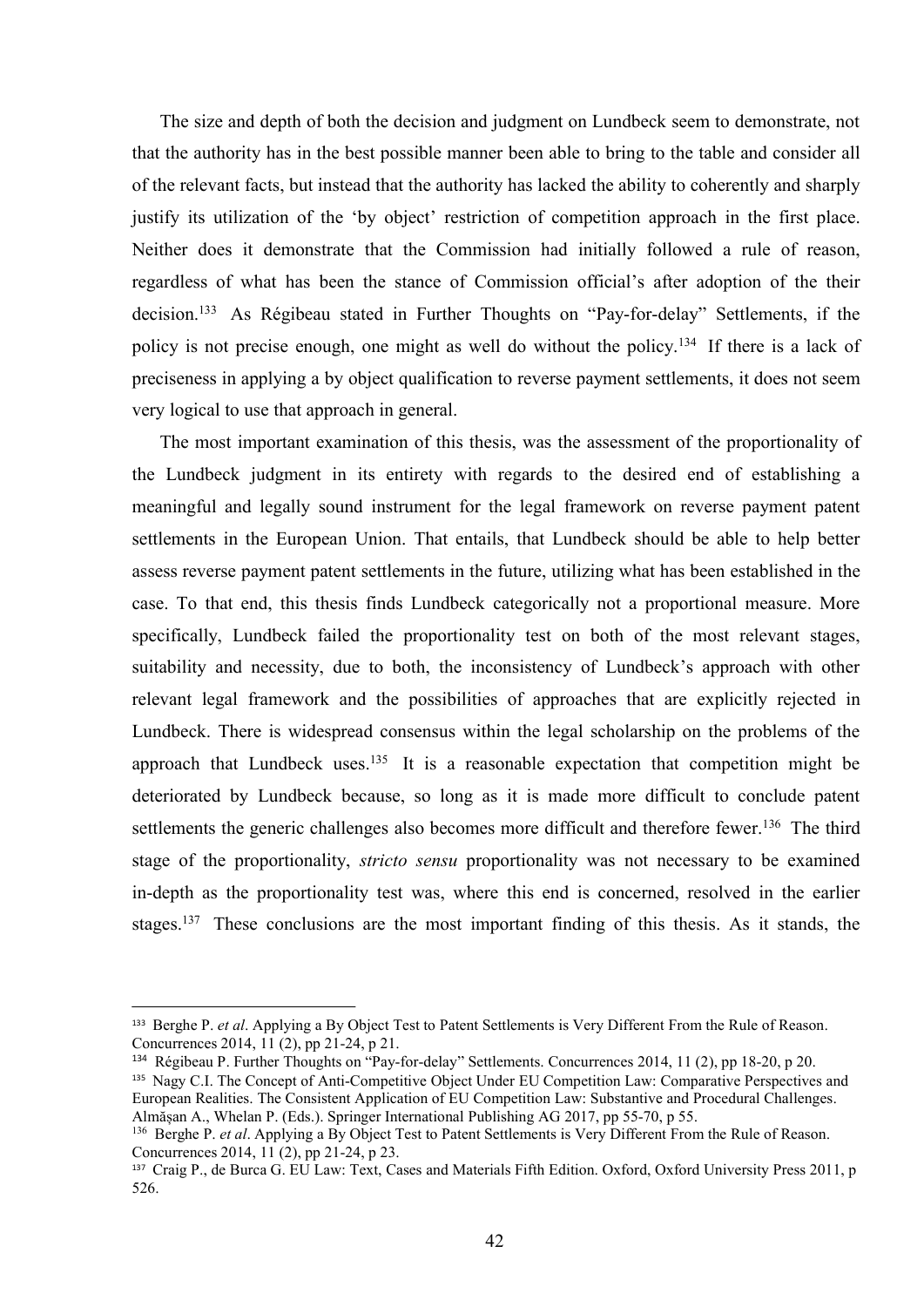European Union level approach to reverse payment patent settlements remains a peculiarity. The<br>Lundbeck judgment seems to augment, not alleviate that perplexity. European Union level approach to reverse payment patent settlements remains a peculiarity. The<br>Lundbeck judgment seems to augment, not alleviate that perplexity.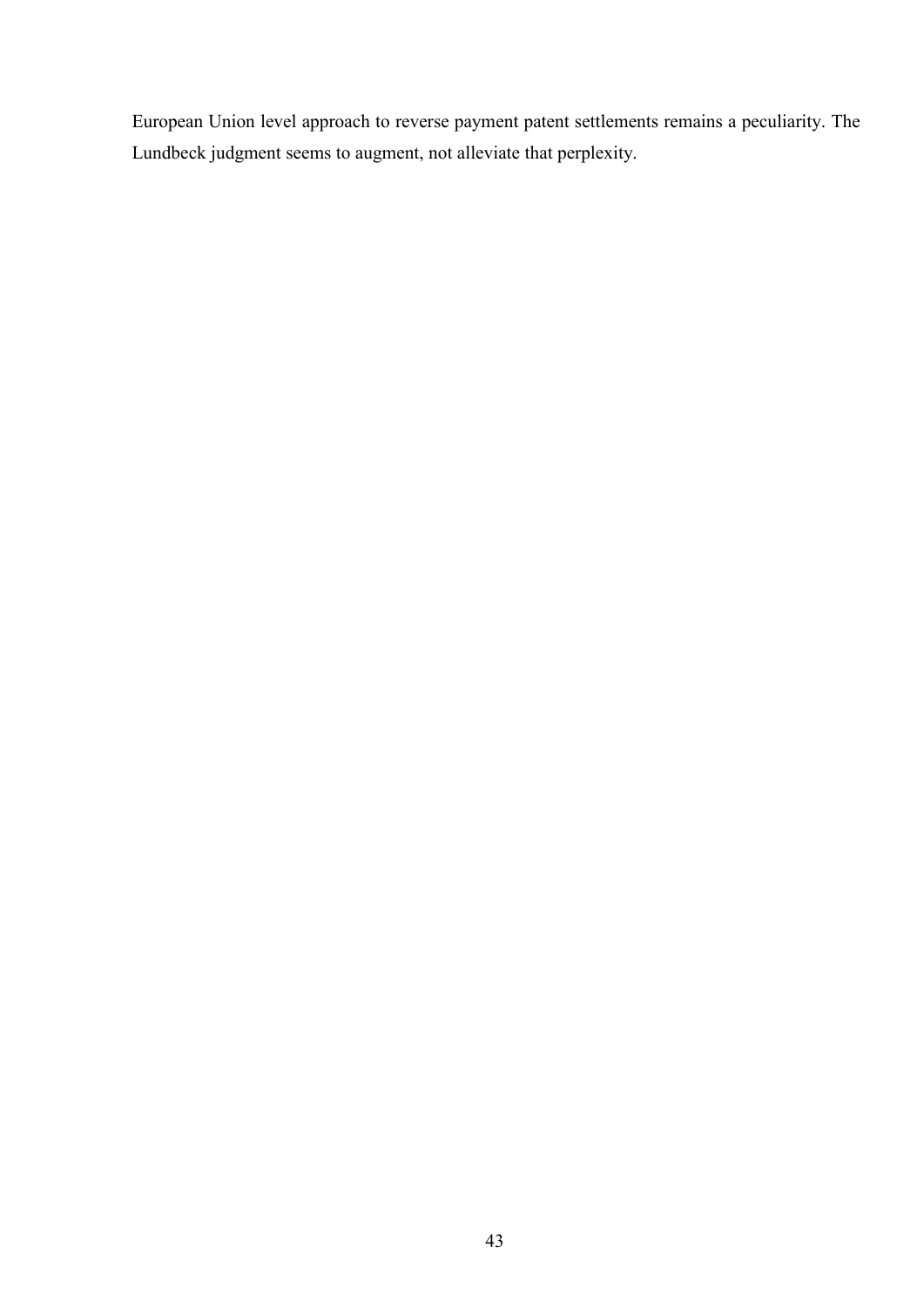



Source: Pharmaceutical Sector Inquiry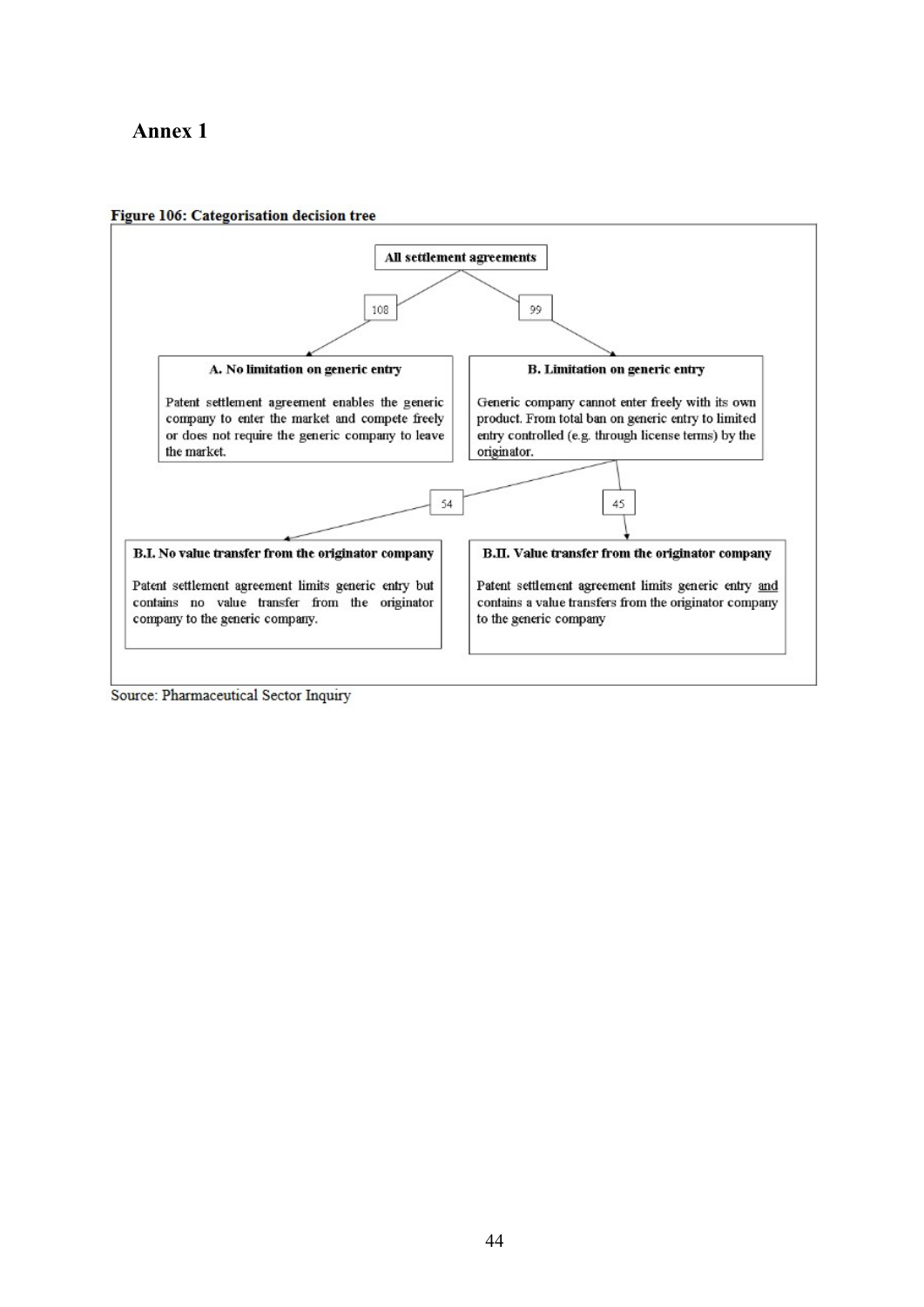# Reference List<br>Academic Sources

**Reference List**<br> **Academic Sources**<br>
1. Clancy M., Geradin D., Lazerow A. Reverse-payment Patent Se<br>
pharmaceutical industry: An analysis of U.S. Antitrust Law and EU com 1. Clancy M., Geradin D., Lazerow A. Reverse-payment Patent Settlements in the **Reference List**<br> **Academic Sources**<br>
1. Clancy M., Geradin D., Lazerow A. Reverse-payment Patent Settlements in the<br>
pharmaceutical industry: An analysis of U.S. Antitrust Law and EU competition law, The<br>
Antitrust Bullet **Reference List**<br>
Academic Sources<br>
1. Clancy M., Geradin D., Lazerow A. Reverse-payment Patent Settlements in the<br>
pharmaceutical industry: An analysis of U.S. Antitrust Law and EU competition law, The<br>
Antitrust Bulletin **Academic Sources**<br>
1. Clancy M., Geradin D., Lazerow A. Reverse-payment Patent Settlements in the<br>
pharmaceutical industry: An analysis of U.S. Antitrust Law and EU competition law, The<br>
Antitrust Bullctin 2014, 59 (1). p **Reference List**<br>
Academic Sources<br>
1. Clancy M., Geradin D., Lazerow A. Reverse-payment Patent Settlements in the<br>
pharmaceutical industry: An analysis of U.S. Antitrust Law and EU competition law, The<br>
Antitrust Bulletin **Academic Sources**<br>
1. Clancy M., Geradin D., Lazerow A. Reverse-payment Patent Settlements in the<br>
pharmaceutical industry: An analysis of U.S. Antitrust Law and EU competition law, The<br>
Antitrust Bulletin 2014, 59 (1). p **Reference List**<br>
1. Clancy M., Geradin D., Lazerow A. Reverse-payment Patent Settlements in the<br>
pharmaceutical industry: An analysis of U.S. Antitrust Law and EU competition law, The<br>
2. Ginsburg D., Safty G., Geradin D. 1. Clancy M., Geradin D., Lazerow A. Reverse-payment Patent Settlements in the pharmaceutical industry: An analysis of U.S. Antitrust Law and EU competition law, The Antitrust Bulletin 2014, 59 (1). pp. 153-172.<br>
2. Ginsbu 1. Clancy M., Geradin D., Lazerow A. Reverse-payment Patent Settlements in the pharmaceutical industry: An analysis of U.S. Antitrust Law and EU competition law, The Antitrust Bulletin 2014, 59 (1). pp. 153-172.<br>
2. Ginsbu

2. Ginsburg D., Safty G., Geradin D. Reverse Payment Patent Settlements in the European

3. Zulli A., Robert A., Burton C., Bogaert P. The Commission's Lundbeck Decision: A mainsaction (Martin 2014, 39 (1). pp. 153-172.<br>
2. Ginsburg D., Safty G., Geradin D. Reverse Payment Patent Settlements in the Euro<br>
Union and the United States 2015. George Mason Legal Studies Research Paper No. LS 15-2<br>

4. Hull D., Clancy M. Application of EU Competition Law in the Pharmaceutical Sector, 150-161

5. Calzado J., Scordamaglia-Tousis A. Groupment des Cartes Bancaires v Commission:

6. Schwarz D. Immovable objects The evolution of object restrictions after the Cartes Bancaires

7. Käseberg T. Intellectuaal Property, Antitrust and Cumulative Innovation in the EU and the

1. Sinces and United States 2015. Goorge Mason Legal Studies Research Paper No. 12 518-22.<br>
Union and the United States 2015. George Mason Legal Studies Research Paper No. 12 15-22.<br>
3. Zulli A., Robert A., Burton C., Boga 8. Frank J., Kerber W. Patent Settlements in the Pharmaceutical Industry: An Antitrust Seam The Novel The Network Production and Charleston Compass to Navigate Between Scylla and Charlybis? A review of the Commission's assessment of reverse patent settlements in the Lundbeck citalopram case, Convington 2015. University of the Land Markten, Festschrift zum 65. Geburtstag von Jörn Kruse, Genvington 2015.<br>
4. Hull D., Clancy M. Application of EU Competition Law in the Pharmaceutical Sector, Journal of European Competition Law & P 385-413 basical of Excelsion Early Competition, Carl at Princetory Contributed Schemes 2015, 2016, PD.<br>
S. Calzado J., Scordamaglia-Tousis A. Groupment des Cartes Bancaires v Commission:<br>
Shedding Light on What Is not a 'by object 5. Calzado J., Scordamaglia-Tousis A. Groupment des Cartes Baneaires v Commission:<br>Shedding Light on What Is not a by object' Restriction of Competition, Journal of European<br>Competition Law & Practice 2015, 6 (7). pp, 495r. examents - Scotting Islam White Town - Who complete that Competition, Journal of European<br>Competition Liber one & Practice 2015, 6 (7). pp. 495-498.<br>6. Schwarz D. Immovable objects The evolution of object restrictions a

9. Cole M., A. Robert. A landmark judgment: The General Court has affirmed the Lundbeck

Example The Phase State State State State State State Cartes Bancaires<br>
6. Schwarz D. Immovable objects The evolution of object restrictions after the Cartes Bancaires<br>
case 2016, Vol. 15 Issue 1.<br>
7. Käseberg T. Intellec 6. Schwarz D. Immovable objects The evolution of object restrictions after the Cartes Baneaires<br>case 2016, Vol. 15 Issue 1.<br>7. Käseberg T. Intellectuaal Property, Antitrust and Cumulative Innovation in the EU and the<br>US. C and Bernd Meyring T. Intellectual Property, Antitrust and Cumulative Innovation in the EU and the Case 2016, Vol. 15 Issue 1.<br>
7. Käseberg T. Intellectuaal Property, Antitrust and Cumulative Innovation in the EU and the US T. Käseberg T. Intellectuaal Property, Antitrust and Cumulative Innovation in the EU and the T. Käseberg T. Intellectuaal Property, Antitrust and Cumulative Innovation in the EU and the US. Comwall, Hart Publishing Ltd 201 S. Frank J., Kerber W. Patent Settlements in the Pharmaceutical Industry: *A*. Frank J., Kerber W. Patent Settlements in the Pharmaceutical Industry: *N* and Märkten, Festschrift zum 65. Geburtstag von Jörn Kruse, Baden-Ba

12. Craig P., de Burca G. EU Law: Text, Cases and Materials Fifth Edition. Oxford, Oxford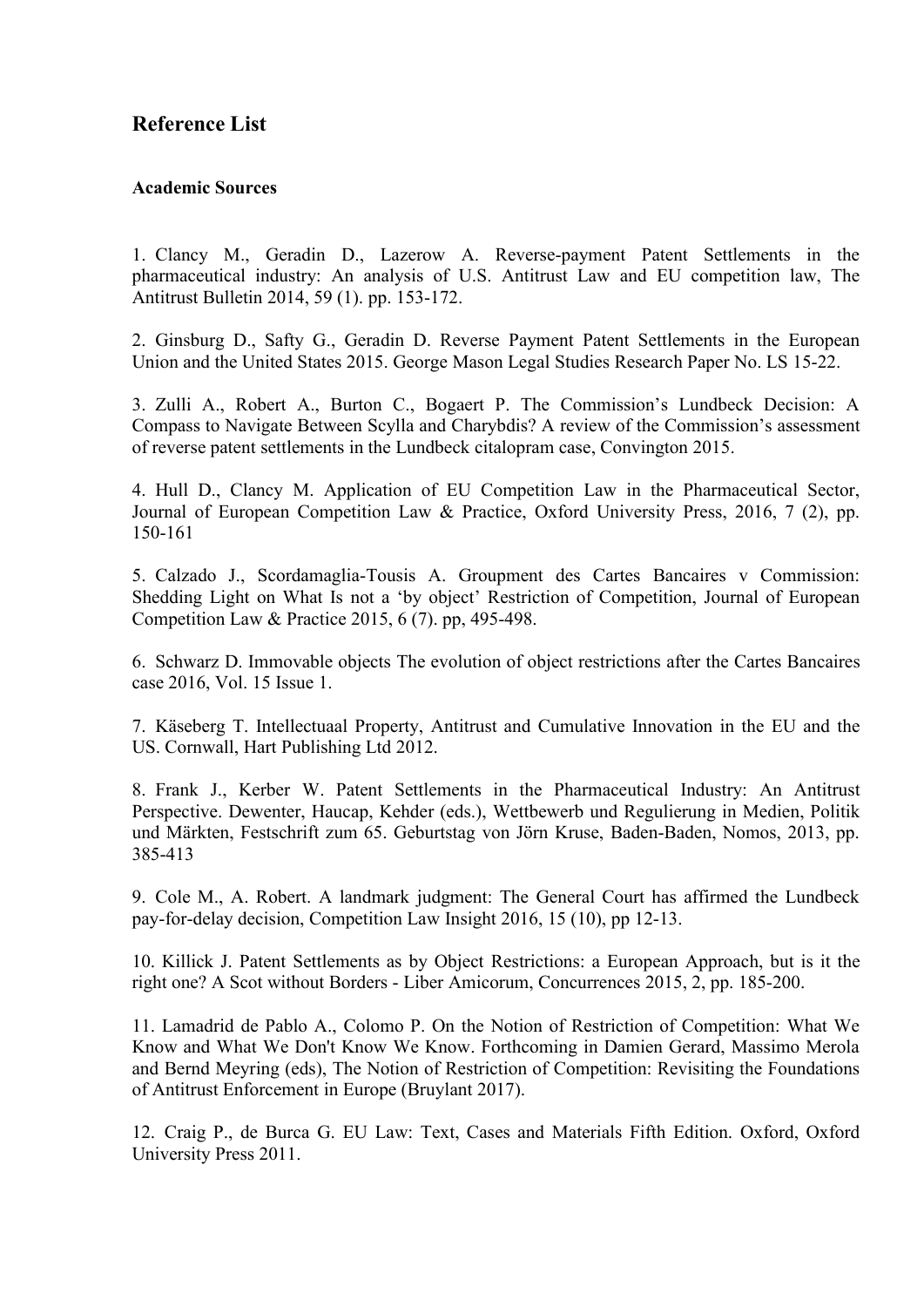13. Jourdan J., Kickinson J., Killick J., The Commission's Lundbeck Decision: A Critical 13. Jourdan J., Kickinson J., Killick J., The Commission's Lundbeck Decision: A Critical<br>Review of the Commission's Test For Patent Settlement Agreement. White & Case, Brussels,<br>Competition Policy International 2014.<br>14. B 13. Jourdan J., Kickinson J., Killick J., The Commission's Lundbeck Decision: A Critical<br>Review of the Commission's Test For Patent Settlement Agreement. White & Case, Brussels,<br>Competition Policy International 2014.<br>14. B 13. Jourdan J., Kickinson J., Killick J., The Commission's Lundbeck Decision: A Critical Review of the Commission's Test For Patent Settlement Agreement. White & Case, Brussels, Competition Policy International 2014.<br>
14. 13. Jourdan J., Kickinson J., Killick J., The Commission's Lundbeck Decision: A Critical Review of the Commission's Test For Patent Settlement Agreement. White & Case, Brussels, Competition Policy International 2014.<br>
14. 13. Jourdan J., Kickinson J., Killick J., The Commission's Lundbeck Decision: A Critical Review of the Commission's Test For Patent Settlement Agreement. White & Case, Brussels, Competition Policy International 2014.<br>
14. 13. Jourdan J., Kickinson J., Killick J., The Commission's Lund<br>Review of the Commission's Test For Patent Settlement Agreement.<br>Competition Policy International 2014.<br>14. Burdon M. *et al.* Biogen insufficiency explained; 13. Jourdan J., Kickinson J., Killick J., The Commission's Lundbeck Decisic<br>Review of the Commission's Test For Patent Settlement Agreement. White & C<br>Competition Policy International 2014.<br>14. Burdon M. *et al.* Biogen i

14. Burdon M. et al. Biogen insufficiency explained; Alendronate in Netherlands; Behaviour Example Rule of Reason. Concurrences 2014, 11 (2), pp 21-24.<br>
14. Bridgen insufficiency explained; Alendronate in Netherlands; Behaviour<br>
relevant to injunction; Perindopril evergreening criticised; 'Negative Term ' SPCs '

16. Colomo P. Article 101 TFEU and Market Integration, 2016, Journal of Competition Law &

17. Régibeau P. Further Thoughts on "Pay-for-delay" Settlements. Concurrences 2014, 11 (2),

18. Régibeau P. "Pay-for-Delay": What Do We Disagree On? Competition Policy International

19. Berghe P., Killick J. Applying a By Object Test to Patent Settlements is Very Different

20. Van Bael, Ellis. Competition Law of the European Community. Kluwer Law International 2005.

21. Nagy C.I. The Concept of Anti-Competitive Object Under EU Competition Law: 1. Nagy C.I. The Concept of Anti-Competitive Object Under EU Competition Law.<br>
2016. Registent Perspectives and Market Integration, 2016, Journal of Competition Law & Economics (2016) 12 (4), pp 749-779.<br>
17. Régibeau P. F Ether Designation Law: Substantive Procedural Challenges. Almäșan A., Whelan P. (Eds.)<br>
Economies (2016) 12 (4), pp 749-779.<br>
Economies (2016) 12 (4), pp 749-779.<br>
17. Régibeau P. "Pay-for-Delay": What Do We Disagree On? C 16. Colomo P. Article 101 TFEU and Market Integration, 2016, Journal of Competition Law & Economics (2016) 12 (4), pp 749-779.<br>
17. Régibeau P. Further Thoughts on "Pay-for-delay" Settlements. Concurrences 2014, 11 (2), pp 17. Régibeau P. Further Thoughts on "Pay-for-delay" Settlements. Concurrences 2014, 11 (2), pp 18-20.<br>
18. Régibeau P. "Pay-for-Delay": What Do We Disagree On? Competition Policy International<br>
2013, 9 (2), pp 116-127.<br>
19 1. Regional Procedural Challenges. Almäșan A., Whelan P. (Eds.)<br>Procedural Challenges. Procedure 2014, 11 (2), 18. Bergel 2013, 9 (2), pp 116-127.<br>19. Berghe P., Killick J. Applying a By Object Test to Patent Settlements i PP 10 2013.<br>
18. Régibeau P. "Pay-for-Delay": What Do We Disagree On? Competition<br>
2013, 9 (2), pp 116-127.<br>
19. Berghe P., Killick J. Applying a By Object Test to Patent Settlement<br>
From the Rule of Reason. Concurrences 2 19. Berghe P., Killick J. Applying a By Object Test to Patent Settlement<br>From the Rule of Reason. Concurrences 2014, 11 (2), pp 21-24.<br>20. Van Bael, Ellis. Competition Law of the European Community. Kluwe<br>2005.<br>21. Nagy C. 20. Van Bael, Ellis. Competition Law of the European Community. Kluwer Law International<br>
2005.<br>
21. Nagy C.I. The Concept of Anti-Competitive Object Under EU Competition Law:<br>
Competition Law: Substantive and Procedural C

22. Collins A.M., Of Cattle, Crashes & Cards - Recent Case-Law of the Court of Justice on Competition Law: Substantive and Procedural Challenges. Almäsan A., Whelan P. (Eds.)<br>
Springer International Publishing AG 2017, pp 55-70.<br>
22. Collins A.M., Of Cattle, Crashes & Cards - Recent Case-Law of the Court of Jus Springer International Publishing AG 2017, pp 55-70.<br>22. Collins A.M., Of Cattle, Crashes & Cards - Recent Case-Law of the Court of Justice on<br>Restrictions by Object. The Consistent Application of EU Competition Law: Subst

1. Beckett N., Marks D., Markham J. AstraZeneca judgment: don't game the system. CMS www.lexology.com/library/detail.aspx?g=6178aea4-40af-4f57-b629-b53402a909cf(07.01.2017).

2. Cole M., Boudet J., Robert A. European Commission Published Non-Confidential Version of www.insideeulifesciences.com/2015/07/17/european-commission-published-non-confidential-ve